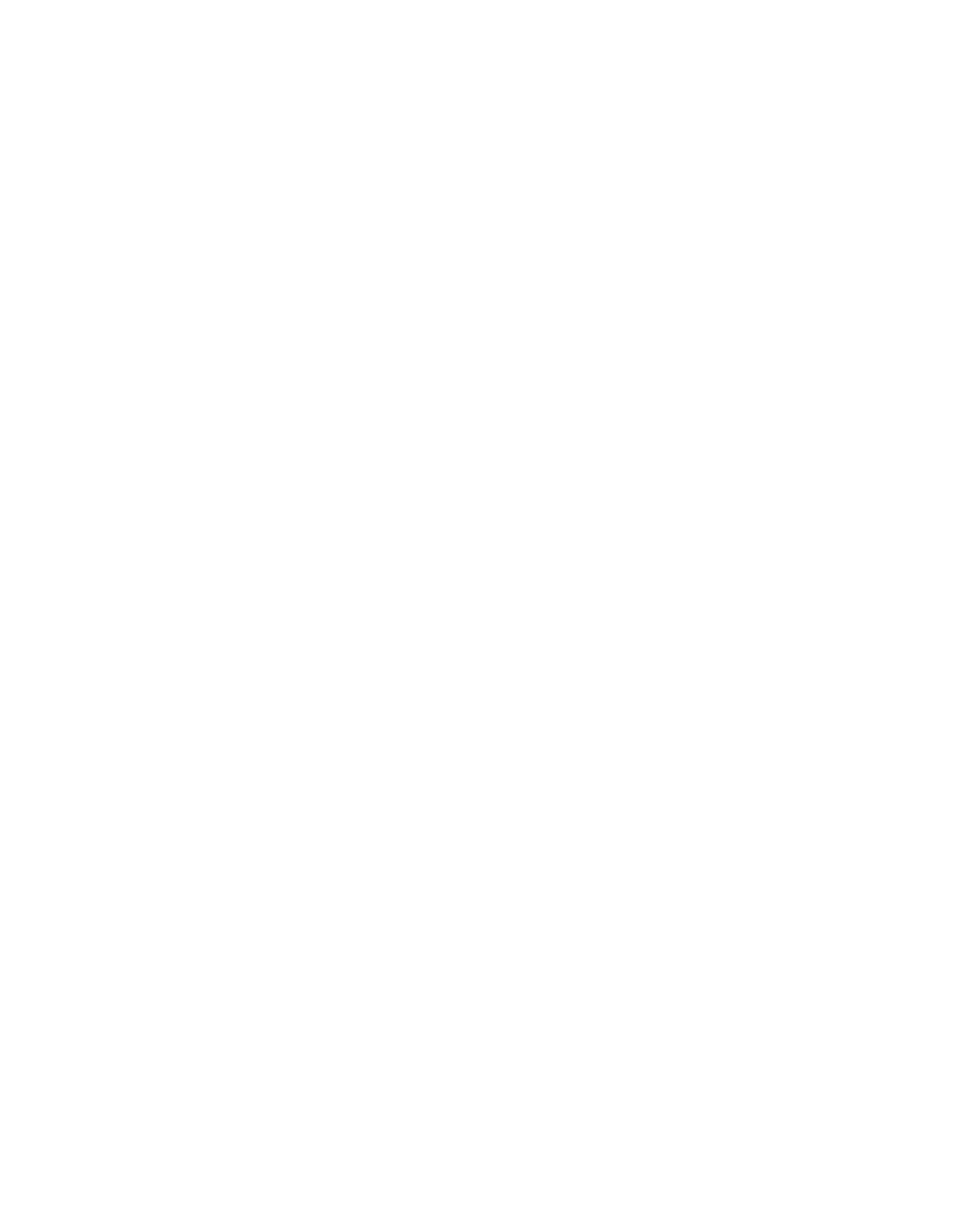## **REVISION HISTORY**

|--|--|

### **Notable changes in the 2010-11 AYP Policy and Technical Manual**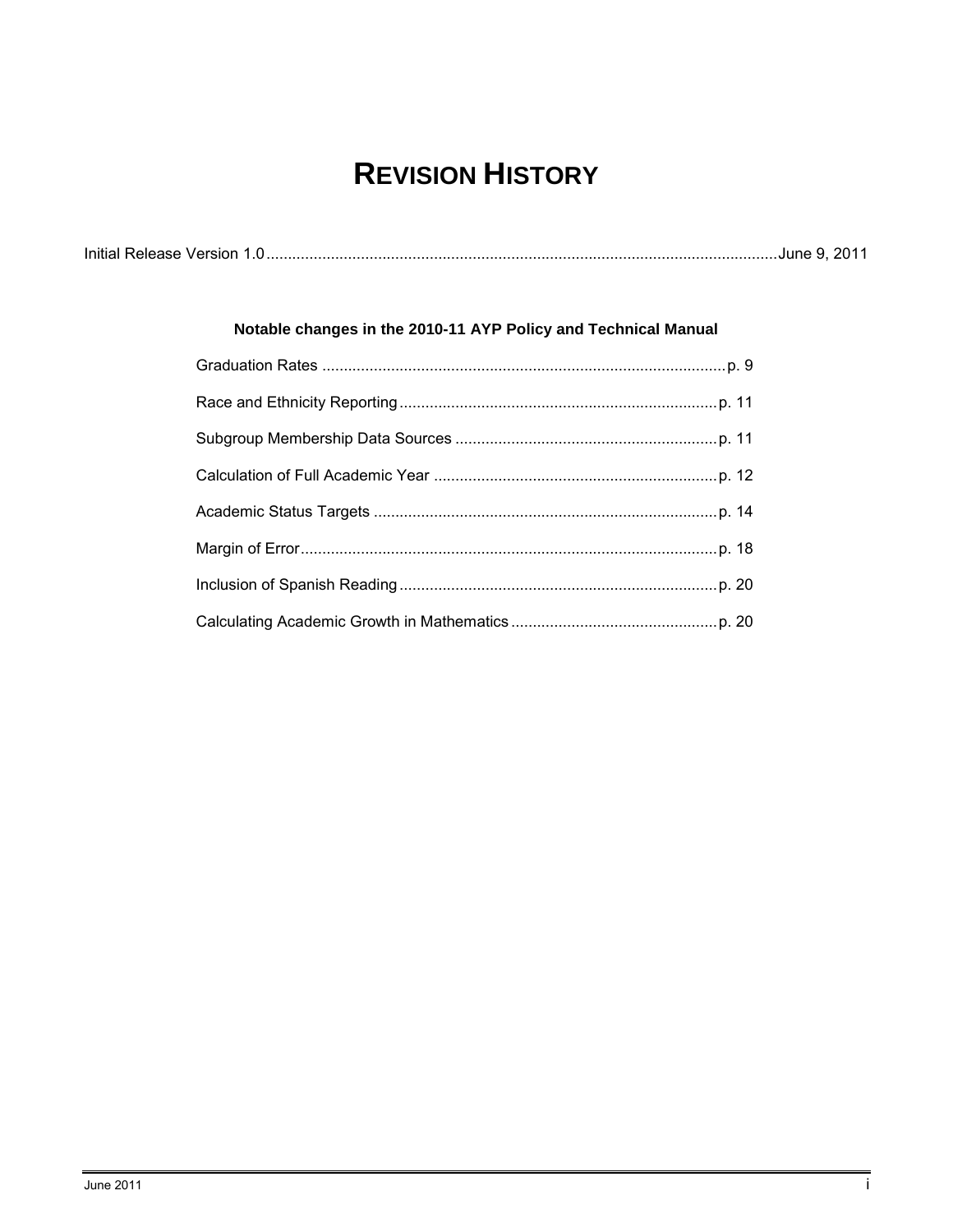## **AYP Policy and Technical Manual**

### **Table of Contents**

| Τ.   | <b>INTRODUCTION</b>                                                                                                                                                                                                                                                                                                                                                                                                                                                                                                                                       | 1                                                                                |
|------|-----------------------------------------------------------------------------------------------------------------------------------------------------------------------------------------------------------------------------------------------------------------------------------------------------------------------------------------------------------------------------------------------------------------------------------------------------------------------------------------------------------------------------------------------------------|----------------------------------------------------------------------------------|
|      | What is Adequate Yearly Progress?<br>Is AYP Something New?<br>What does it mean to say a school or district does not meet AYP this year?<br>What happens if schools or districts do not meet AYP?<br>Are there any changes in determining AYP?                                                                                                                                                                                                                                                                                                            | 1<br>1<br>1<br>$\frac{2}{2}$                                                     |
| Ш.   | <b>GUIDING PRINCIPLES</b>                                                                                                                                                                                                                                                                                                                                                                                                                                                                                                                                 | 4                                                                                |
| III. | <b>DATA SOURCES</b>                                                                                                                                                                                                                                                                                                                                                                                                                                                                                                                                       | 6                                                                                |
|      | Academic Indicators: Academic Achievement and Participation<br>Other Academic Indicators: Attendance and Graduation Rates                                                                                                                                                                                                                                                                                                                                                                                                                                 | 6<br>6                                                                           |
| IV.  | <b>DATA DEFINITIONS: AYP INDICATORS</b>                                                                                                                                                                                                                                                                                                                                                                                                                                                                                                                   | $\overline{7}$                                                                   |
|      | Participation in Statewide Assessments<br><b>Academic Achievement Status</b><br>Attendance: Elementary and Middle Schools, and Schools without Grade 12<br>Graduation: High Schools and Schools with Grade 12                                                                                                                                                                                                                                                                                                                                             | 7<br>8<br>8<br>9                                                                 |
| V.   | DATA DEFINITIONS: DEMOGRAPHIC SUBGROUPS                                                                                                                                                                                                                                                                                                                                                                                                                                                                                                                   | 10                                                                               |
|      | <b>Identified Subgroups</b><br>Group and Subgroup Membership Definitions<br>Data Sources for Subgroup Membership<br>Full Academic Year<br><b>District Special Education Programs</b><br>Minimum Cell Size for Accountability Purposes                                                                                                                                                                                                                                                                                                                     | 10<br>10<br>11<br>12<br>12<br>13                                                 |
| VI.  | AYP CALCULATIONS AND DETERMINATIONS                                                                                                                                                                                                                                                                                                                                                                                                                                                                                                                       | 14                                                                               |
|      | Statewide Targets for All Schools and Districts<br>Participation<br>Academic Status Indicators<br>Statewide Academic Status Targets for All Schools<br>Academic Growth: Safe Harbor<br>Other Academic Indicators: Attendance and Graduation<br>How AYP is Determined for Schools, Districts, or the State<br><b>Participation Requirement</b><br><b>Valid Test Scores</b><br>Margin of Error<br>Academic Status Requirement<br>Academic Growth: Safe Harbor<br>Other Academic Indicator Requirement: Attendance or Graduation<br><b>Calculation Rules</b> | 14<br>14<br>14<br>15<br>15<br>15<br>17<br>17<br>18<br>18<br>19<br>20<br>21<br>21 |
| VII. | <b>PRELIMINARY AYP DESIGNATIONS AND ADDITIONAL DATA</b>                                                                                                                                                                                                                                                                                                                                                                                                                                                                                                   | 21                                                                               |
|      | <b>Preliminary AYP Preview</b><br>Title I Targeted Assistance Programs<br>Schools with Insufficient Data<br>Compliance with the 1% Cap on Alternative Assessments<br>Reviewing Demographic Information                                                                                                                                                                                                                                                                                                                                                    | 21<br>22<br>22<br>22<br>22                                                       |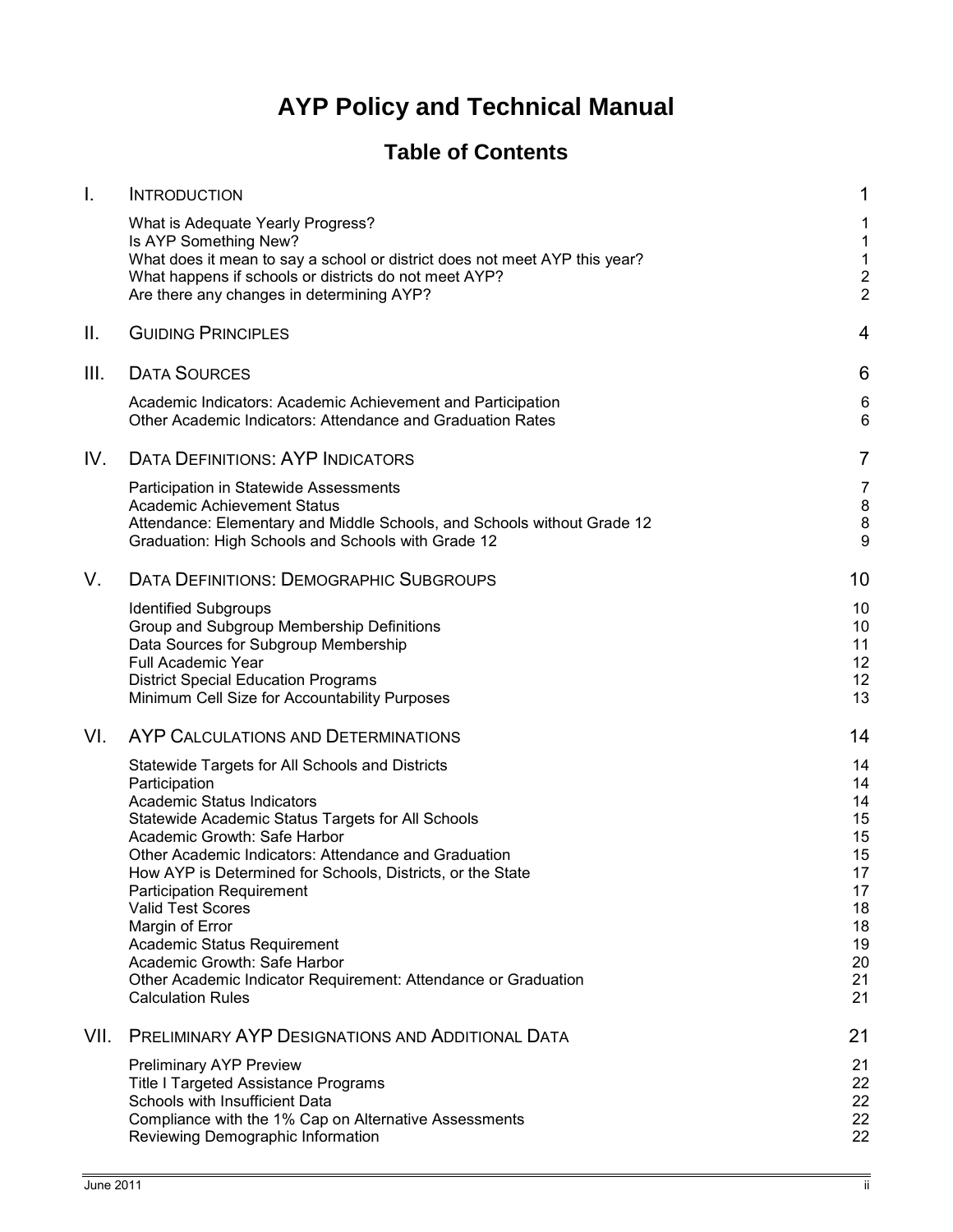|      |                                                                                            | <b>VIII. FINAL AYP DESIGNATION</b>                                                                                                                                                              | 22                         |
|------|--------------------------------------------------------------------------------------------|-------------------------------------------------------------------------------------------------------------------------------------------------------------------------------------------------|----------------------------|
|      |                                                                                            | AYP and Report Card Preview<br>Release of the Report Card with AYP Designations                                                                                                                 | 23<br>23                   |
| IX.  |                                                                                            | <b>RELATIONSHIP OF NCLB TO OREGON'S SCHOOL AND DISTRICT REPORT CARDS</b>                                                                                                                        | 23                         |
|      | <b>NCLB AYP Designations</b><br><b>Report Card Ratings</b><br><b>Comparison of Ratings</b> | Reporting of AYP and Non-AYP Data                                                                                                                                                               | 23<br>23<br>23<br>24       |
| X.   | <b>SPECIAL SITUATIONS</b>                                                                  |                                                                                                                                                                                                 | 24                         |
|      |                                                                                            | Accountability for All Student Results<br><b>AYP Reports for New Schools</b><br>Very Small Schools and Districts<br><b>Schools without Benchmark Grades</b><br><b>Other Substantive Reasons</b> | 24<br>24<br>25<br>25<br>26 |
| XI.  |                                                                                            | ACCOUNTABILITY FOR SCHOOLS AND DISTRICTS DESIGNATED AS NOT MEETING AYP                                                                                                                          | 27                         |
|      | <b>Accountability for Districts</b>                                                        | Accountability for Title I Schools<br>Accountability for Schools Not Receiving Title I Funds                                                                                                    | 27<br>30<br>30             |
| XII. |                                                                                            | <b>FOR FURTHER INFORMATION</b>                                                                                                                                                                  | 33                         |
|      | <b>APPENDIX A:</b>                                                                         | OAR AYP SUBSTANTIVE APPEAL - 581-022-1065                                                                                                                                                       | 41                         |
|      | APPENDIX B:                                                                                | 1% CAP ON ALTERNATIVE ASSESSMENTS NOTICE TO DISTRICTS                                                                                                                                           | 43                         |
|      | <b>APPENDIX C:</b>                                                                         | AYP "PENDING" DESIGNATION NOTICE TO DISTRICTS                                                                                                                                                   | 44                         |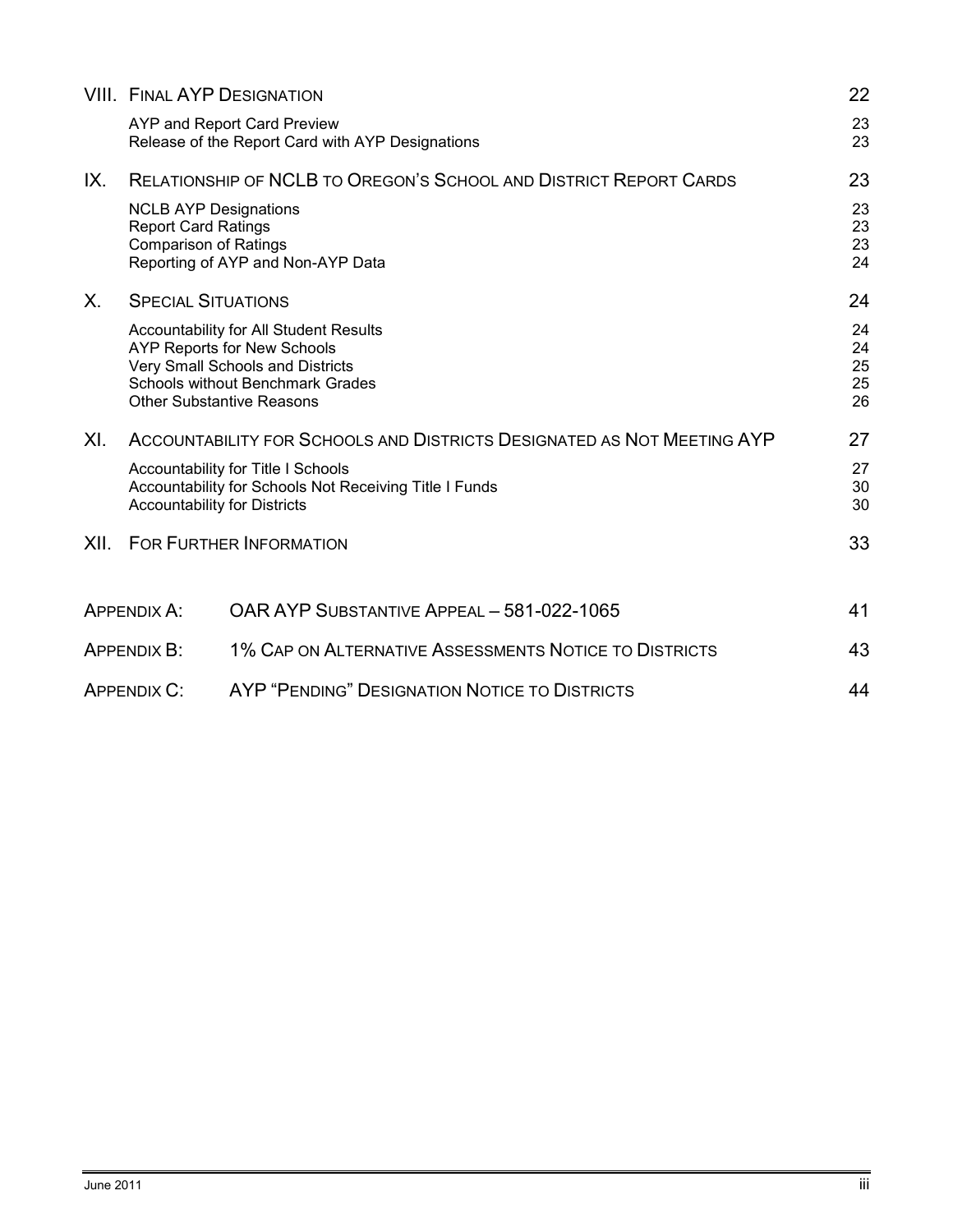### **Tables**

| TABLE 1 ACADEMIC INDICATORS: ACADEMIC ACHIEVEMENT AND PARTICIPATION  6        |     |
|-------------------------------------------------------------------------------|-----|
| TABLE 2 OTHER ACADEMIC INDICATORS: ATTENDANCE AND GRADUATION RATES  6         |     |
|                                                                               |     |
| TABLE 4 MINIMUM CELL SIZES FOR INCLUSION IN ACCOUNTABILITY DETERMINATIONS  13 |     |
|                                                                               |     |
|                                                                               |     |
| TABLE 7 NON-PARTICIPANTS IDENTIFIED BY TEST ADMINISTRATION CODES 18           |     |
|                                                                               |     |
|                                                                               |     |
|                                                                               |     |
| TABLE 11 COMPARISON OF AYP AND REPORT CARD DATA SOURCES AND DEFINITIONS34     |     |
| TABLE 12 NCLB SANCTIONS FOR TITLE I SCHOOLS CONTINUALLY DESIGNATED AS NOT     |     |
|                                                                               |     |
|                                                                               | .37 |
|                                                                               |     |
|                                                                               |     |

### **Figures**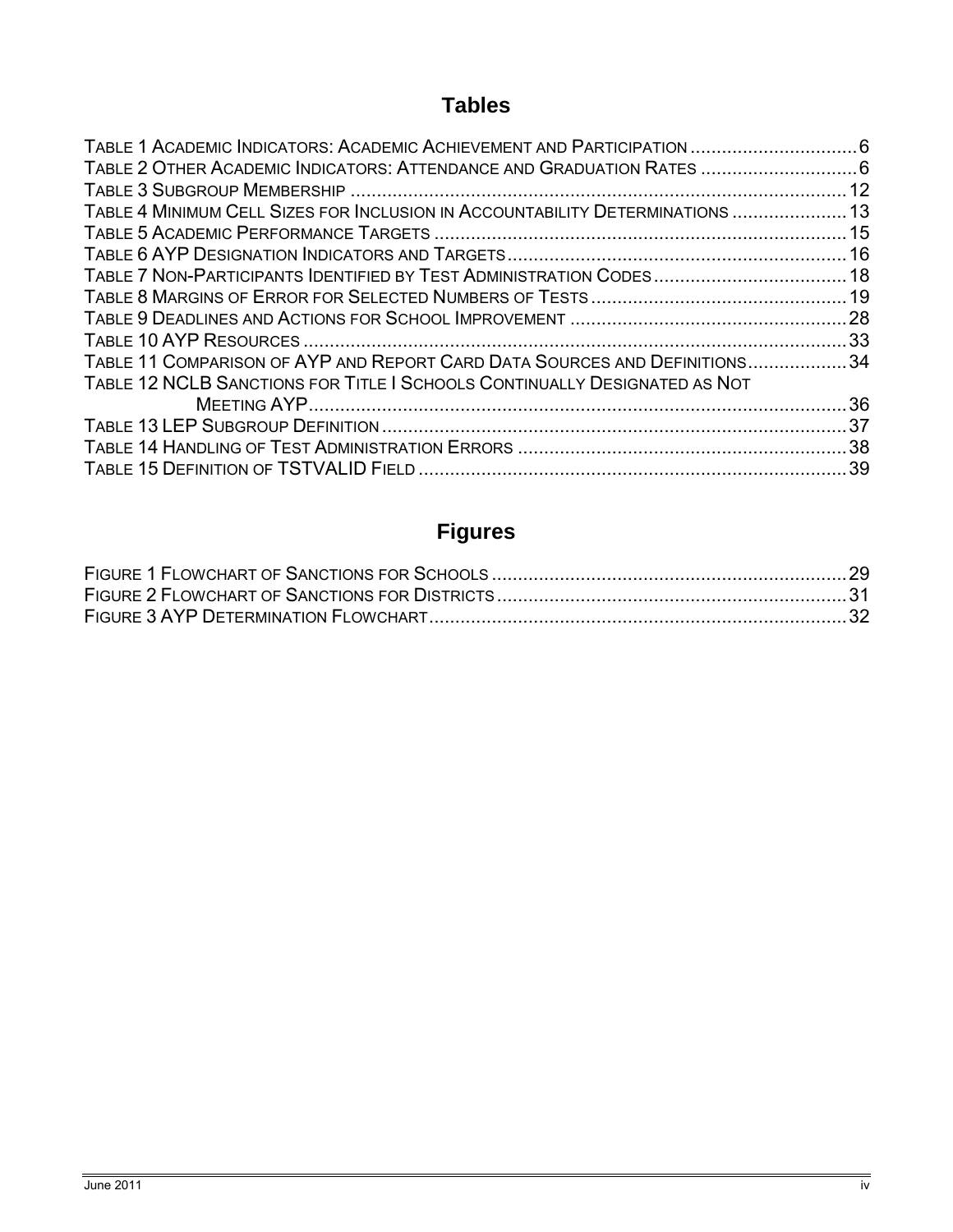### <span id="page-6-0"></span>**I. Introduction**

### <span id="page-6-1"></span>**What is Adequate Yearly Progress?**

The No Child Left Behind Act of 2001 (NCLB, Public Law 107–110) requires the state of Oregon to annually determine whether schools, districts, and the state have made adequate yearly progress (AYP) toward the goal of having all students meet rigorous state academic standards by the 2013-2014 school year. Each year, the performance of all students in the school, district, and state as well as demographic subgroups of students, is measured using the Oregon Assessment of Knowledge and Skills (OAKS) and the results are compared against annual performance targets.

At the school level, if the school as a whole and all demographic subgroups meet the statewide participation and academic achievement targets in English/Language Arts and Mathematics, and the school meets the statewide target for either attendance (in elementary and middle schools) or graduation rates (for schools with grade 12), the school is designated as meeting AYP. The same requirements apply to each district and to the state.

If any subgroup of students or the student body as a whole in a school does not meet the targets, or does not make sufficient progress toward the targets, the school is designated as not meeting AYP. The same requirements apply to each district and to the state.

A requirement of the federal law is that all schools and districts whether they receive Title I funding or not, must now receive AYP determinations. In addition, prescribed sanctions are applied to schools and districts that do not meet AYP if they are receiving Title I funds. Non-Title I schools are accountable for meeting AYP, although they are not subject to the sanctions outlined in NCLB.

### <span id="page-6-2"></span>**Is AYP Something New?**

AYP is not a new concept. NCLB has simply changed some of the requirements. Since 1994, with the reauthorization of the Elementary and Secondary Education Act (ESEA), districts have been required to determine the adequate yearly progress of their Title I schools through the use of a prescribed formula. When the first Oregon School and District Report Cards were issued in January 2000, a transition was made, and the overall rating on the report card was used to determine AYP for Title I schools. Schools receiving ratings of Satisfactory, Strong, or Exceptional overall on the school report cards were designated as having met adequate yearly progress. The report cards distributed in January 2000, 2001, and 2002 were used to measure AYP for Title I schools.

With the passage of NCLB and the prescription of common principles for determining AYP in schools throughout the nation, the Oregon School and District Report Cards can no longer be used to determine AYP. The last AYP rating that was based on the Oregon School and District Report Cards was issued in January 2002. The report card ratings issued to districts and schools since January 2003 have no bearing on AYP. Schools have "held" their 2002 rating since January 2002, and the new AYP designation, distributed in November 2003, continues the AYP cycle for schools and districts.

### <span id="page-6-3"></span>**What does it mean to say a school or district does not meet AYP this year?**

A school or district that does not meet AYP should not be labeled as failing. The designation of not meeting AYP signals that, based on a number of indicators, the school or district is not on track for all students meeting the state standards for student achievement by the target year of 2014. The school or district as a whole may have strong academic performance, but the designation may be based on a single factor or a single subgroup.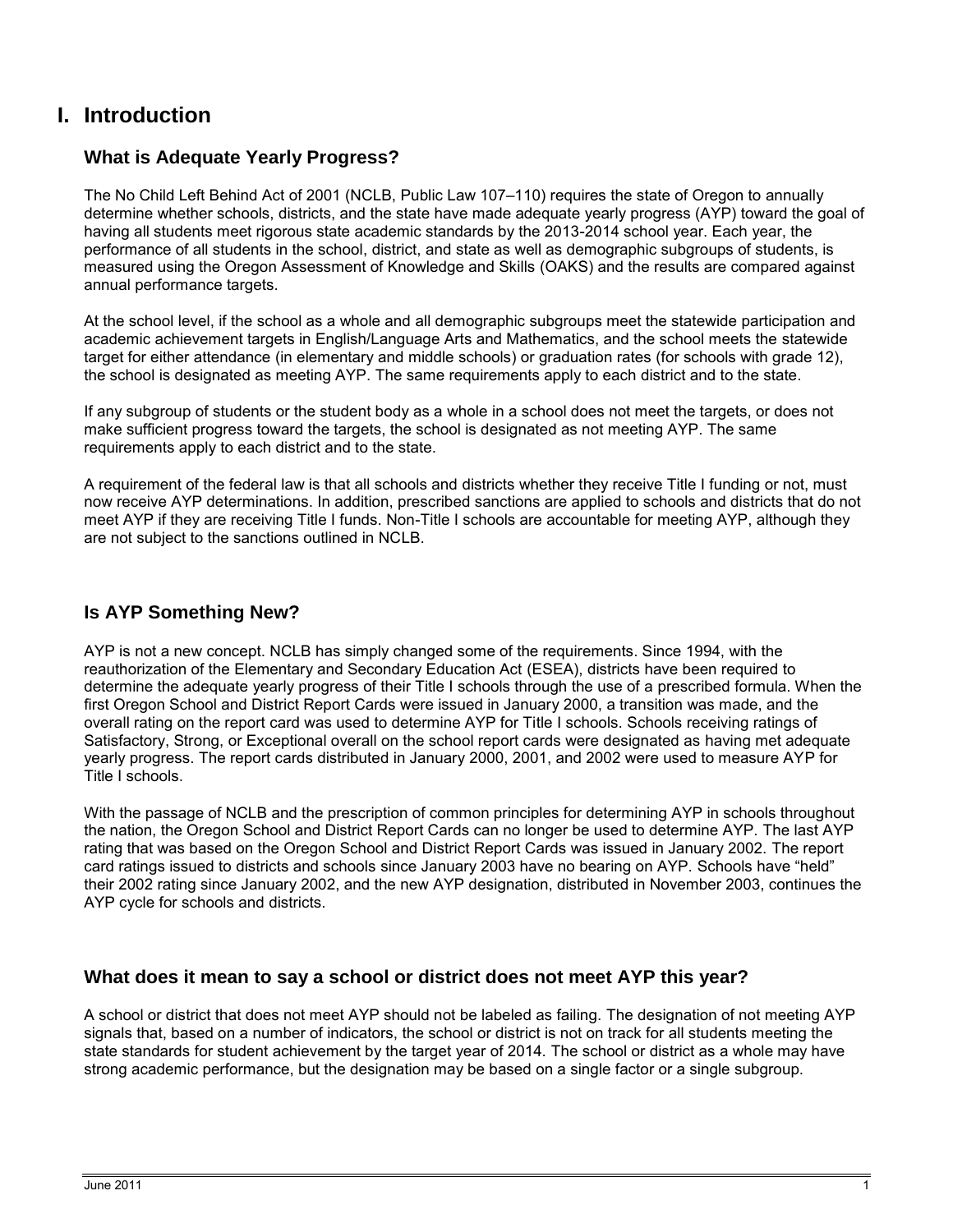### <span id="page-7-0"></span>**What happens if schools or districts do not meet AYP?**

Under NCLB, schools designated as not meeting AYP or districts not meeting AYP designations across all three grade spans (elementary, middle and high school) in the first year face no sanctions. Sanctions begin at the end of the second year for Title I schools that are designated as not meeting AYP for the second consecutive year in the same area (i.e. English/language arts, mathematics, or other indicator). Title I districts are also sanctioned at the end of the second year if the same area is not met across all three grade spans for the second consecutive year. Consequences depend on NCLB progress with each year"s designation of not meeting AYP and range from offering school choice to restructuring of the school or district. Section XI (page 26) provides a description of sanctions for Title I schools and districts.

If a Title I school or district identified for sanctions meets AYP in a subsequent year in the area that caused the identification, that school or district stays at the previous year"s sanctions level. If that same school or district meets AYP for a second consecutive year in the area that caused the school or district to be identified for improvement, that school or district is no longer identified for improvement.

Even though mandatory consequences contained in the No Child Left Behind Act do not apply to schools not receiving Title I funds, all schools are expected to help all students reach state standards. The Oregon Department of Education is developing policy and processes for assisting schools not receiving federal Title I funds and not meeting Adequate Yearly Progress. These policies and processes will include assistance in revising their school and district improvement plans to address targets identified in the AYP analysis.

### <span id="page-7-1"></span>**Are there any changes in determining AYP?**

There are eleven changes implemented for the 2010-11 AYP reports.

### **Graduation Rates** *(Change pending federal approval)*

The cohort graduation rates included in 2010-11 AYP reports are the four-year and five-year graduation rates for the class of students entering high school in 2005-2006 and the four year graduation rates for the class of students entering high school in 2006-07. Last year the AYP reported two types of graduation rates: 1) one year of cohort graduation rates and 2) the graduation rates known as the one-year graduating class rates or the National Center for Education Statistics (NCES) graduation rates.

The four-year cohort graduation target is the same as last year, which was set at 65% for the combined rate across two years of data for the four-year cohorts (the class entering 2005-06 as reported in 2009-10 AYP report and the class entering high school in 2006-07). If the combined rate does not meet the 65% target, then the most recent reported year for the four-year cohort (the class entering 2006-07) is evaluated. If the 65% target is not met for either the combined or the most current year of the four-year cohort rate, schools and districts can meet the AYP graduation requirement by 1) reducing the percentage of students not graduating in the four-year cohort by at least 10% from the prior year or 2) if the five-year cohort graduation rate of 70% or higher.

High schools whose adjusted four-year cohort is 40 students or more over two years combined will be rated on graduation, while high schools whose four-year cohort is less than 20 students will be rated on attendance. Schools with 20 to 39 students in the combined four-year cohorts may choose attendance or graduation as the other indicator.

### **Race and Ethnicity Reporting**

The same six categories used in prior years for race/ethnicity (Asian or Pacific Islander, Black or African American (not of Hispanic origin), Hispanic origin, American Indian or Alaskan Native, White (not of Hispanic origin) and multi-racial) are used in 2010-11 AYP designations. The change this year is with the categorization of a student who is both Asian and Pacific Islander, which will be reported as multi-racial beginning in 2010-11 rather than in the subgroup of either Asian or Pacific Islander. Also, districts are no longer allowed to report student"s race/ethnicity as unknown in 2010-11.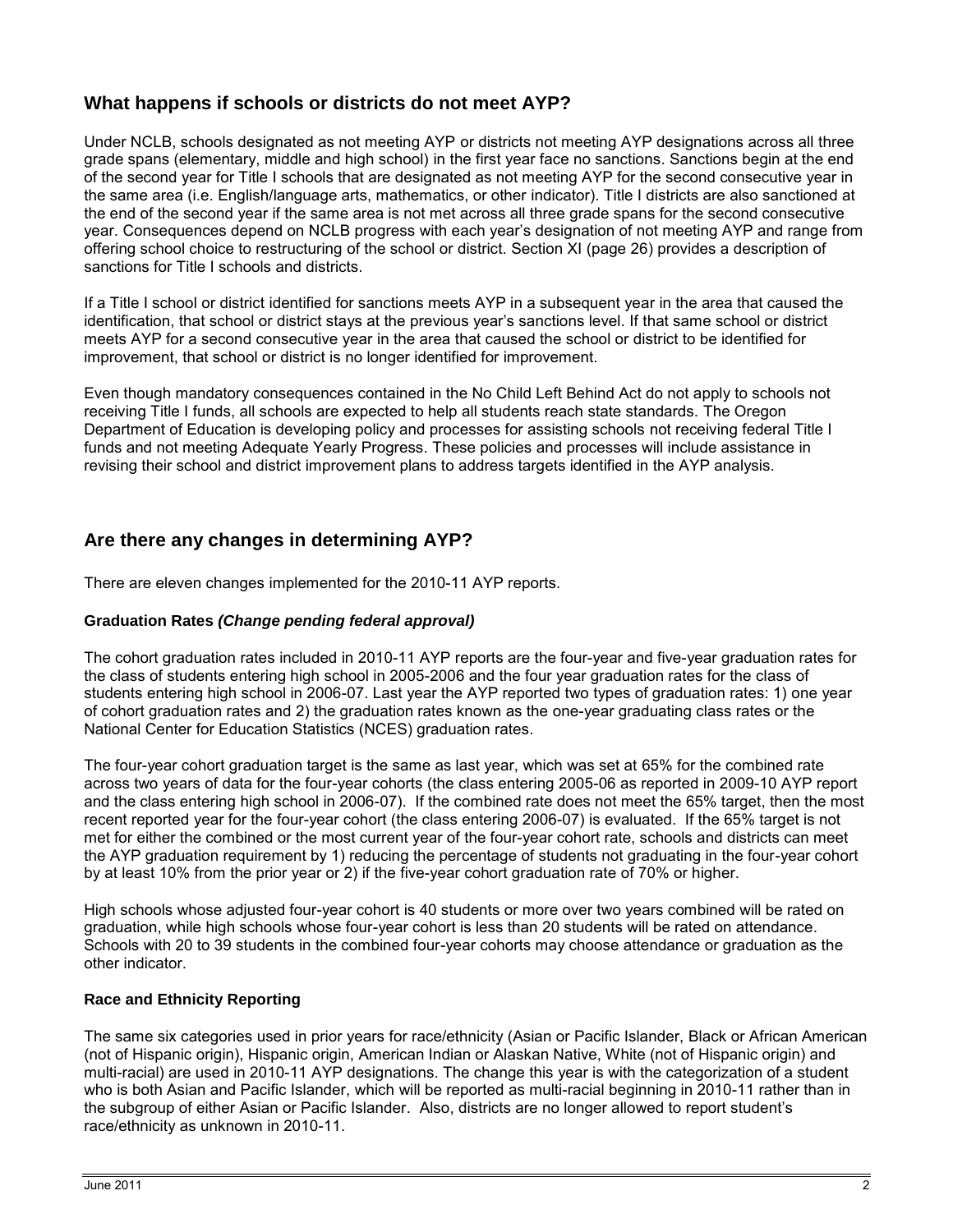Assessment and attendance results for 2010-11 for Asian students and for Native Hawaiian/Pacific Islander students are reported separately on the AYP report as information only to schools and districts, but are not included on public reports. In 2011-12, when two years of data for both of these student groups are available, AYP determinations will be made separately for each group and will be publicly reported. Schools and districts will be accountable for the performance of each of these groups that meet the minimum cell size required for AYP determinations.

### **Subgroup Membership Data Sources**

In 2010-11, race/ethnicity and special education subgroup membership will be based on student demographic information submitted by districts in the Third Period Cumulative ADM Collection. Previous to 2010-11, student demographic information came from various data sources and often needed more updated information from districts, which the Third Period Cumulative ADM collection corrects. Third Period Cumulative ADM Collection membership continues to be the data source for determining membership in the economically disadvantaged student group and the Limited English Proficient (LEP) subgroup will continue to come from the NCLB Title III Limited English Proficiency collection.

### **LEP Subgroup**

LEP subgroup was expanded to include students who were eligible for LEP services in 2010-11 but declined participation in the English Language Development (ELD) instructional programs. These eligible LEP students, as submitted in the NCLB Title III Limited English Proficiency collection will be included in the LEP subgroup for up to two years after they exit LEP eligibility. Prior to 2010-11, the LEP subgroup required participation in the ELD instructional programs.

### **Calculation of Full Academic Year**

This year the Full Academic Year (FAY) flags are automatically calculated (overnight after submission) based on information submitted in the Third Period Cumulative ADM (Average Daily Membership) Collection. Students will be counted as being enrolled for a FAY when their ADM within a resident district or school is greater than 0.5 full time equivalency (FTE) weighted by session days enrolled. Previously, districts provided their own reported FAY as to whether a student had been enrolled in the district and in the school for at least half the school session days prior to and including the first school day in May.

### **Academic Status Targets**

The single target for all schools and districts and student subgroups increases to 70% of test scores meeting or exceeding standards in reading and the same percentage in mathematics. Last year, the targets were 65% for both reading and math.

### **Margin of Error**

The margin of error used for adjusting for validity and reliability is reduced in 2010-11 as a result of the academic status targets going up to 70% for both reading and math. (See Section VI. AYP Calculations and Determinations.)

### **Spanish Reading for Grade 3**

In 2009-2010, ODE offered a new grade 3 Spanish reading assessment through the OAKS Online System. The U.S. Department of Education approved the use of the results of the grade 3 Spanish reading assessment taken by eligible students during the 2010-11 and subsequent school years in AYP determinations.

### **High School Grade of Accountability**

Starting in 2010-11 school year, the high school grade of accountability changed from grade 10 to grade 11. Students in their eleventh grade year who passed the state math assessment (regular or extended) for high school in a prior year were able to bank their tests and use it to fulfill the high school assessment requirement.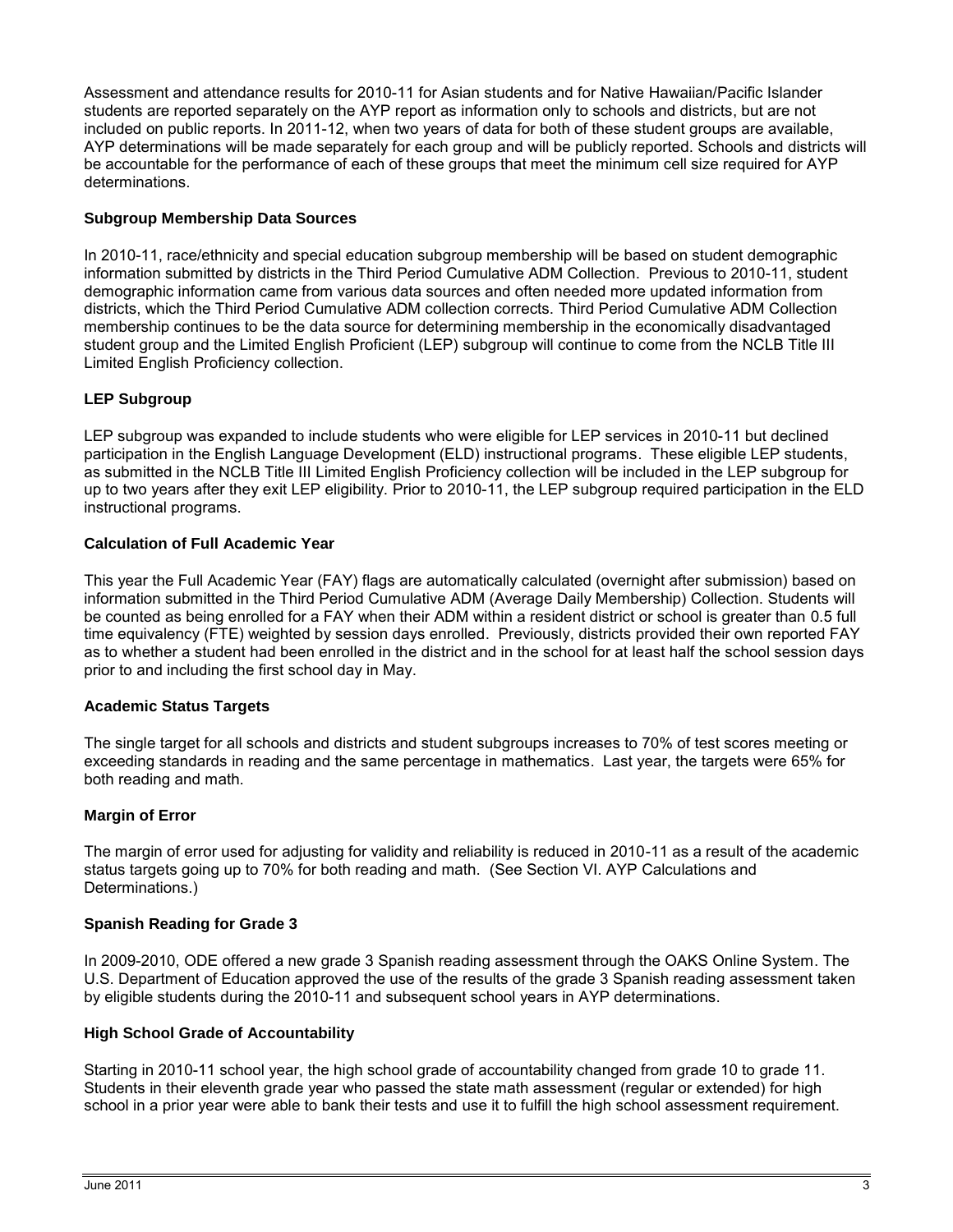### **Math Content Standards Implemented in Assessments**

New math content standards were initiated in 2007 and adopted in 2009 by the Oregon State Board of Education. Implementation of the new content standards in the state assessments began in 2010-11. (See [http://www.ode.state.or.us/search/page/?id=3182\)](http://www.ode.state.or.us/search/page/?id=3182)

#### **Calculating Academic Growth in Mathematics**

To prepare students for the increased rigors of the Common Core State Standards and the Oregon Diploma, the Oregon State Board of Education voted in October 2010 to [increase math achievement standards](http://www.ode.state.or.us/teachlearn/standards/contentperformance/achievementstds_1011.pdf) effective for the 2010-11 school year. The math achievement standards increase the level of math students are expected to know in elementary and middle school to create better alignment between the lower grades and the new high school graduation requirements for math.

In the calculation of academic status, schools and districts are accountable for the higher math achievement standards this year. However, to ensure academic growth measures the improvement in performance of students over time, the calculation of academic growth in math in 2010-11 will be based on the growth in the percentage of students who met the achievement standards in effect in 2009-10.

| <b>Date</b>  | <b>Event</b>                                                                                                                                                                                                                                                               |
|--------------|----------------------------------------------------------------------------------------------------------------------------------------------------------------------------------------------------------------------------------------------------------------------------|
| June 9       | Pre-Preliminary AYP report first preview available on the ODE secure district website followed<br>by 4 updates (between June 14 and July 19 reflecting modifications and completion of<br>collections)                                                                     |
| July 28      | Preliminary school and district AYP designations (public version) available for preview on ODE<br>secure district website                                                                                                                                                  |
| August 2     | Preliminary AYP report for schools and districts released and posted on ODE public website<br>and preliminary list of schools identified for school improvement available for parents to<br>determine school choice options and/or Supplemental Educational Services (SES) |
| August 2-19  | Requests submitted by districts for AYP data reviews prior to final designation of AYP                                                                                                                                                                                     |
| August 19    | Last date for changes to assessment test records and data collections if approved by ODE.<br>Changes made after this date to these data elements will not be reflected in Final AYP<br>determinations, Report Card or Assessment Group report results.                     |
| August 30    | Final AYP report available for preview on ODE secure district website and final list of schools<br>and districts identified for improvement posted to public website                                                                                                       |
| September 1  | Final AYP report available to public on ODE public website                                                                                                                                                                                                                 |
| September 15 | District preview of 2010-11 school and district report cards, including final AYP designations<br>and supporting detail sheets, on ODE secure district website                                                                                                             |
| October 6    | The 2010-11 school and district report cards, including final AYP designations and supporting<br>detail sheets, available to public on ODE public website                                                                                                                  |

### **Significant Events in AYP Determination Process**

### <span id="page-9-0"></span>**II. Guiding Principles**

The federal government established principles to be used in guiding the individual states in the development of their accountability systems. The guiding principles include the methods and means for determining AYP. These principles are summarized below.

- 1. **The accountability system includes all schools and districts in the state**, and holds them to the same criteria. All schools and districts receive timely information on AYP reports, and the system includes rewards and sanctions based on school or district performance.
- 2. **The accountability system includes all students**. All students are expected to participate in the statewide assessment system, and schools and districts are accountable for students who have been served for the majority of the school year.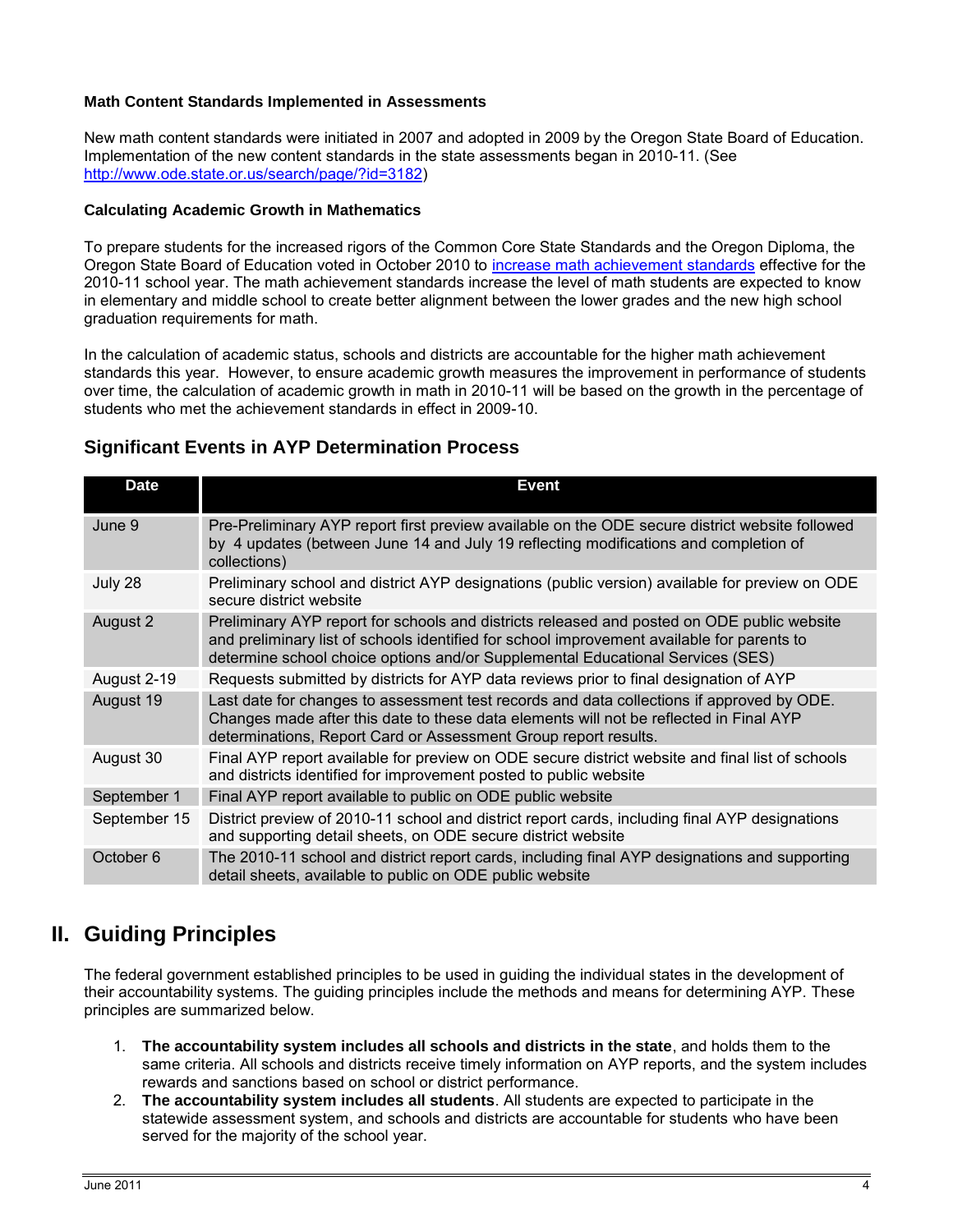- 3. **All students including subgroups are expected to make continuous and substantial growth so that all students are proficient on the state's academic standards by 2013-2014.** Schools, districts, and the state are accountable for having students meet the annual targets, including the students who are English language learners, students in poverty, and students with disabilities.
- 4. **Accountability is based primarily on academic assessments in reading and mathematics, and accountability also identifies additional measures, all of which are to be assessed annually.** In the accountability system, assessments measure student achievement of state content standards in reading and math. Additional factors of attendance or graduation rates will be included in the determination of AYP.
- 5. **The accountability system is valid and reliable** and produces reliable and valid decisions about whether a group of students, a school, or a district meets AYP. These decisions include provisions for allowing for changes in a school"s population and also protection of student confidentiality.

These principles are among the 10 used by the U.S. Department of Education in developing the Consolidated State Application Accountability Workbook used by each of the states in applying for federal approval of accountability plans. The 10 are embedded in the workbook and can be found in Oregon"s submission at: [http://www.ode.state.or.us/search/page/?id=218.](http://www.ode.state.or.us/search/page/?id=218)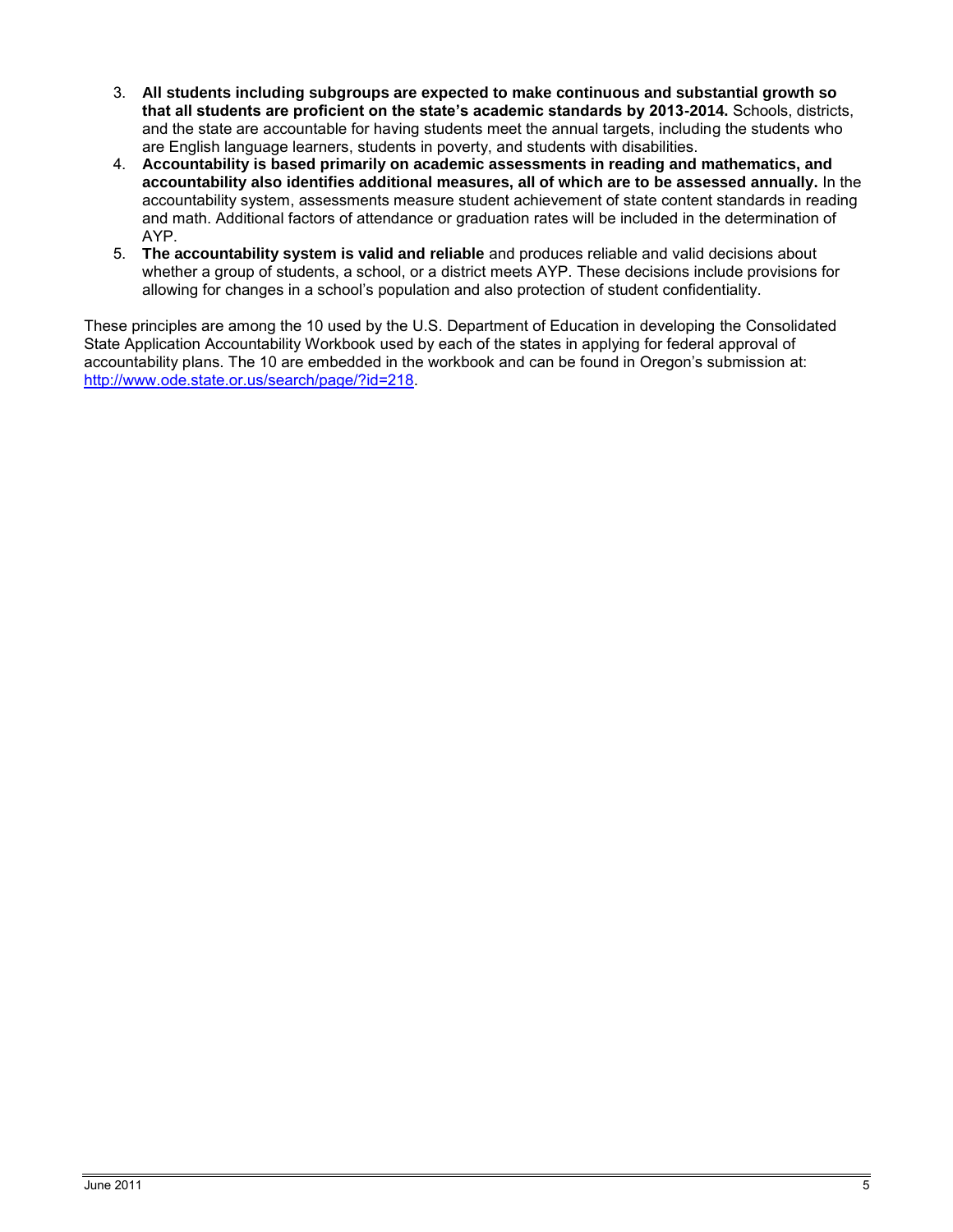### <span id="page-11-0"></span>**III. Data Sources**

### <span id="page-11-1"></span>**Academic Indicators: Academic Achievement and Participation**

NCLB requires that states establish academic achievement targets. The determination of AYP for all schools and districts in the state is required by law to be based on assessments in English/language arts (reading) and mathematics. The statewide assessments listed in Table **1** are used in determining school, district, and state performance relative to the academic targets and school participation requirements of No Child Left Behind.

**Table 1 Academic Indicators: Academic Achievement and Participation**

<span id="page-11-3"></span>

| Assessment                   | Assessed Grade Levels<br>By School Year |                 |                        | For Small Schools and Districts<br>If Additional Data is Necessary |
|------------------------------|-----------------------------------------|-----------------|------------------------|--------------------------------------------------------------------|
|                              | $2010 - 2011$                           | $2009 - 2010^2$ | 2008-2009 <sup>2</sup> | 2007-2008 <sup>2</sup>                                             |
| Reading Knowledge and Skills | $3 - 8 & 11$                            | $3 - 8 & 10$    | $3 - 8 & 10$           | $3 - 8 & 10$                                                       |
| Math Knowledge and Skills    | $3 - 8 & 11$                            | $3 - 8 & 10$    | $3 - 8 & 10$           | $3 - 8 & 10$                                                       |

1 The scores of students enrolled in grade 11 who took and passed the High School level test in a prior school year or targeted up and passed the test as an 8th grade student and did not test again in grade 11 are included.

2 The scores of students enrolled in grade 10 who took and passed the High School level test in a prior school year or targeted up and passed the test as an 8th grade student and did not test again in grade 10 are included.

### <span id="page-11-2"></span>**Other Academic Indicators: Attendance and Graduation Rates**

Under NCLB, the other required academic indicator for determining AYP for districts and schools with grade 12 is the graduation rate (provided that the school meets the minimum cell size required for a valid AYP determination). For all other schools and districts, Oregon selected attendance as the other indicator. Table **2** Other Academic Indicators: Attendance and Graduation Rates identify the data sources. States are required to establish annual targets for the other academic indicators used to determine whether a school or district has met adequate yearly progress. Under NCLB, states are not required to increase the targets for attendance over time. However, federal regulations now require that cohort graduation rate targets increase over time.

### **Table 2 Other Academic Indicators: Attendance and Graduation Rates**

<span id="page-11-4"></span>

| Indicator                                                    | Data Source                                                                                                                                                                                                                                                                                       | Contact                                                        |
|--------------------------------------------------------------|---------------------------------------------------------------------------------------------------------------------------------------------------------------------------------------------------------------------------------------------------------------------------------------------------|----------------------------------------------------------------|
| Attendance in elementary and<br>middle schools               | Third Period Cumulative ADM<br>collection                                                                                                                                                                                                                                                         | Joy Blackwell<br>503-947-5767<br>joy.blackwell@ode.state.or.us |
| Graduation rate in high schools<br>and schools with grade 12 | Longitudinal Cohort Tracking and<br>Reporting System (from multiple<br>data collections submitted by<br>districts from 2005-2006 through<br>2009-10 and surveys to districts<br>including Early Leavers, High<br>School Completers, Fall<br>Membership, and Cumulative<br>Annual ADM collections. |                                                                |

Please note that graduation rates are based on data for school years 2008-09 and 2009-10. Graduation data for 2010-11 are not available until April 2012.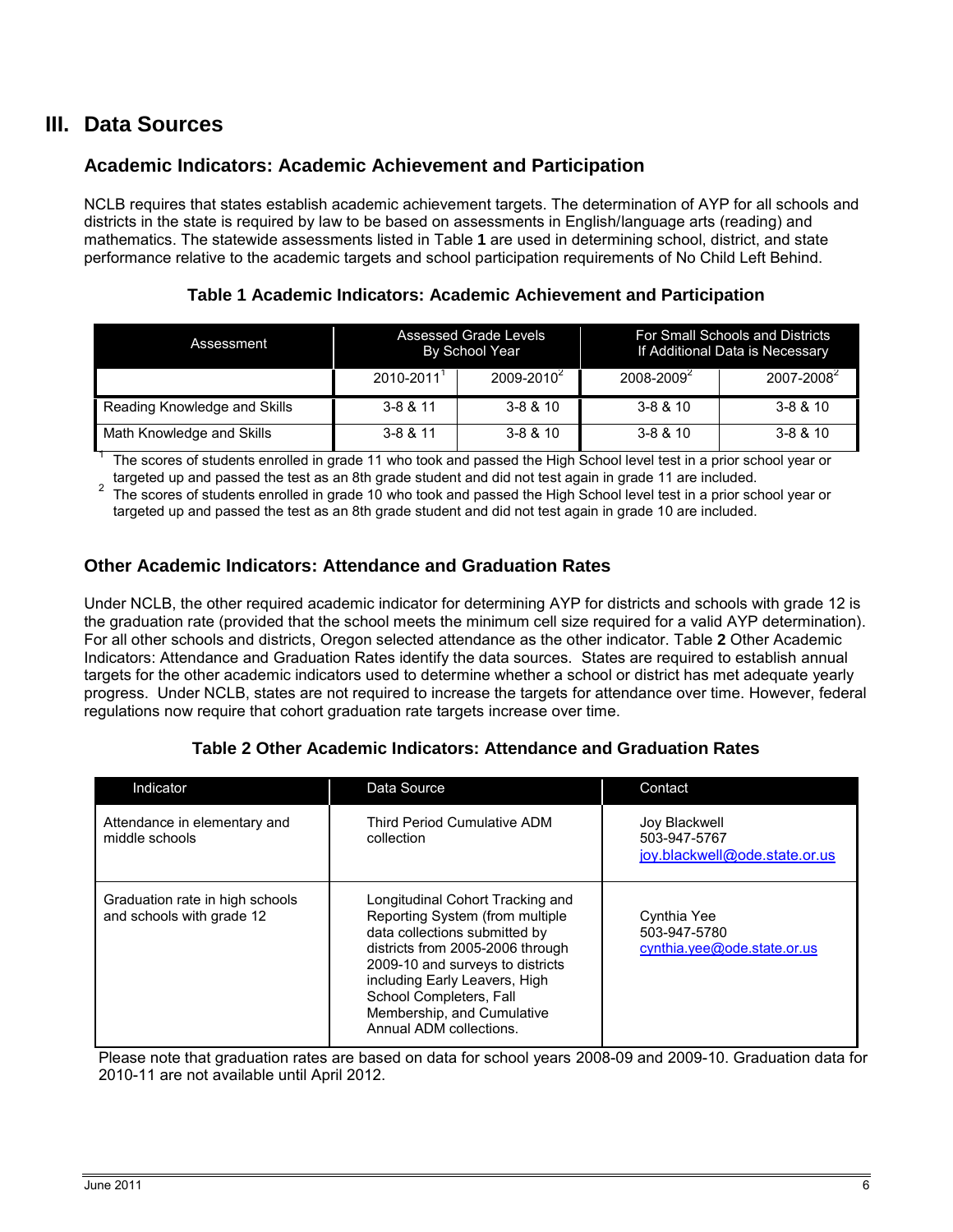### <span id="page-12-0"></span>**IV. Data Definitions: AYP Indicators**

### <span id="page-12-1"></span>**Participation in Statewide Assessments**

Student participation on statewide assessments is calculated as the number of valid test scores from all students enrolled in the school on the first school day in May for whom public funds are expended divided by the expected number of tests from students enrolled on the first school day in May minus the number of students without test scores that were not enrolled or had a medical emergency during the testing window(s) for the assessment minus the number of records from students Home Schooled or Foreign Exchange students.

The participation indicator for schools subtracts from the denominator records for students participating in "districtlevel" special education programs, while the district participation indicator includes these students.

For English Language Arts (ELA) reported in AYP, the Limited English Proficient (LEP) students in their first year of their LEP program are not required to participate in the Reading test if they have taken the English Language Proficiency Assessment provided (ELPA) by the State. These students will have their ELPA test credit toward the participation of Reading test. First year LEP students without an ELPA test will be considered a non-participant if no other Reading test exists. (See ELA participation example below.)

#### **MATH Participation Calculation Example**

For example, a school has 74 valid scores for third grade students enrolled on the first school day in May and all of whom are supported by public funds. They reported 84 total students enrolled on the first school day in May. Of those 84 students, 3 were not enrolled during the testing window and one had a medical emergency during the testing window. Two additional students are enrolled in the school as third graders but are served by the district's special education program.

This would result in a 94.9% participation rate after rounding through the following calculation:

74 valid scores

 $=94.9%$ 

84 students - 3 new students - 1 medical emergency - 2 students in district special education

### **ELA Participation Calculation Example**

For example, a school has 74 valid scores for third grade students enrolled on the first school day in May and all of whom are supported by public funds. They reported 84 total students enrolled on the first school day in May. Of those 84 students, 4 were beginning first-year LEP students without a reading test but 3 had taken the ELPA. Another 3 of the 84 students were not enrolled during the testing window and one had a medical emergency during the testing window. Two additional students are enrolled in the school as third graders but are served by the district"s special education program.

This would result in a 98.7% participation rate through the following calculation:

74 valid scores

 $=98.7%$ +3 Beginning LEP students each with ELPA test and without Reading test

84 students (including 4 Beginning LEP students )

- 3 new students -1medical emergency - 2 students in district special education

Students who do not answer enough questions to arrive at a valid score will be counted as non-participants. Statistical analysis and expert evaluation indicates that valid scores can be assigned for all online OAKS tests with 5 or more responses. Students submitting tests meeting the minimum response counts will be included as participants. Those with fewer answers will be counted as non-participants.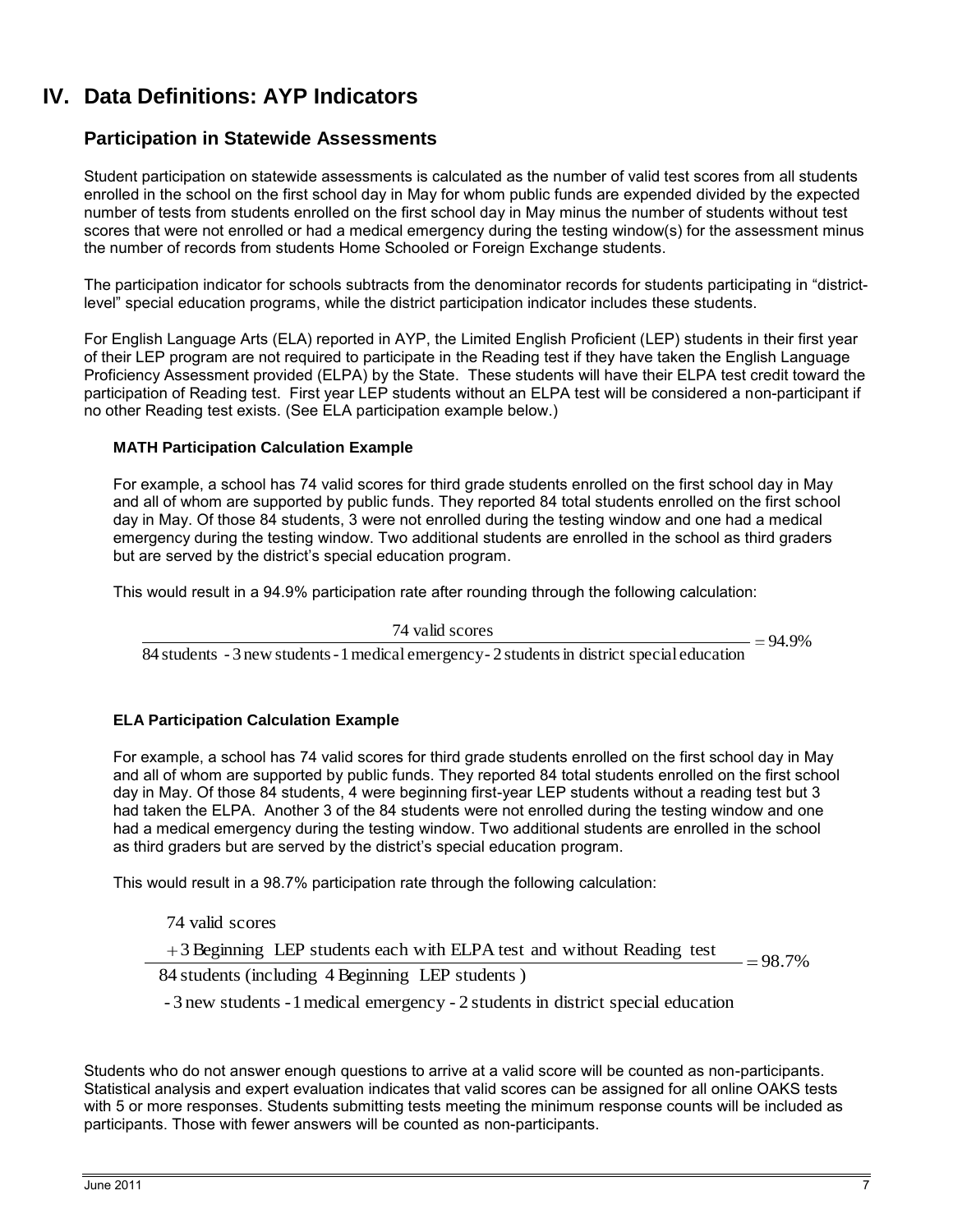Students who take an assessment at a higher grade level than their enrolled grade (target-up) will count as participants for the purposes of AYP calculations (and therefore Report Cards). In the case of students enrolled in  $8<sup>th</sup>$  grade, however, the student must take the  $8<sup>th</sup>$  grade test which would be included in accountability reports for the current year to be counted as a participant. Students in 8<sup>th</sup> grade may also take the High School level test and if they meet the standard, the score will be "banked" and will be included in accountability reports when the student is enrolled in grade 11. In all cases, only the achievement levels associated with the grade level of the test will be used to determine whether students have met standard.

### <span id="page-13-0"></span>**Academic Achievement Status**

Academic achievement status for schools and districts is calculated as the number of valid test scores meeting standard from students enrolled for a full academic year<sup>1</sup> in the school or district on the first school day in May divided by the number of valid test scores from students enrolled for a full academic year in the school or district on the first school day in May.

Achievement standards for state tests can be found at:<http://www.ode.state.or.us/search/results/?id=223>

- Scores from targeted up assessments are counted as Meeting the standard if the student's score meets or exceeds the grade level standard for the assessment.
- Up to 1% of total test scores in the district used to determine AYP may be from extended assessments if the scores meet or exceed the alternate achievement standards adopted by the state.
- Beginning first year LEP students are excluded from the calculation of Academic Status.

### <span id="page-13-1"></span>**Attendance: Elementary and Middle Schools, and Schools without Grade 12**

The attendance for a school or district is the weighted average of enrollment multiplied by the attendance rate for each year. The attendance rate represents the percentage of students attending in grades 1-12 and is calculated as the total number of days students are present divided by total number of days students are present plus the total number of days students are absent.

The attendance periods for 2009-10 and 2010-11 are from the first session day of the academic year through the first school day in May as submitted by districts in the Third Period Cumulative ADM data collection. All students enrolled any time, regardless of when the student may have left during the academic year, up to and including the first school day of May are included for attendance. Attendance data for prior years were submitted by districts via the Annual ADM collection, which included school session days through the end of the academic year.

Enrollment is the number of students in membership on the first school day in May. District special education students are included in the calculation of district, but not school, attendance rate.

For example, a school reported 431 students enrolled in one year with an attendance rate of 89%. For a second year, the school reported 481 students enrolled with an attendance rate of 93%. This would result in an attendance figure of 91.1% through the following calculation. Because of the higher enrollment the second year, the weighted average is higher than the average of the two attendance rates.

$$
\frac{(431*.89) + (481*.93)}{431 + 481} = 91.1\%
$$

1

<sup>1</sup> See definition of "full academic year" on page 12.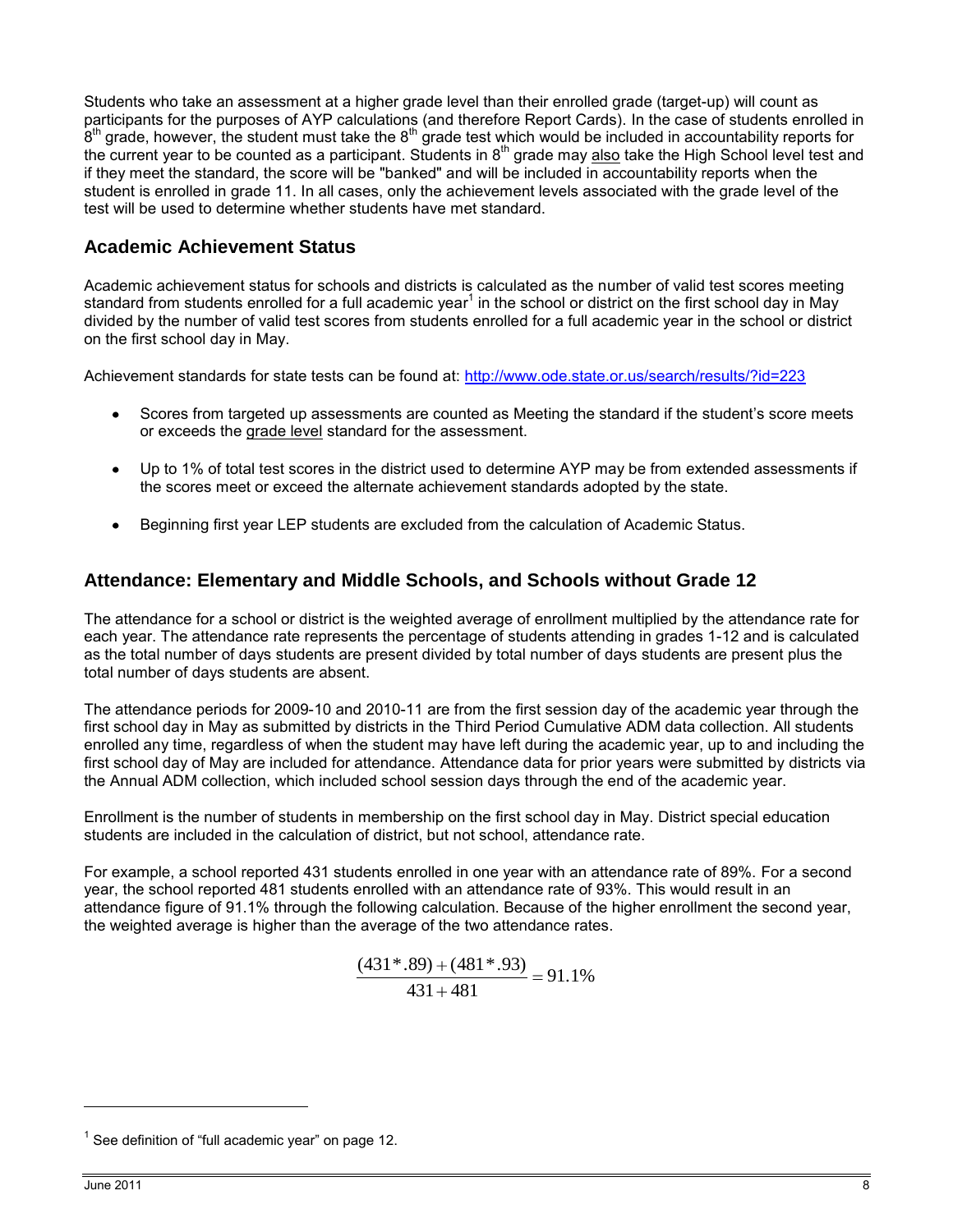### <span id="page-14-0"></span>**Graduation: High Schools and Schools with Grade 12**

If the sum of the denominators of the four-year adjusted cohorts is equal to or greater than the minimum of 40 students, then the graduation rate is used as the other academic indicator for schools serving 12<sup>th</sup> grade. The four-year adjusted cohort is the set of all ninth grade students who entered high school for the first time in a given year and the adjusted cohort reflects students who transfer in or out of the school over the course of four years. The four-year cohort graduation rate is the number of students in the adjusted cohort who earned a regular diploma by August 31 following the fourth school year of the student"s cohort year divided by the size of the adjusted cohort.

As an example, a school has 215 first-time ninth graders in 2006-07. Fifty-two students who were first-time ninth graders in 2006-07 transfer into the school, and 41 students who were first-time ninth graders in 2006-07 transfer out of the school over the four years. The adjusted cohort is 215+52-41=226 students. Of these 226 students, 178 earned a regular diploma by August 31, 2010. The four-year cohort graduation rate for the school is 178/226 = 78.8%.

A five-year cohort graduation reflecting the percentage of students who earn a regular high school diploma within five years is calculated in a similar fashion.

District special education students are included in the calculation of both school and district cohort graduation rates.

#### **Who are graduates**

Students are counted as graduates if they receive a regular high school diploma consistent with district and state policies. The minimum state requirements for a high school diploma are described at: [http://www.ode.state.or.us/search/results/?id=368.](http://www.ode.state.or.us/search/results/?id=368)

#### **Who are not graduates**

Non-graduates are students who do not receive a regular diploma consistent with district and state policies. Students who are not counted as graduates are:

- Students who receive modified diplomas, extended diplomas, or alternative certificates.
- Students who earn an Adult High School Diploma
- Students who finish their senior year without receiving any credentials whether or not the student returns  $\bullet$ for another year of school.
- Students who pass a Test of General Educational Development to earn a General Education Development (GED) certificate.
- Students who drop out of school.

Student data from High School Completers, Early Leavers, and Cumulative ADM Collections are used to determine a final outcome for each student in the cohort. For details on final outcome determinations, see the Cohort Graduation Rate Policy and Technical Manual posted at [http://www.ode.state.or.us/search/page/?id=2644.](http://www.ode.state.or.us/search/page/?id=2644)

Oregon"s definition of graduates meets the requirements of the U.S. Department of Education for calculating graduation rates.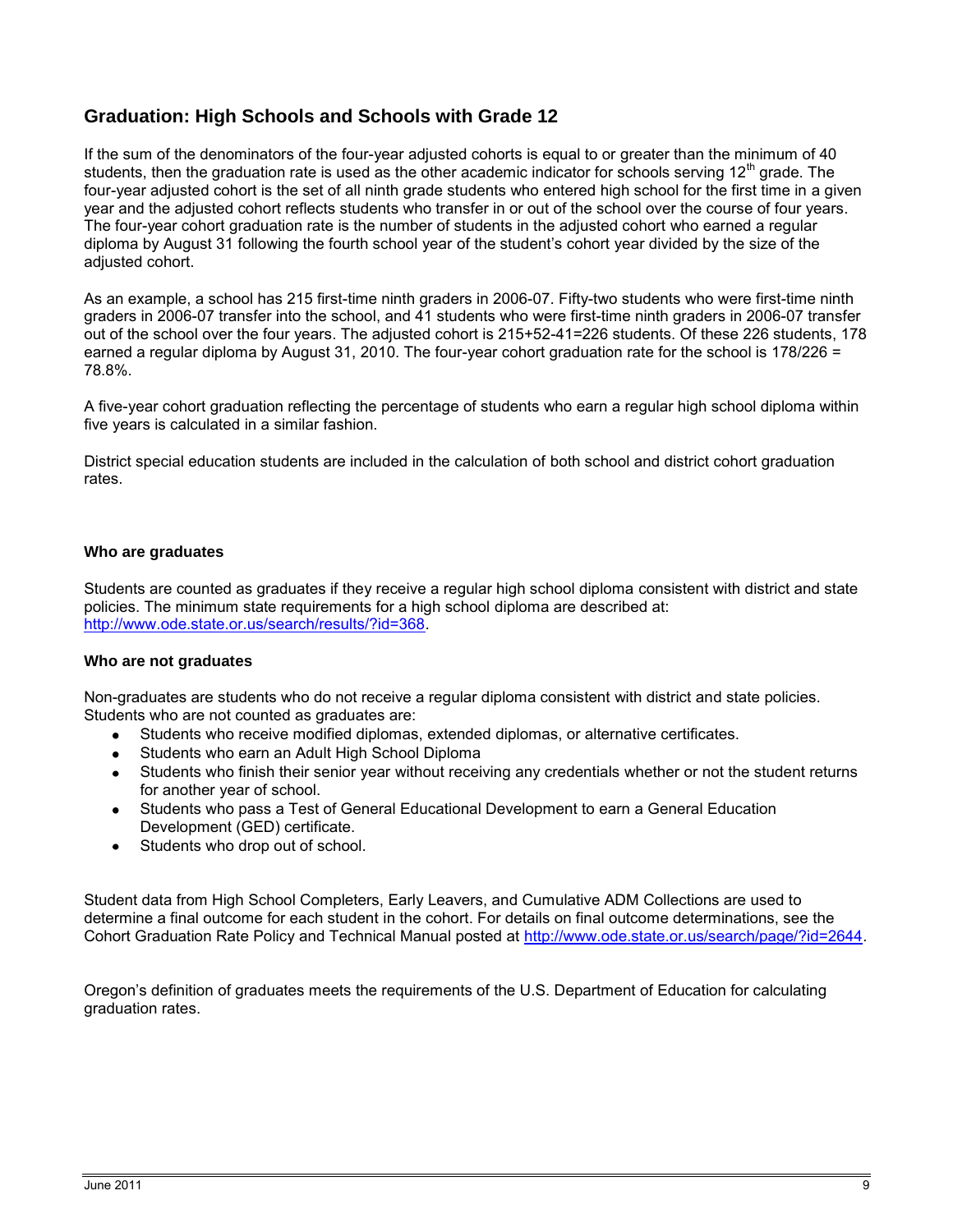### <span id="page-15-0"></span>**V. Data Definitions: Demographic Subgroups**

### <span id="page-15-1"></span>**Identified Subgroups**

Under NCLB, students are included in non-exclusive subgroups for determining AYP. The subgroups are: (1) students with disabilities, (2) students determined to be Limited English Proficient, (3) students from economically disadvantaged families, and (4) the student membership in major racial/ethnic groups in the state (i.e. White, Black, Hispanic, Asian, Native Hawaiian/Pacific Islander, American Indian/Alaskan Native, and Multi-Racial).

### <span id="page-15-2"></span>**Group and Subgroup Membership Definitions**

### **All Students**

The All Students group includes all students enrolled in the school or district on the first school day in May except the following:

- home schooled, tuitioned, or foreign exchange students,
- students enrolled in private alternative programs who are not receiving instruction in core academic  $\bullet$ content areas assessed by the state assessments,
- students identified by the school or district as transferring in without a test score after the testing window  $\bullet$ has closed, or
- (for schools) students enrolled in district special education programs.

#### **Students with Disabilities**

The students with disabilities group includes all students served at any time during the school year by special education programs in which students are instructed and monitored based on decisions defined by Individualized Education Programs (IEP).

### **Limited English Proficient**

Included in the Limited English Proficient group (see **[Table 13](#page-42-0)** for LEP Subgroup Definitions) is any student who is identified by the district in the NCLB Limited English Proficiency collection as either:

- 1. Limited English Proficient (LEP), an individual who:
	- is aged 3 through 21;
	- is enrolled or preparing to enroll in an elementary school or secondary school;  $\bullet$
	- was not born in the United States or whose native language is a language other than English;
	- is a Native American or Alaska Native, or a native resident of the outlying areas; and
	- comes from an environment where a language other than English has had a significant impact on the individual"s level of English language proficiency; or
	- is migratory, whose native language is a language other than English, and
	- comes from an environment where a language other than English is dominant; and whose difficulties in speaking, reading, writing, or understanding the English language may be sufficient to deny the individual:
		- the ability to meet the State"s proficient level of achievement on State assessments (described in  $\bullet$ section 1111(b)(3) of the No Child Left Behind Act);
		- $\bullet$ the ability to successfully achieve in classrooms where the language of instruction is English; or
		- the opportunity to participate fully in society.

**or**

2. Former LEP students (see Memorandum No. 010-2006-07) who are identified as exiting an LEP program in either of the two previous school years. Beginning with reporting for 2006-07, these students may be included in the LEP subgroup.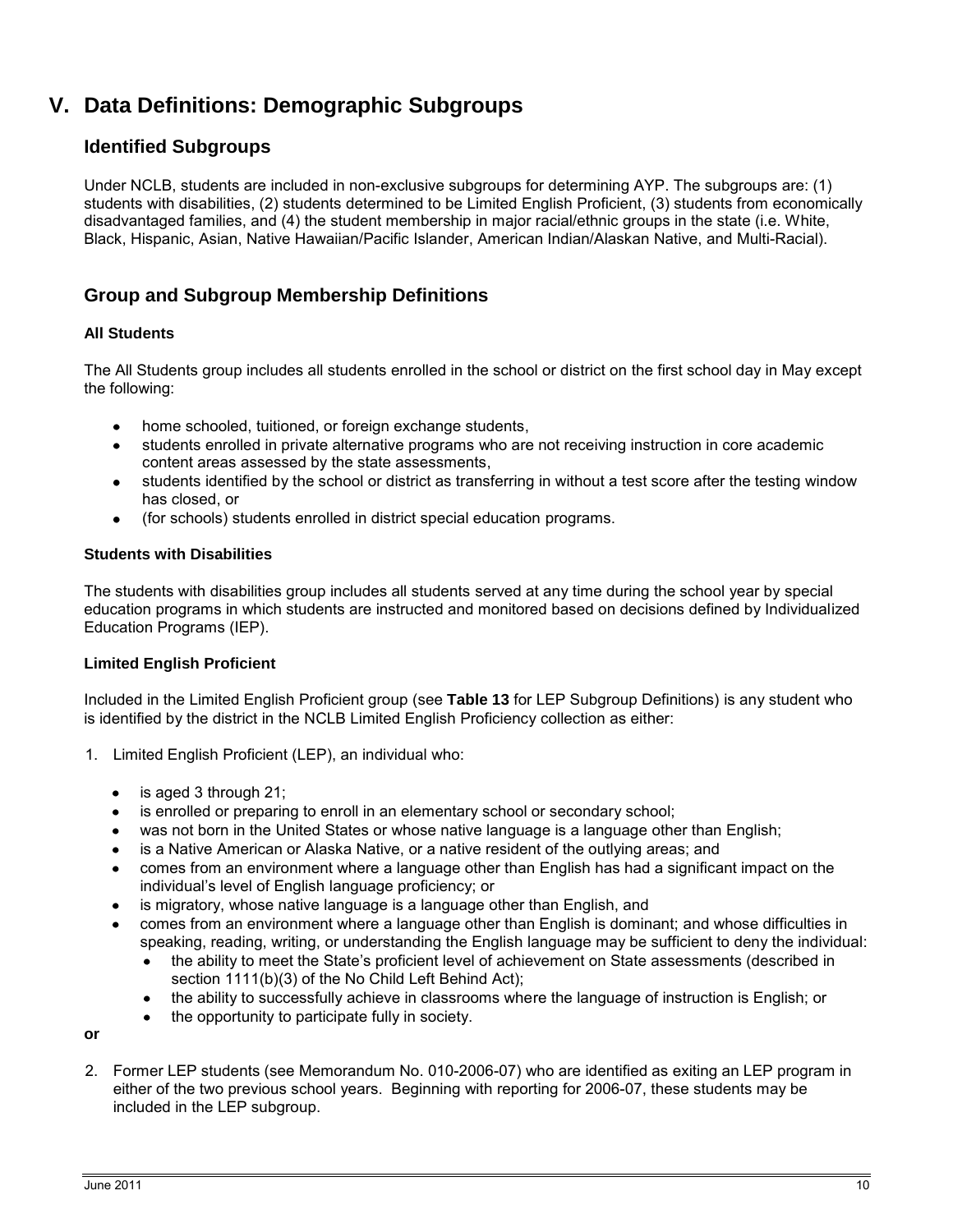### **Economically Disadvantaged**

The eligibility application for free and reduced price meal programs will be used to determine membership in this subgroup. Students eligible for free and reduced price lunch are identified by the district in the Third Period Cumulative ADM Collection. For further information about the use of free and reduced price meal data for this purpose, please see page 28 of the [Oregon Cumulative ADM Manual.](https://district.ode.state.or.us/apps/info/docs/2010-11_Cumulative_ADM_Manual_5-2-11.pdf) Schools and districts that do not administer school lunch programs may identify economically disadvantaged students by other means.

### **Race/Ethnicity**

Race/ethnicity classification changed in 2010-11. Students are classified into one of seven categories, but for 2010-2011, the data for Asians and Pacific Islanders are reported in a single racial category as in prior years.

Race/Ethnicity Categories

- American Indian/Alaskan native: A student having origins in any of the original peoples of North America and who is not Hispanic.
- Asian: A student having origins in any of the original peoples of the Far East, Southeast Asia, or the Indian subcontinent, and who is not Hispanic.
- Native Hawaiian/Pacific islander: A student having origins in any of the original peoples of Hawaii, Guam, Samoa, or other Pacific Islands and who is not Hispanic.
- Black: A student having origins in any of the black racial groups of Africa and who is not Hispanic.
- Hispanic origin: A student of Mexican, Puerto Rican, Cuban, Central or South American, or other Spanish culture or origin, regardless of race,
- White: A student having origins in any of the original peoples of Europe, North Africa, or the Middle East  $\bullet$ and who is not Hispanic; or
- Multi-racial: A student having origins in more than one race and who is not Hispanic

#### Please note:

- 1. Students whose ethnicity/race is not identified by the district are not included in any race/ethnicity student group calculations for the AYP determination for 2009-10 and earlier. Districts are federally required to report a race/ethnicity category for students starting in 2010-11.
- 2. Race/Ethnicity data reported in 2009-10 and earlier will be reported under the 2009-10 race/ethnicity categories. The race/ethnicity category will not be recalculated using the 2010-11 rules.

### <span id="page-16-0"></span>**Data Sources for Subgroup Membership**

#### **Academic Achievement**

Demographic data for academic achievement are identified using the following sources:

- Students with disabilities are identified based on information in the Third Period Cumulative ADM Collection.
- Limited English Proficient students are identified in the NCLB English Language Proficiency Collection as:
	- $\circ$  served by an LEP program and have not scored proficient on a district assessment of English Language Proficiency; or
	- $\circ$  have reached proficiency in English and exited an ELL program within the previous two academic years (see *Executive Numbered Memorandum 010-2006-07*).
- Economically disadvantaged students are students identified by the district as eligible for free or reduced price lunch in the Third Period Cumulative ADM Collection. In schools and districts that do not administer school lunch programs, students may be identified as economically disadvantaged by other means.
- Race/ethnicity is based on race and ethnicity information in the Third Period Cumulative ADM Collection.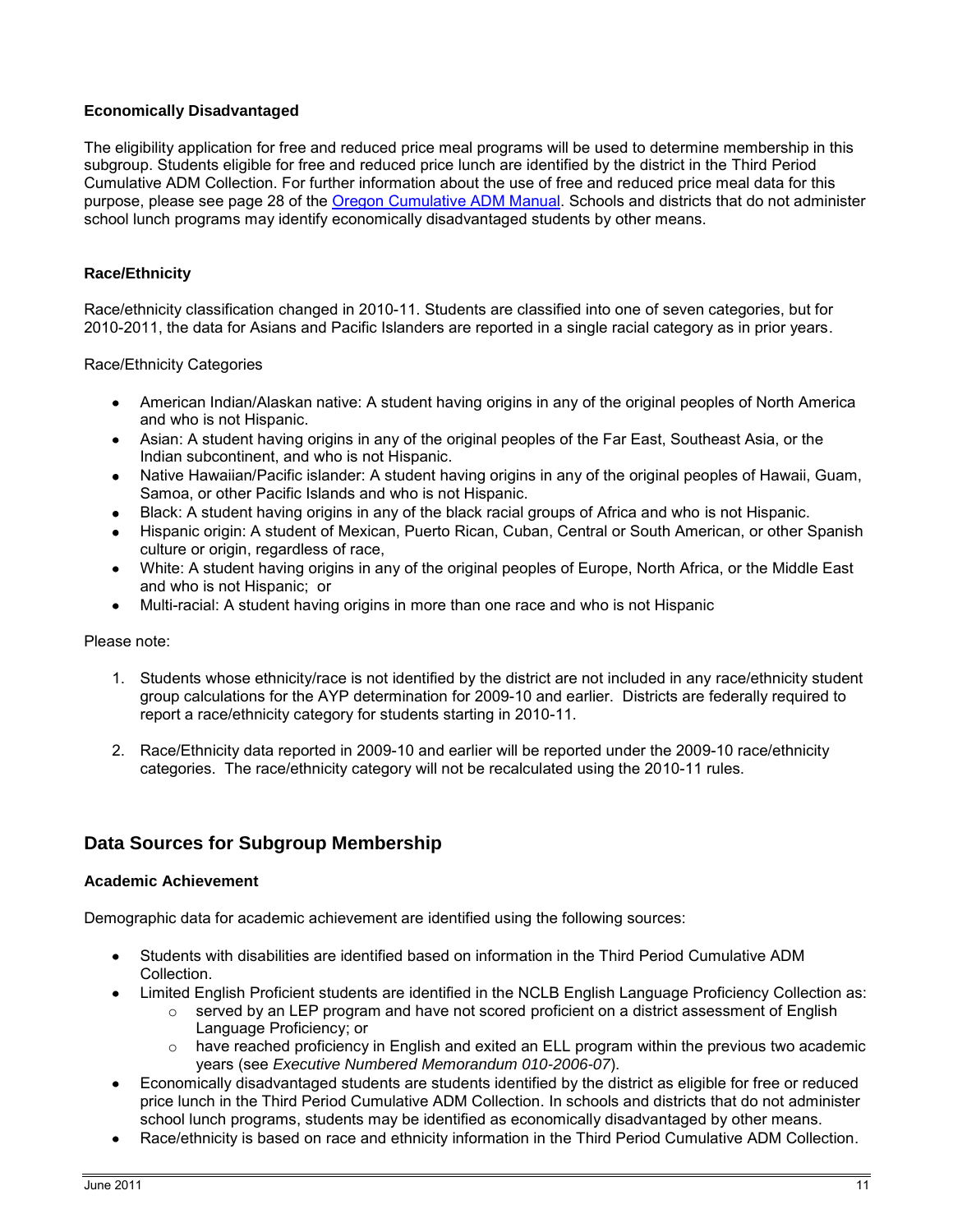#### **Attendance**

Attendance data by subgroup membership is collected from districts and schools through the Third Period Cumulative Average Daily Membership (ADM) Collection. Economically disadvantaged status, special education status, and race/ethnicity of students are identified using the Third Period Cumulative ADM Collection, and Limited English Proficient students are identified using the NCLB Title III Limited English Proficiency Collection.

#### **Graduation**

Subgroup membership for enrollment is collected from the Annual Cumulative ADM Collection in conjunction with the High School Completers, Fall Membership, Spring Membership, and Early Leavers collections for the entry year and subsequent years. [Table](#page-17-2) **3** outlines the rules and specific collections (if applicable) for determining membership in each student group.

<span id="page-17-2"></span>

| Subgroup                          | Subgroup membership definition:                                                                                                                                                                                           |
|-----------------------------------|---------------------------------------------------------------------------------------------------------------------------------------------------------------------------------------------------------------------------|
| All Students                      | Any student in the adjusted graduation cohort.                                                                                                                                                                            |
| Economically Disadvantaged        | If any Third Period Cumulative ADM Collection or Spring Membership collection<br>identified the student as economically disadvantaged during any school year in which<br>the student was enrolled in a high school grade. |
| Limited English Proficient        | If any LEP Collection record identified the student as Limited English Proficient during<br>any school year in which the student was enrolled in a high school grade.                                                     |
| <b>Students with Disabilities</b> | If any Special Education Child Count record indicates a student was served by special<br>education programs during any school year in which the student was enrolled in a high<br>school grade.                           |
| Race/Ethnicity                    | The student collection record that determines the final outcome of the student, or in the<br>student's last enrollment record, whichever is later.                                                                        |

### **Table 3 Graduation Subgroup Membership**

### <span id="page-17-0"></span>**Full Academic Year**

In Oregon, the term "full academic year" describes enrollment in a school or district for more than one-half of the instructional days in the school or district prior to the first school day in May. This definition does not require that enrollment be continuous nor do the enrolled days have to be consecutive. Enrollment may be part time or full time.

<span id="page-17-1"></span>Beginning in 2010-11, ODE will calculate the Full Academic Year (FAY) flags in the Third Period Cumulative ADM (Average Daily Membership) Collection. Students will be identified as enrolled for a full academic year when their ADM within a resident district or school is greater than .5. If a student is resident at a district on the last day of Third Period (May 2 this year) and the total non-weighted ADM submitted for the student at the resident district exceeds .5, the student will be designated as enrolled for a full academic year in the district. A similar calculation will be performed to determine if a student is enrolled for a full academic year in the resident school of the student on the first school day in May.

### **District Special Education Programs**

In the Third Period Cumulative ADM Collection, districts identify students enrolled in schools but served in districtwide special education programs. The assessment results and attendance for students served by district special education programs are excluded from calculations determining a school"s AYP status. The district remains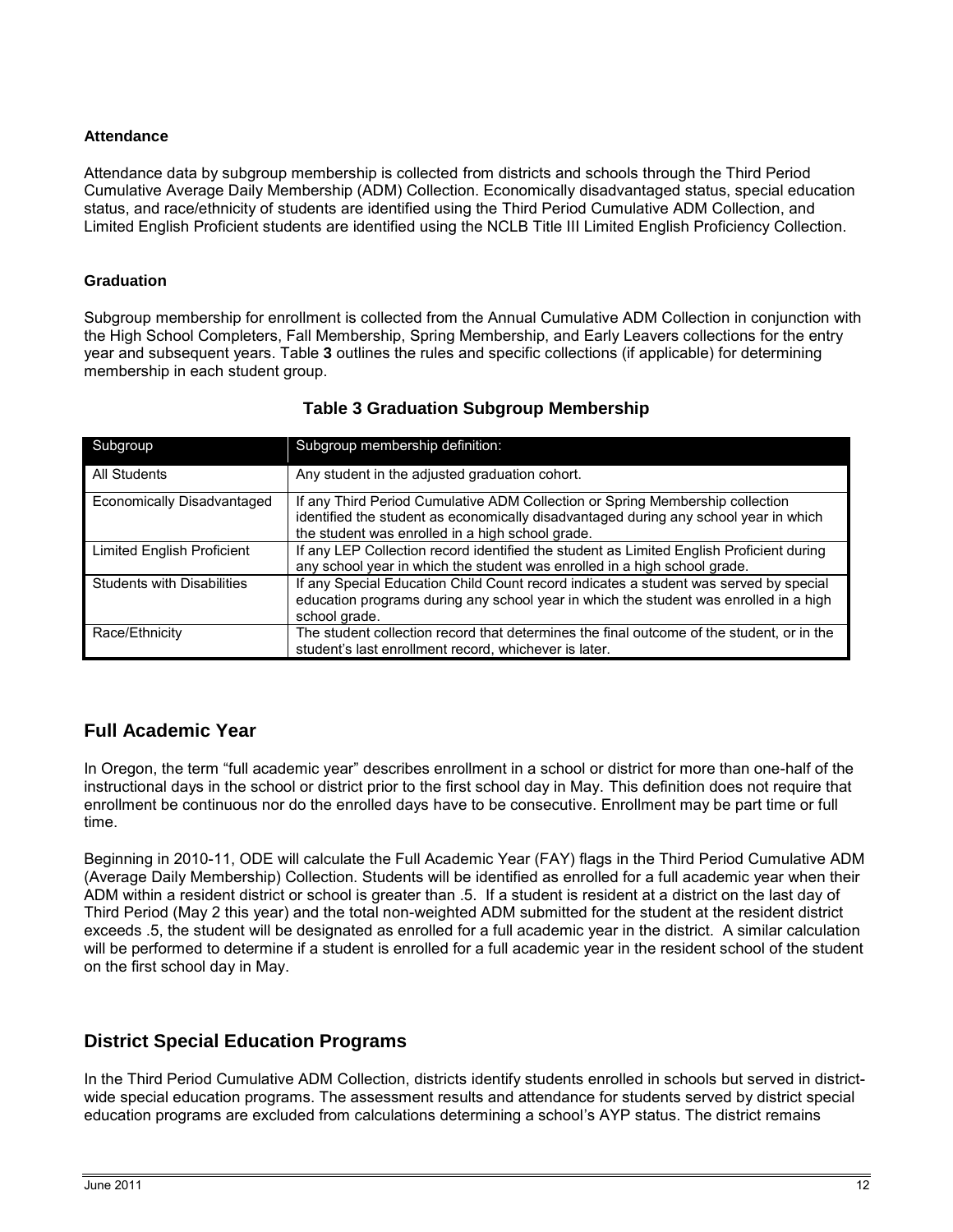accountable for the attendance and performance of these students and the scores are included in the district"s AYP determination.

Students with disabilities who are instructed in a general education setting, regular classroom, and/or resource room, for 40% of their time or more are included in the school AYP reports with other students in the same grade, class, and school. These are students reported on the December Special Education Child Count (SECC) in the special education federal placement categories of:

- "instruction in regular classes" (including special education and related services instruction and support provided in a resource room for less than 21% of the student"s instructional day) [Federal Placement Code = 30] or
- "instruction in regular class, with resource room support" (including special education and related services  $\bullet$ instruction and support provided in a resource room environment for 21-60% of the student"s instructional day) [Federal Placement Code = 31].

Students with disabilities who are instructed in a general education classroom for less than 40% of their time will be included only in district level AYP reports where the district is the district of residence. These are students who are reported in one of the district special education placements (Federal Placement Code = 32 or higher). These include separate class placements in which students are served more than 60% of their school day away from the general education classroom environment, special schools including public and private residential and day placements, hospitals and institutions, and homebound (not home-schooled) placements.

### **Minimum Cell Size for Accountability Purposes**

In order to be certain that AYP determinations are valid and reliable, a minimum cell size (minimum n) has been established by the state. The minimum cell size for each indicator is listed in [Table](#page-18-1) **4**. To calculate a school or district cell size, use the data from the past two school years and combine results from all included tests in the school or district.

<span id="page-18-1"></span>

| <b>AYP Decision</b>                                            | Minimum Cell Size (Minimum n) Required                                                                                                   |
|----------------------------------------------------------------|------------------------------------------------------------------------------------------------------------------------------------------|
| Participation:<br>English language arts and mathematics        | 40 expected tests from benchmark grades = All required tests for all<br>benchmark grades combined for the two most recent years combined |
| Academic Achievement:<br>English language arts and mathematics | 42 tests from benchmark grades $=$ All tests for all benchmark grades<br>combined for the two most recent years combined<br>Or           |
|                                                                | 21 tests from benchmark grades = All tests for all benchmark grades<br>combined for the most recent test data                            |
| Attendance                                                     | 84 students enrolled on the first school day in May in grades $1 - 12$ during<br>the two most recent years combined                      |
| Graduation                                                     | 40 students in the adjusted four-year cohort of first-time ninth graders in<br>2005-06 and 2006-07 combined.                             |

### <span id="page-18-0"></span>**Table 4 Minimum Cell Sizes for Inclusion in Accountability Determinations**

For schools and districts that do not meet the minimum n of 42 tests in each content area in the two most current years, ODE will "look back" and include assessment results from the two years prior to the two most current years. After the release of preliminary AYP designations in August, the Department will work with very small schools and districts for which there are insufficient data to produce a final AYP designation. It will be necessary to identify additional assessment results from tests that are aligned with Oregon"s academic standards in English language arts and mathematics, as well as other data, to calculate a valid AYP designation. Districts are required to also submit additional data for schools that do not enroll students at grades in which Oregon Assessments of Knowledge and Skills are administered.

High schools and districts with adjusted four-year cohorts of 40 students or more over two years combined will be rated on graduation, while high schools and districts with four-year cohorts of less than 20 students will be rated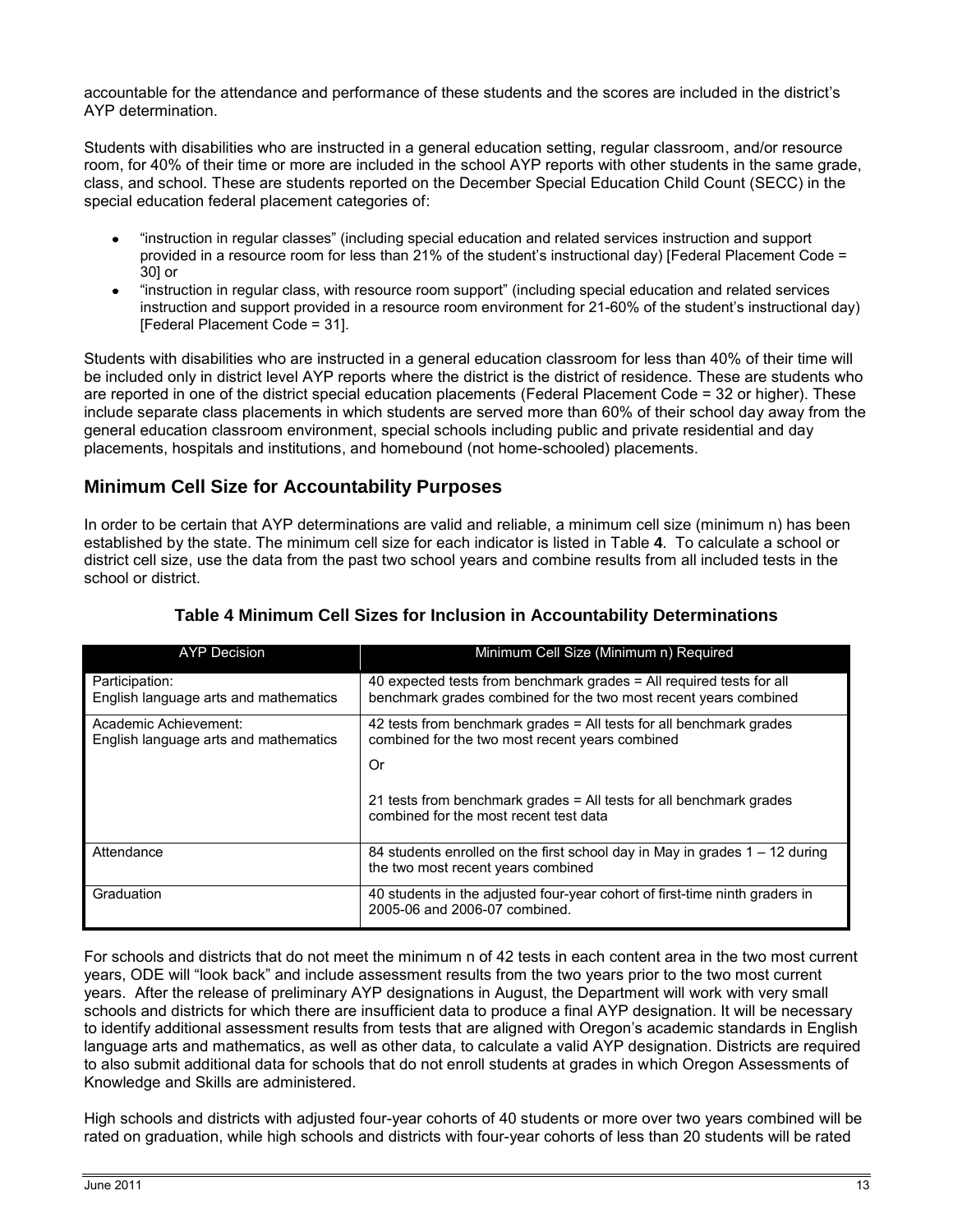on attendance. Schools and districts with 20 to 39 students in the combined four-year cohorts may choose attendance or graduation as the other indicator.

To protect student confidentiality, accountability data with a denominator of less than 6 students is not displayed.

<span id="page-19-0"></span>Please see section [X. Special Situations](#page-29-1) for more information relating to small schools and districts.

### **VI. AYP Calculations and Determinations**

### <span id="page-19-1"></span>**Statewide Targets for All Schools and Districts**

The school or district as a whole must meet each indicator target for the school or district to be designated as meeting AYP, except as noted. In each subject, a total of 42 test scores from the two most recent years combined is required to make the determination of AYP. Schools and districts with fewer than 42 test scores or fewer than a total of 84 students enrolled during the two most recent years combined require additional data in order to determine their AYP designations. [Table 6](#page-21-0) presents a summary of all of the indicators used to determine a school or district"s AYP status.

### <span id="page-19-2"></span>**Participation**

For any school or subgroup within a school to be designated as meeting AYP, the school participation in statewide assessments must be 95% or greater. If the participation rate falls below the 95% level for the school as a whole or for any subgroup the school is designated as not meeting AYP. Districts, schools, and disaggregated groups may meet the participation target if the participation rate in either the most current year exceeds the state target or if the combined (current year and prior year) participation rate exceeds the state target. These same requirements apply when determining if a district or the state meet AYP.

### <span id="page-19-3"></span>**Academic Status Indicators**

To meet the requirements of the NCLB, Oregon set the statewide baseline for determining AYP as the percentage of students at the 20th percentile who were meeting or exceeding state standards. Data from the 2000-01 and 2001-02 statewide assessments were combined across grade levels and used to determine the baseline. For 2010-11 AYP determinations:

- The single English language arts target for all schools in the state and also all subgroups is 70% of test scores meeting or exceeding standards. The Oregon Assessment of Knowledge and Skills (OAKS) in Reading is used to measure the progress toward this goal.
- The single Mathematics target for all schools in the state and also all subgroups is 70% of test scores meeting or exceeding standards. The Oregon Assessment of Knowledge and Skills (OAKS) in Math is used to measure the progress toward this goal.

With the establishment of the goal that all students nationwide will meet or exceed academic standards in the 2013-14 academic year as measured by statewide assessments, each state was required by federal law to set annual targets for the percentage of students meeting or exceeding state academic performance standards. The targets are required to increase over time and at equal intervals, but not necessarily to increase annually. The annual academic targets for all Oregon schools are listed in [Table](#page-20-3) **5** by content area and school year.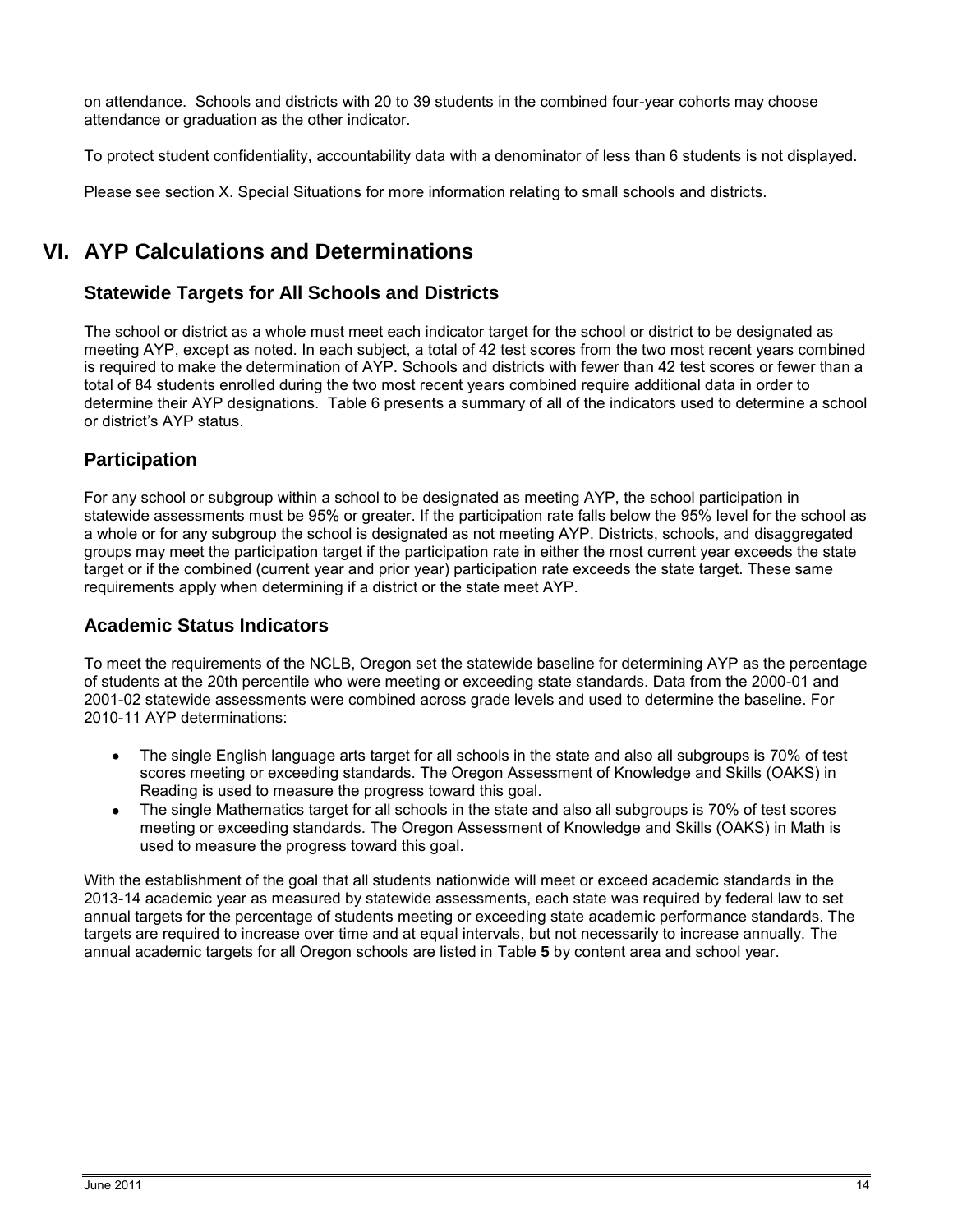| <b>Table 5 Academic Performance Targets</b> |  |  |
|---------------------------------------------|--|--|
|---------------------------------------------|--|--|

<span id="page-20-3"></span>

| School Year | English<br>Language Arts | <b>Mathematics</b> | School Year | English/<br>Language Arts | <b>Mathematics</b> |
|-------------|--------------------------|--------------------|-------------|---------------------------|--------------------|
| 2002-03     | 40%                      | 39%                | 2008-09     | 60%                       | 59%                |
| 2003-04     | 40%                      | 39%                | 2009-10     | 60%                       | 59%                |
| 2004-05     | 50%                      | 49%                | 2010-11     | 70%                       | 70%                |
| 2005-06     | 50%                      | 49%                | 2011-12     | 80%                       | 80%                |
| 2006-07     | 50%                      | 49%                | 2012-13     | 90%                       | 90%                |
| 2007-08     | 60%                      | 59%                | 2013-14     | 100%                      | 100%               |

### <span id="page-20-0"></span>**Statewide Academic Status Targets for All Schools**

The school or district and all subgroups must have the target percentage of students meeting or exceeding the standards to be designated as meeting AYP. The same requirements apply to the district and the state.

### <span id="page-20-1"></span>**Academic Growth: Safe Harbor**

Schools and districts that do not meet the academic status targets may qualify as meeting AYP under another provision of the NCLB law called safe harbor. Using safe harbor, a school or district or any subgroup that reduces its percentage of student test scores not meeting the standards by 10% or more, from the prior year to the current year, will be designated as meeting AYP, as long as the school, district, or subgroup also meets the target for the other academic indicator of graduation or attendance as well as the participation target.

### <span id="page-20-2"></span>**Other Academic Indicators: Attendance and Graduation**

States are required to establish targets for the other academic indicators used to determine whether a school has met adequate yearly progress. NCLB requires states to include graduation in determining AYP for high schools. This is also the other academic indicator used to determine district AYP. Oregon selected attendance as the other required indicator for elementary and middle schools. Under NCLB, states are not required to increase the targets for attendance over time. However, federal regulations now require that cohort graduation rate targets increase over time. The four-year cohort graduation rate target is 65% for 2009-2010 and 2010-2011. The target will be 67% for 2011-2012 and 2012-2013. The five-year cohort graduation rate target is 70% for 2009-2010 and 2010- 2011, rising to 72% for 2011-2012 and 2012-2013.

- Attendance for elementary and middle schools: The attendance target is set at 92.0%.
- Schools with grade 12: The four-year cohort graduation rate target is set at 65% and the five-year cohort graduation rate target is 70%. The target of 65% can be met by the combined graduation rate across the four-year cohorts (the cohort entering high school in 2005-2006 and the cohort entering high school in 2006-2007) that were allowed four years to graduate with the regular diploma. The high school or district may also meet the target of 65% by using the graduation rate from only their latest four-year cohort (the cohort entering high school in 2006-07). If the 65% target is not met for the four-year cohort rate, schools and districts can meet the AYP graduation requirement by 1) the five-year cohort (entering high school in 2005-2006 and allowed five years to graduate) with a graduation rate of 70% or higher or 2) reducing the percentage of students not graduating in the four-year cohort by at least 10% from the prior year.

Note that graduation data are from 2008-09 and 2009-10. Data for 2010-11 are not available until April 2012.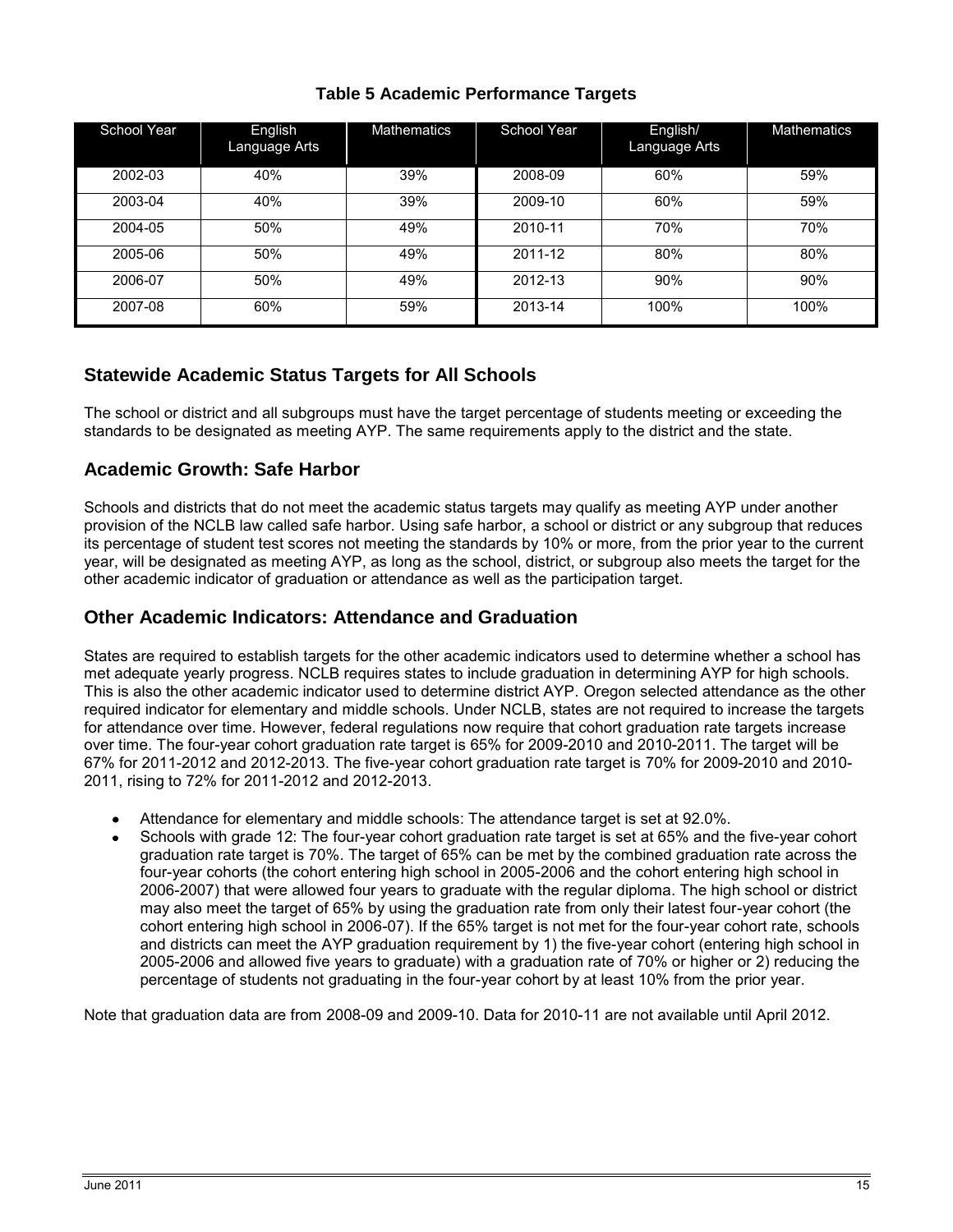### **Table 6 AYP Designation Indicators and Targets**

<span id="page-21-0"></span>

| Indicator                                                                                                                                                            | <b>NCLB</b><br>Requirement                                                                                 | Oregon Target and Definition                                                                                                                                                                                                                                                                                                                                                                                                                                                                                                                                                                                                                                                                                                                                     | Data Source                                                                                                                                                                                                                                                                                       |
|----------------------------------------------------------------------------------------------------------------------------------------------------------------------|------------------------------------------------------------------------------------------------------------|------------------------------------------------------------------------------------------------------------------------------------------------------------------------------------------------------------------------------------------------------------------------------------------------------------------------------------------------------------------------------------------------------------------------------------------------------------------------------------------------------------------------------------------------------------------------------------------------------------------------------------------------------------------------------------------------------------------------------------------------------------------|---------------------------------------------------------------------------------------------------------------------------------------------------------------------------------------------------------------------------------------------------------------------------------------------------|
| Participation in<br>statewide<br>assessments                                                                                                                         | 95%                                                                                                        | 95% of all students in school or district or<br>state<br>Number of valid test scores from all students<br>enrolled in the school on the first school day in May<br>divided by (The expected number of tests from<br>students enrolled on the first school day in May - the<br>number of students without test scores that were not<br>enrolled during the testing window(s) for the<br>assessment - the number of records from students<br>identified as Home Schooled/Foreign Exchange<br>students - the number of students experiencing a<br>health emergency throughout the testing window))                                                                                                                                                                  | <b>Third Period Cumulative Annual</b><br>Daily Membership (ADM)<br>Collection for 2010-11 and<br>Oregon Assessment of<br>Knowledge and Skills (OAKS)<br>results for 2010-11 and 2009-10                                                                                                           |
| Academic<br><b>Status</b>                                                                                                                                            | Baseline:<br>2000-2001 +<br>2001-2002<br>performance of<br>students at the<br>20th percentile<br>statewide | English Language Arts (ELA) 70% =<br>Reading OAKS<br>Math $70\%$ = Math OAKS<br>Number of test scores that meet or exceed state<br>standards divided by number of test scores from<br>students enrolled for a full academic year on the first<br>school day in May                                                                                                                                                                                                                                                                                                                                                                                                                                                                                               | <b>Third Period Cumulative Annual</b><br>Daily Membership (ADM)<br>Collection for 2010-11 and<br>Oregon Assessment of<br>Knowledge and Skills (OAKS)<br>results for 2010-11 and 2009-10<br>from students enrolled for a full<br>academic year                                                     |
| Academic<br>Growth<br>(Required only if<br><b>Academic Status</b><br>target is not met.)                                                                             | Safe Harbor                                                                                                | From prior year to current year, reduce<br>by 10% the number of test scores not<br>meeting standards.<br>The percentage of 2010-11 test scores meeting<br>standards compared to the percentage of 2009-10<br>test scores meeting standards                                                                                                                                                                                                                                                                                                                                                                                                                                                                                                                       | <b>Third Period Cumulative Annual</b><br>Daily Membership (ADM)<br>Collection for 2010-11 and<br>Oregon Assessment of<br>Knowledge and Skills (OAKS)<br>results for 2010-11 and 2009-10<br>from students enrolled for a full<br>academic year                                                     |
| Attendance for<br>elementary and<br>middle schools.<br>(Required for<br>subgroups only if<br><b>Academic Status</b><br>target is not met.)                           | Other Academic<br>Indicator                                                                                | 92.0% Equivalent to Satisfactory student<br>behavior rating on Oregon School and<br>District Report Cards.<br>Total days students in grades 1- 12 are present<br>divided by (total days present + total days absent)                                                                                                                                                                                                                                                                                                                                                                                                                                                                                                                                             | Third Period Cumulative ADM<br>Collections for 2010-11 and 2009-<br>10                                                                                                                                                                                                                            |
| <b>Graduation Rate</b><br>for schools with<br>grade 12 and for<br>districts.*<br>(Required for<br>subgroups only if<br><b>Academic Status</b><br>target is not met.) | <b>Other Academic</b><br>Indicator                                                                         | 65.0% for the four-year cohort graduation<br>rate for the combined two years of data<br>(cohort for students first entering high<br>school in 2006-07 and cohort for students<br>first entering high school in 2005-06).<br>Number of students graduating with a regular<br>diploma within 4 years divided by the students<br>entering high school in the cohorts for the first time.<br>0r<br>65.0% for the four-year cohort graduation<br>rate for the most recent four-year cohort<br>Or<br>70.0% for the five-year cohort graduation<br>rate for students first entering high school<br>in 2005-06.<br>Number of students graduating with a regular<br>diploma within 5 years divided by the students<br>entering high school in 2005-06 for the first time. | Longitudinal Cohort Tracking and<br>Reporting System (from multiple<br>data collections submitted by<br>districts from 2004-2005 through<br>2000-10 and surveys to districts<br>including Early Leavers, High<br>School Completers, Fall<br>Membership, and Cumulative<br>Annual ADM collections. |

\* Data for 2010-11 are not available for determining AYP for this indicator.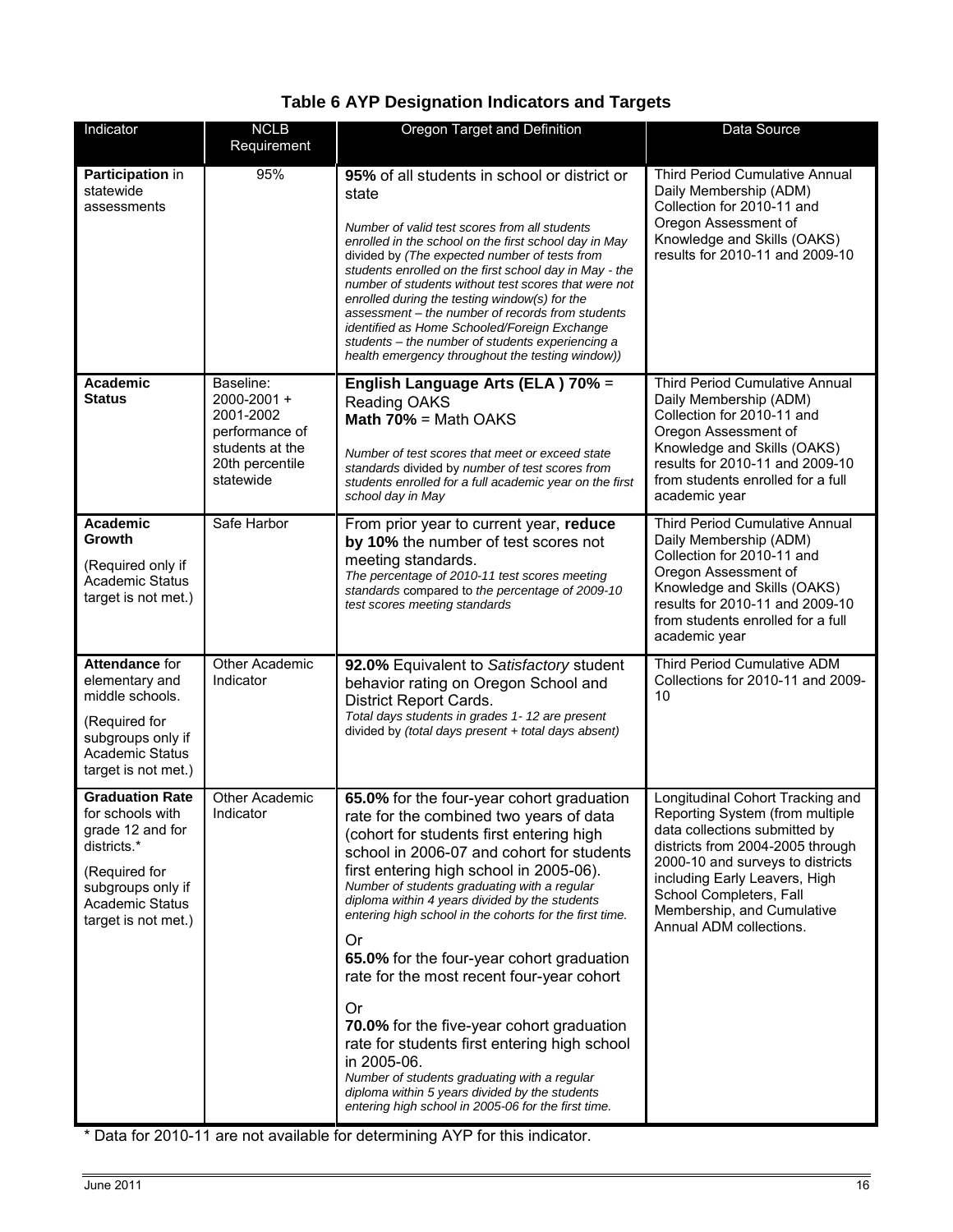### <span id="page-22-0"></span>**How AYP is Determined for Schools, Districts, or the State**

If the school as a whole (the group "all students") meets

- the participation requirement,
- the yearly academic achievement targets in English/language arts and mathematics, and
- the target for the other academic indicator of attendance (for schools without grade 12) or graduation rate (for schools with grade 12)

#### **AND**

All subgroups of students meeting the minimum cell sizes meet the participation and yearly academic achievement targets in English/language arts and mathematics, the school is designated as meeting AYP.

If the school as a whole, or any subgroup of students, does not meet any one of the targets for any one indicator, the school is designated as not meeting AYP, unless the school or subgroup makes "safe harbor" as described below. These same requirements apply when determining if a district or the state met AYP.

### <span id="page-22-1"></span>**Participation Requirement**

A student is expected to participate in all required state tests that assess the content areas in which the student received instruction paid for by public funds. This includes registered home schooled students, privately schooled students, tuitioned students, and any other students who are exempted from compulsory school attendance and who are attending public schools or programs part time including students receiving tutoring or small group instruction if the student"s education is paid for by public funds and the student received instruction provided by the district in the state content standards during the 2010-11 school year.

For any school or subgroup within a school to be designated as meeting AYP, student participation in statewide assessments must be 95% or greater. If the participation rate falls below the 95% level for the school as a whole or for any subgroup, the school is designated as not meeting AYP. These same requirements apply when determining if a district or the state meet AYP.

The AYP participation denominator is based on students enrolled on the first school day in May as identified in the Third Period Cumulative ADM Collection. A participation record is generated for each required test at the grade at which the student is enrolled and filled with the highest test score for the student. Records with an administration code of 6 (home schooled/foreign exchange student) are removed from the participation denominator. Any record without a valid test score that the district identifies in Student Staging as from a student enrolled on the first school day in May who was not enrolled during the testing window(s) (administration code of 8) or had a medical emergency (administration code of 9) will also be removed from the participation denominator. The records for students identified in the Participation Collection as enrolled in district special education programs are removed from the school"s participation denominator but retained for the district calculations.

Registered home schooled students, private school students, tuitioned students, and students attending public or private alternative programs who are not claimed by any district for ADM or did not receive instruction from the district in the state content standards during the 2010-11 school year are not required to be tested. Test scores or virtual records indicating non-participation from these students are excluded from district and school report card and AYP calculations by marking the student's answer sheet or test record in Student Staging with Administration Code 6. Any student may request to participate in state tests. The scores of registered home schooled, private school students, or tuitioned students for whom any district does not claim or receive ADM are excluded from a district's assessment, AYP, or report card calculations or reports when the student"s answer sheet or test record in Student Staging is marked with Administration Code 6. (See **[Table 7](#page-23-2)** below for a list of Test Administration codes indicating non-participation.)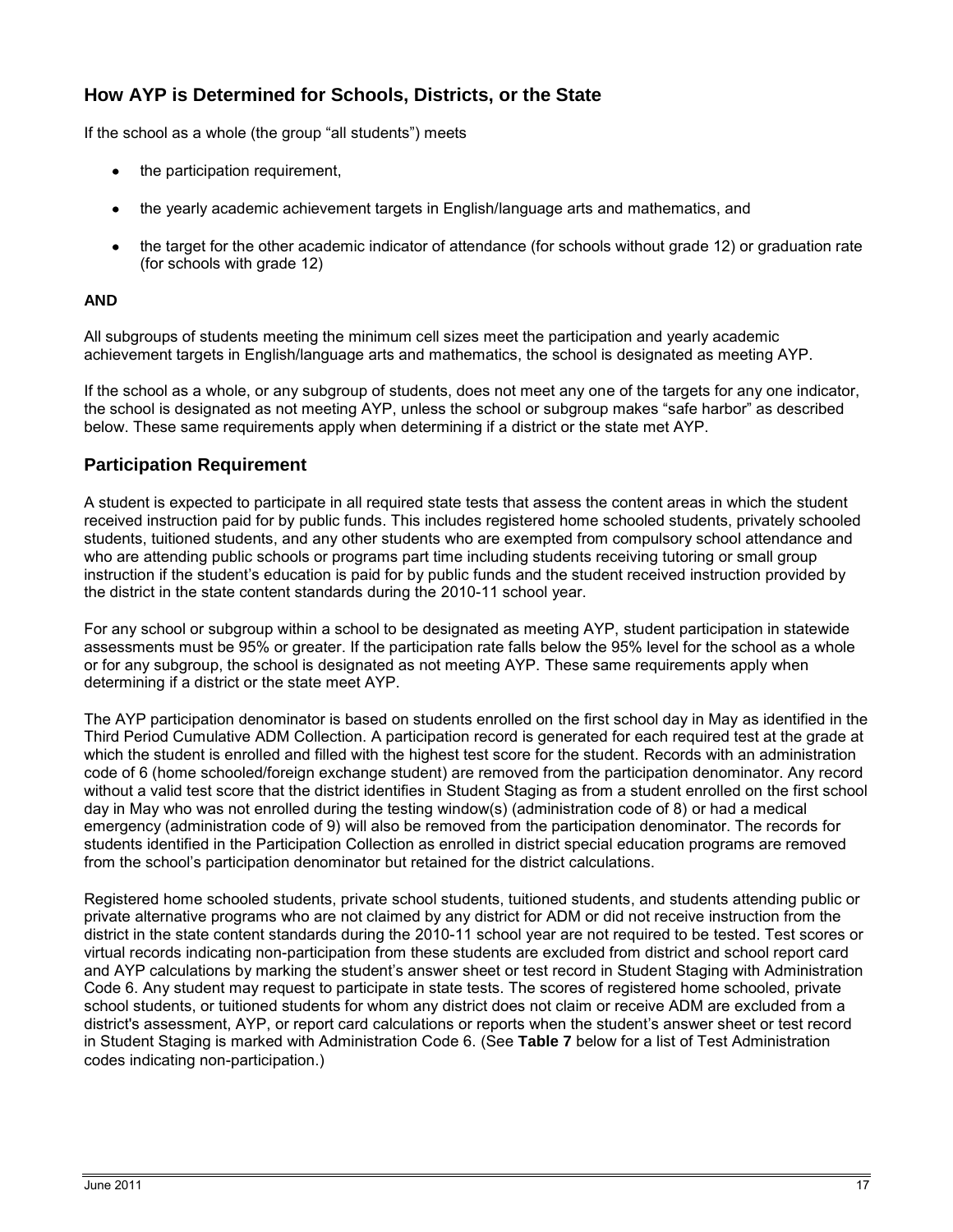<span id="page-23-2"></span>

| <b>Administration Code</b> | Definition                                                                                                                                                                          | Participation<br>Indicator | Academic<br>Achievement<br>Indicator |
|----------------------------|-------------------------------------------------------------------------------------------------------------------------------------------------------------------------------------|----------------------------|--------------------------------------|
|                            | Absent (for an extended period of time) or Student Refusal = A<br>student who is absent during the entire testing window and<br>make-up testing period.                             | Non-participant            | Not used                             |
| 3                          | Modified $-$ Language = A student who is non-literate in the<br>language of the test and participates in the assessment under<br>modified conditions.                               | Non-participant            | Not used                             |
| 5                          | Modified $-$ Disability = A student with a disability who<br>participates in the assessment under modified conditions.                                                              | Non-participant            | Not used                             |
| 6                          | Home Schooled Student/Foreign Exchange Student/Out-of-State                                                                                                                         | Not used                   | Not used                             |
| $\overline{7}$             | Parent Request = A student whose parents request that the<br>student not participate in testing for religious or disability related<br>reasons.                                     | Non-participant            | Not used                             |
| 8                          | Not Enrolled During Test Window = A student without a valid test<br>score that was enrolled on the first school day in May but not<br>during the school's testing window.           | Not used                   | Not used                             |
| 9                          | Medical Emergency = A student who cannot take the State<br>assessment during the entire testing window, including the<br>make-up dates, because of a significant medical emergency. | Not used                   | Not used                             |

### **Table 7 Non-Participants Identified by Test Administration Codes**

### <span id="page-23-0"></span>**Valid Test Scores**

Students who attempt but do not complete enough test items to yield a valid score (as described in *Assessment Inclusion Rules for Accountability Reports 2010-2011*) will not be counted as participating. Among those not included as participants are those who initiate a test but complete fewer than 5 questions on an OAKS Online examination or fewer than 10 questions on a paper and pencil examination. Students with incomplete extended assessments are also counted as non-participants. Students in any of these three conditions are not included in performance calculations. See **[Table 15](#page-44-0)** for technical business rules of how to determine valid tests.

LEP students during their first year of enrollment in U.S. schools may, but are not required to, participate in the state's language arts assessments. These students are required to participate in the state's mathematics and science assessments. Those LEP students in their first year of enrollment in U.S. schools (enrolling after the first school day in May 2010) who take an English Language Proficiency Assessment will be counted as participating in the reading and writing assessments. **[Table 13](#page-42-0)** contains additional technical details related to identifying LEP students who are in their first year of enrollment.

### <span id="page-23-1"></span>**Margin of Error**

In applying the principle that decisions designating AYP are valid and reliable, Oregon is among a number of states that include margin of error in determining whether a school met the annual targets. Other states have chosen not to use margin of error in their AYP calculations, instead increasing the minimum cell size necessary to make decisions about AYP. While either approach is statistically acceptable, the many small schools in Oregon make increasing the minimum cell size difficult as it would eliminate small subgroups of students in schools from AYP calculations and thereby eliminate these subgroups from school and district accountability. Using margin of error ensures that the final decision about whether a school or subgroup of students did not meet the academic status targets is statistically accurate with 99% confidence.

Given that the school and each subgroup of students returning 42 or more tests over two years must meet the state targets in both English/language arts and mathematics, a school may have to reach as many as 20 or more academic targets in order to be designated as meeting AYP. It is critical that each of these decisions be as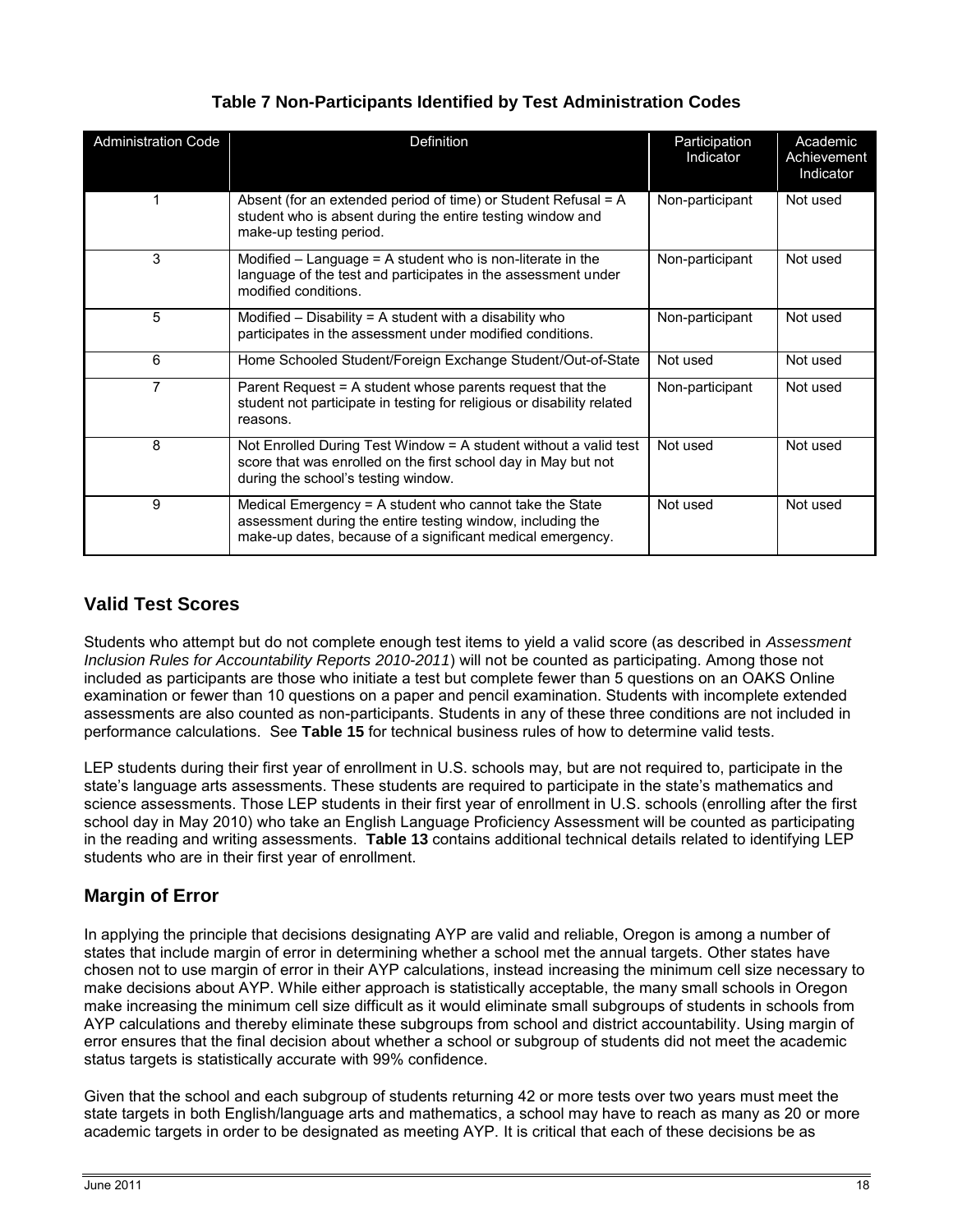reliable as possible. Only when the percentage of students in a school or student group does not score within the margin of error of the target for the given size of the group, is the school or group determined to not meet the achievement status target. For reporting purposes, the margin of error is added to the achievement status of the school or subgroup. If the "adjusted status" exceeds the state target, the school or subgroup is designated as meeting the achievement status target.

The margin of error is large for groups that barely surpass the minimum 42 tests required to determine AYP, and the margin of error is smaller as the number of tests increases. **[Table 8](#page-24-0)** present examples of margins of error based on various numbers of tests returned.

<span id="page-24-0"></span>

| Number of Tests (n) | Margin of Error* | Number of Tests (n) | Margin of Error* |
|---------------------|------------------|---------------------|------------------|
| 42                  | 23.30            | 500                 | 6.75             |
| 100                 | 15.10            | 600                 | 6.16             |
| 200                 | 10.68            | 700                 | 5.71             |
| 300                 | 8.72             | 800                 | 5.34             |
| 400                 | 7.55             | 900                 | 5.03             |

### **Table 8 Margins of Error for Selected Numbers of Tests**

\* The margins of error used are calculated as  $233$ 



### **Academic Status Requirement**

For any school or subgroup within a school to be designated as meeting AYP, the percentage of assessments in each content area meeting state standards plus the margin of error must exceed the state's academic target. Schools and districts can meet AYP based on the current year alone or an average of two years. Specifically:

- ODE will calculate AYP for the overall school/district for each subgroup first based on an average of two years of data when there are a sufficient number of tests. If two years of data does not provide a sufficient number of tests for the overall school/district, ODE will use up to four years of data.
- In addition, if an overall school/district or subgroup is determined to have in the current year a minimum of 21 scores, and does not meet AYP via the 2 or 4 year average years, ODE will calculate AYP based on the most recent year of test data. However, in these circumstances, ODE will use the margin of error established for the two years of data to ensure that the rigor of AYP determinations is not reduced.

Only the scores from students enrolled for a full academic year<sup>2</sup> in the school or district on the first school day in May are included when calculating academic status. If the school as a whole or any subgroup does not meet the academic target in either area, the school is designated as not meeting AYP.

Students are offered multiple attempts at a single test in English/language arts and mathematics during the school year. For students enrolled in grades 3 - 8 with multiple scores for a single test during a school year, the highest score will be credited to the school and district where the student was enrolled on the first school day in May, even if the score was earned in another school and district.

For students enrolled at grade 11 with multiple scores for a test during the school year, with scores that meet the standard on a High School Level test administered during prior school years while enrolled in high school, or with scores that meet the standard on a High School Level test taken as an 8th grader, the highest score will be credited to the school and district where the student was enrolled on the first school day in May, even if the score was earned in another school and district.

1

 $2$  See definition of "full academic year" on page 12.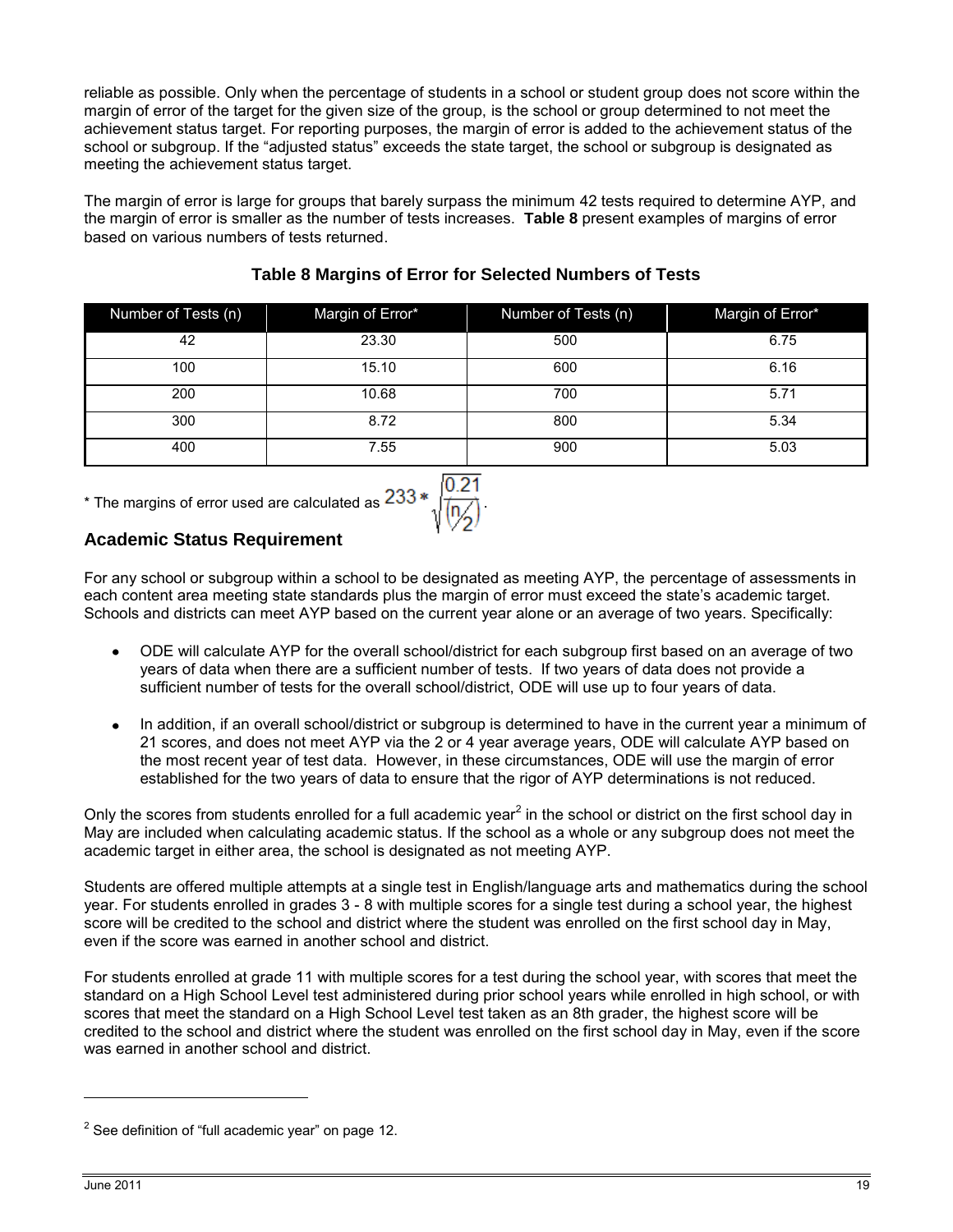Extended assessment results meeting the alternative achievement standards can account for no more than 1% of the tests meeting the standard at the district level under Title I final regulations section 200.13 as amended December 9, 2003. Any proficient scores above the 1% cap must be reclassified as non-proficient once the 1% cap is exceeded by a district. To accommodate small populations, reclassification of proficient test scores as nonproficient will occur only when the number of test scores in the district meeting the alternative assessment standards is greater than four.

Assessment results of LEP students during their first year of enrollment in U.S. schools (enrolling after May 1, 2010) are not included in calculating academic status of a school or district.

Assessments in a student"s native language approved by the U.S. Department of Education are considered standard administration, and eligible student scores meeting the performance standard count as meeting standard in AYP calculations. Eligible students, as defined in NCLB Section 1111(b)(3)(C)(ix-x) are students who 1) have been educated in the United States for three or fewer consecutive years and 2) have not yet reached a sufficient level of English language proficiency such that being tested in English would produce a valid and reliable score. After three years, a district may determine on a case-by-case basis whether a student has reached a level of English language proficiency sufficient to yield valid and reliable information on what the student knows and can do on the English or English/native language side-by-side version of the assessment. If district staff determines that an English only or side-by-side test will not return valid results, the student may continue to respond in his/her native language for up to an additional two years. For 2010-11, Reading in Spanish is offered as a native language assessment at grade 3 only and is included in AYP calculations if the student is an eligible student and the test score is the highest score of the student during the year.

<span id="page-25-0"></span>These same criteria apply when determining if a district or the state meet AYP.

### **Academic Growth: Safe Harbor**

Schools and districts not meeting the academic status target may qualify as meeting AYP under another provision of the NCLB law called safe harbor. Using safe harbor, a school or district or any subgroup that reduces its percentage of tests not meeting the standards by 10% or more from the prior year to the current year will be designated as meeting AYP, as long as the school, district, or subgroup also meets the target for the other academic indicator of graduation or attendance.

To prepare students for the increased rigors of the Common Core State Standards and the Oregon Diploma, the Oregon State Board of Education voted in October 2010 to [increase math achievement standards](http://www.ode.state.or.us/teachlearn/standards/contentperformance/achievementstds_1011.pdf) effective for the 2010-11 school year. To ensure that academic growth measures the improvement in performance of students over time, the calculation of academic growth in math in 2010-11 AYP reports will be based on the growth in the percentage of students who met the achievement standards in effect in 2009-10.

Safe harbor requires the following improvement:

- In English/language arts and mathematics, from the previous year to the current year, the percentage of test scores not meeting state academic performance standards must decrease by 10% or more from the previous year AND
- For attendance or graduation rates, the percentage is at or above the target for the two most recent years combined OR for the most current year only. In addition, high schools and districts can meet the AYP graduation requirement by reducing the percentage of students not graduating in the four-year cohort by at least 10% from the prior year.

<span id="page-25-1"></span>These same requirements apply when determining if a district or the state met AYP.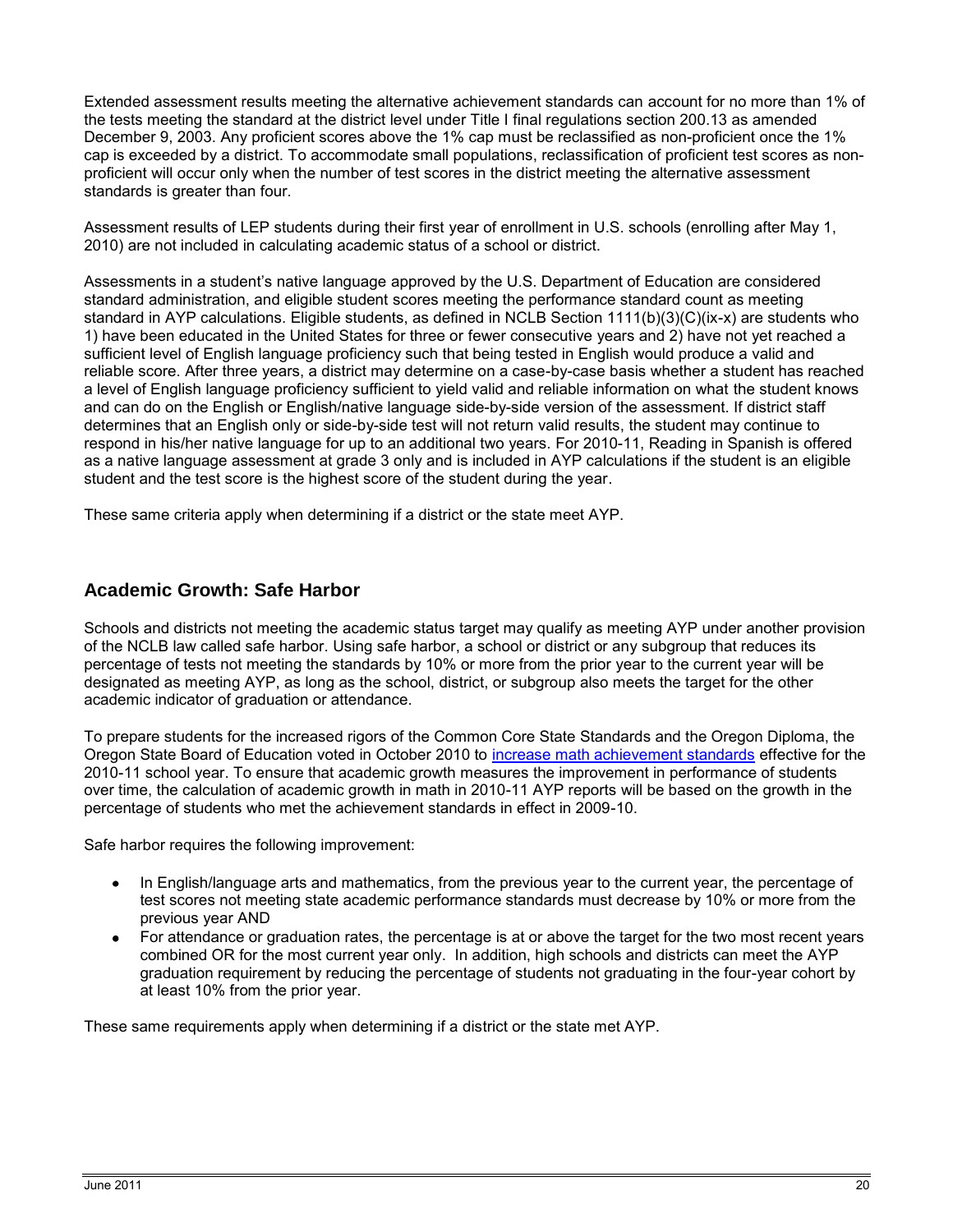### **Other Academic Indicator Requirement: Attendance or Graduation**

To meet the target requirement for the other indicator, the attendance or graduation rate for the school as a whole or the district as a whole must be at or above the target percentage as a two-year average or at or above the target percentage in the most current year.

- For elementary and middle schools, at or above 92% attendance
- For high schools and schools with grade 12, the four-year cohort graduation rate at or above 65% or a five-year cohort graduation rate at or above 70%

The attendance indicator and the cohort graduation rate may be met by the two-year weighted average or the rate for the most current year.

### <span id="page-26-0"></span>**Calculation Rules**

The general rule for calculations and displays is to display calculated percentages one decimal place beyond the number of decimal places in the target. This provides for clear determination of whether a group met or did not meet a specific target.

#### **Assessment Data**

Percentages are calculated from whole numbers and are not rounded during subsequent calculations or prior to comparisons with targets. Participation rates are rounded and displayed to the nearest whole number. Final academic performance decimals and percentages are rounded and displayed to two decimal places in reports. Academic targets are expressed as whole numbers, except the growth target, which varies by school and subgroup, is expressed to two decimal places.

#### **Attendance and Graduation Data**

<span id="page-26-1"></span>The calculation of attendance rates and graduation rates (including combined rates) is rounded and displayed to one decimal place and compared to the respective targets, which are expressed to one decimal place.

### **VII. Preliminary AYP Designations and Additional Data**

In order to comply with NCLB requirements, the public release of preliminary designation of AYP for the 2010-11 school year is scheduled for August 2, 2011. Districts may request a review of the preliminary determination for the district or any of its schools by providing additional data as outlined in the law. For the AYP designation for the 2010-11 school year, schools and districts will provide this information during the review period August 2 - August 19, 2011.

### <span id="page-26-2"></span>**Preliminary AYP Preview**

<span id="page-26-3"></span>Prior to the official release of Preliminary AYP data and designations, there will be a three-day period when schools and districts will be given a courtesy preview of their preliminary AYP data and designations. During this short preview period, corrections to data will only be made if there is an error on the part of the Oregon Department of Education. Requests to suppress public release of school or district AYP information will not be considered.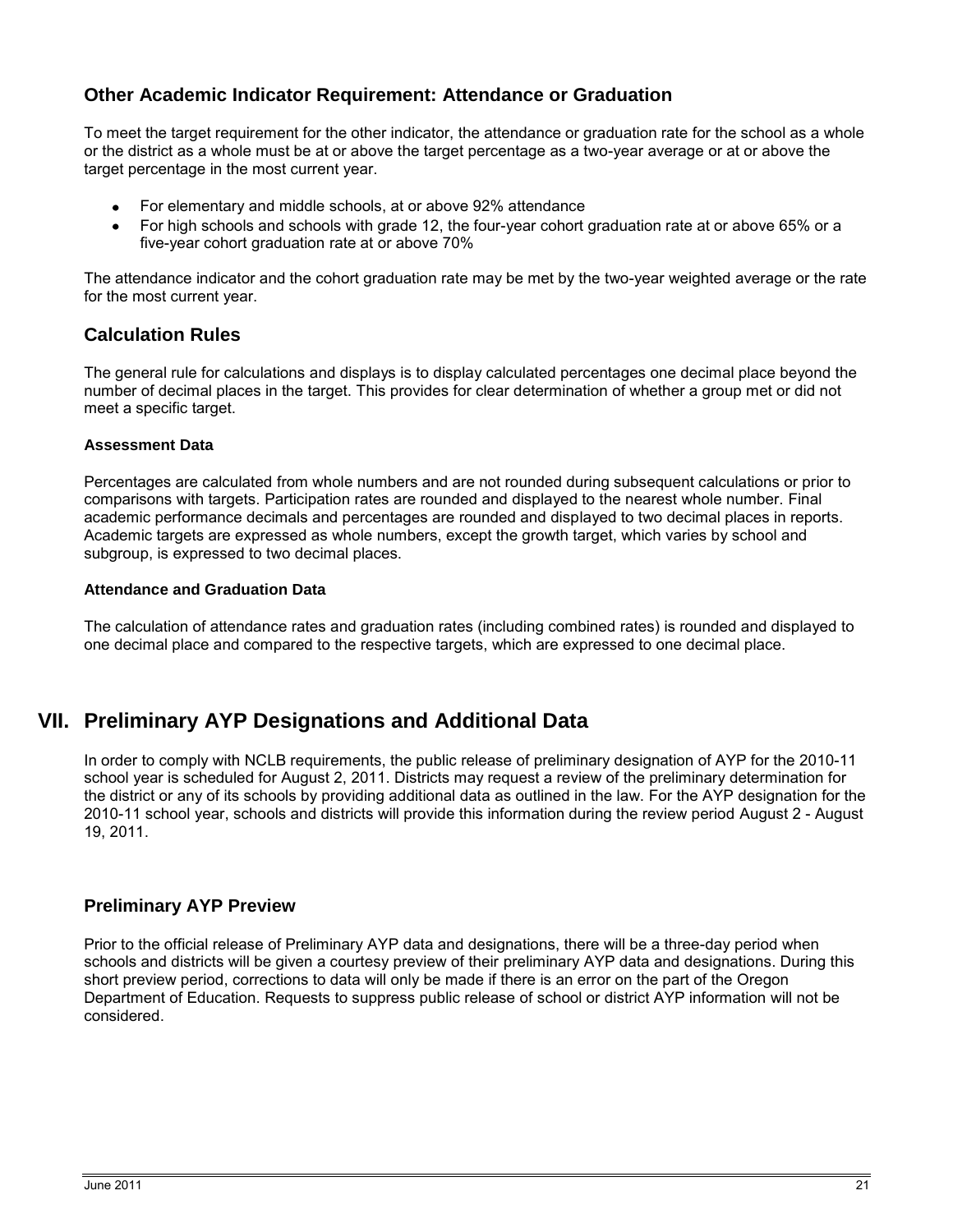### **Title I Targeted Assistance Programs**

Under NCLB, districts may choose to evaluate only the progress of students served in Title I-A Targeted Assistance programs to determine if a school met AYP. In the case of Title I schools operating Targeted Assistance programs, schools may elect to include only students served by those programs, unless such review determines that by applying the targeted assistance rule, the school or subgroup is removed from the statewide accountability system due to lack of minimum cell size or other exclusions.

During the review period after preliminary AYP designations, districts may request recalculation of AYP based on tests from students served by a targeted assistance program for any categories in which the school did not make AYP in the preliminary designation. Recalculations will only be made for a category in which the minimum cell size (minimum n) is maintained. Students served by Title I-A Targeted Assistance Programs are identified using the Title I flag in the Third Period Cumulative ADM Collection.

### <span id="page-27-0"></span>**Schools with Insufficient Data**

The Department will contact the schools and districts for which there are insufficient data to produce a final AYP designation. Early previews (pre-preliminary) of the AYP report available only to districts on the secure ODE district validation web site will reflect a "Pending" designation status until additional data is provided.

Schools and districts with insufficient data (below the minimum as identified in [Table](#page-18-1) **4** Minimum Cell Sizes for Inclusion in AYP) will be asked to identify additional assessment results from tests that are aligned with Oregon"s academic standards in English/language arts and mathematics, as well as other data, to calculate a valid AYP designation. Districts may also submit additional data for schools that do not enroll students at grades in which Oregon Statewide Assessments are administered. Schools and districts must respond to the Department"s request by completing the "AYP Additional Data Template" at [http://www.ode.state.or.us/search/page/?id=677.](http://www.ode.state.or.us/search/page/?id=677)) prior to August 19, 2011 or receive a "Not Met" AYP overall designation on the Final AYP report. Please see section **[X. Special Situations](#page-29-1)** (Very Small Schools) for more information.

### <span id="page-27-1"></span>**Compliance with the 1% Cap on Alternative Assessments**

Prior to August 19, the Department will work with districts to come into compliance with Title I regulations related to inclusion of assessments of the alternate achievement standards in the determination of AYP (34 CFR 200.13). According to these regulations, the state must count as non-proficient the number of scores that meet the state"s alternate assessment standards in excess of 1.0% of all student tests used to determine AYP. Students may meet the alternate achievement standards on extended assessments.

### <span id="page-27-2"></span>**Reviewing Demographic Information**

Prior to August 19, the Oregon Department of Education provides districts with the opportunity to correct student demographic data and supply missing demographic data or test administration codes. Through the Student Centered Staging application for assessment data and through the Third Period Cumulative ADM Collection, districts have the opportunity to review and make corrections affecting the 2010-11 assessment results. During the review period, districts will also have access to student level collections for corrections.

Districts will not have the opportunity to correct assessment, enrollment, graduation, and attendance data used in the 2009-10 AYP determinations. This data was reported and validated by schools and districts in prior years. A district must file a substantive appeal no later than August 19, 2011 with the Department of Education if it believes a preliminary AYP designation for a school or district in 2010-11 is inaccurate due to uncorrected errors.

### <span id="page-27-3"></span>**VIII. Final AYP Designation**

After processing requests for review, and, where appropriate, re-determining of the percentage of students meeting AYP indicators, the Oregon Department of Education will notify schools and districts of final AYP designations by September 1, 2011. Final AYP designations are also reported on school and district report cards issued on October 6, 2011.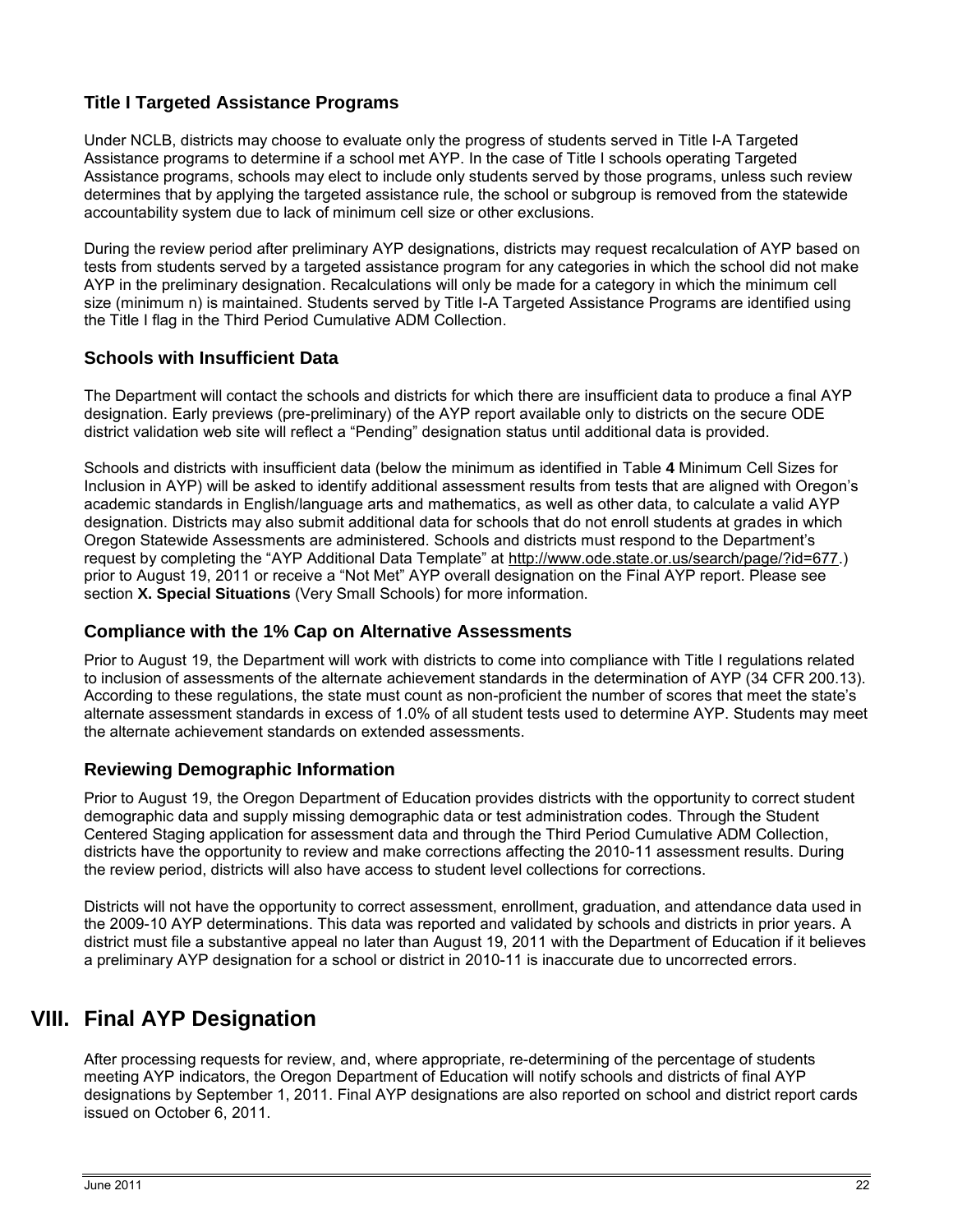### <span id="page-28-0"></span>**AYP and Report Card Preview**

Prior to the official release of the school and district report cards, there will be a three-day period when schools and districts will be given a courtesy preview of their final AYP data and Report Cards. During this short preview period, corrections to data will only be made if there is an error on the part of the Department. New requests for data reviews will not be accepted during the preview period.

### <span id="page-28-1"></span>**Release of the Report Card with AYP Designations**

School and District report cards with final AYP designations and data reflective of any changes during the review period will be released on October 6, 2011. It is the policy of the Oregon Department of Education that report cards will not be reissued following the official release day, unless the Department was in error. If a data error is discovered after the official release day, then data will be corrected only for inclusion on future report cards.

### <span id="page-28-2"></span>**IX. Relationship of NCLB to Oregon's School and District Report Cards**

The AYP designations and ratings on the annual school and district report cards are based on data similar to that of NCLB designations but are calculated in different ways. A comparison of the similarities and differences between AYP and Report Card can be valuable in explaining the two systems. An abbreviated description of the similarities and differences is presented in **[Table 11](#page-39-0)**.

### <span id="page-28-3"></span>**NCLB AYP Designations**

AYP designations indicate whether students in the school as a whole and subgroups of students met the annual academic achievement targets established by the state, with the goal of all students demonstrating proficiency on statewide assessments by the 2013-2014 school year. The AYP determination is based on two years of data, and the ratings categories are either met AYP or did not meet AYP, as required under the No Child Left Behind Act.

### <span id="page-28-4"></span>**Report Card Ratings**

Report Card ratings, on the other hand, reflect whether a school as a whole has achieved at a satisfactory level and has made significant improvement in student academic achievement during the past two years. Schools receive an overall rating based on student performance, improvement in student performance, attendance, graduation, and participation. Unlike the AYP designation which is based on the percentage of test scores meeting the state"s academic standards, the report card ratings recognize the progress of schools in increasing the number of students exceeding state standards over time, as well as the number of students who are below standard, but making significant progress toward meeting standard. The school report card rating is based on a three-point scale ranging from Outstanding to Needs Improvement and meets the requirements of Oregon law.

### <span id="page-28-5"></span>**Comparison of Ratings**

AYP designations and report card ratings provide schools, parents, and communities with different views of schools and districts based on similar data. For schools, districts, and the state to meet AYP, all students as a whole and all demographic subgroups must meet performance targets in each content area, participation requirements, and targets for attendance or graduation. If any one group misses a single target in any one category, this results in a designation of not meeting AYP. In contrast, the report card operates under a compensatory system, with the overall rating based on an average (weighted by subgroups size) of the achievement of all students and of the demographic subgroups with an historic statewide achievement gap. That is, on the report card schools and districts receive ratings with high student performance in one subgroup compensating for lower performance in another. In addition, the report card overall rating includes the percent of students showing significant progress toward meeting standard. With AYP, student performance is based only on the percentage of students meeting standard.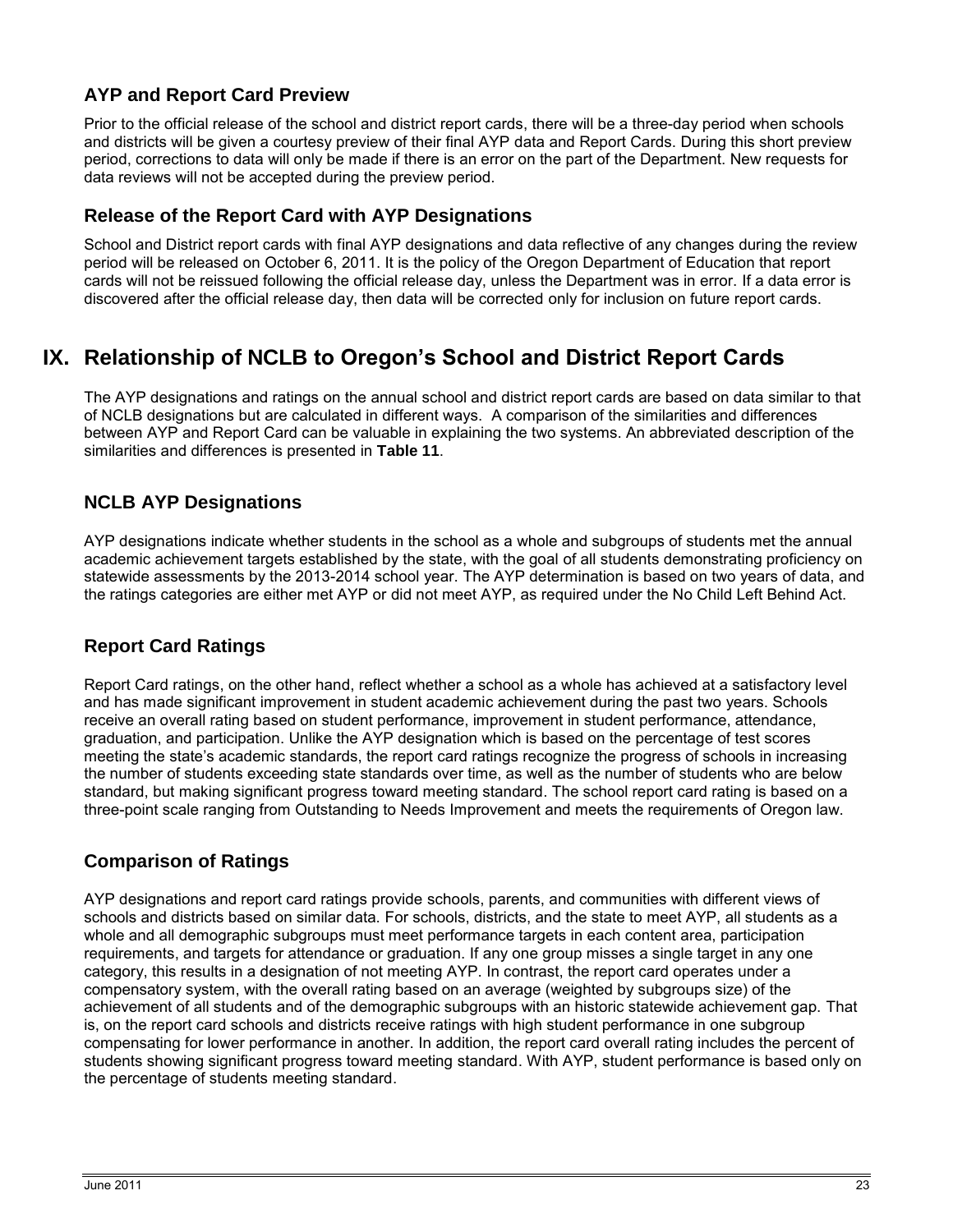### <span id="page-29-0"></span>**Reporting of AYP and Non-AYP Data**

NCLB requires states, districts, and schools to report a variety of data in report cards that are disseminated to parents and available to the general public. In addition to the data that are used to determine the AYP status of a school, district, or the state, additional information about the safety of schools, the quality of the staff, the availability of technology, and data on how well English Language Learners are acquiring proficiency in English is to be disseminated.

Because much of this data is already required by Oregon legislation for school report cards, or supplements data already reported on school and district report cards, the Department produces a consolidated report card meeting both state and federal timelines and requirements.

### <span id="page-29-1"></span>**X. Special Situations**

### <span id="page-29-2"></span>**Accountability for All Student Results**

Districts in Oregon provide students with a wide variety of educational settings to address the unique learning needs of individual students. Consistent with the guiding principle that all students and schools are included in the state's accountability system, Oregon's accountability system includes measurement of the achievement of all students from these diverse settings, as well as through diverse assessment options.

All public schools that are open on the first school day in May, have resident students, and have operated for two or more years, including charter schools, alternative schools, state operated schools, and correction facilities in Oregon, receive AYP reports each year with AYP designations. An AYP report without an AYP designation will be issued to schools operating only in the current school year.

District-administered programs, as well as other public and private programs including Magnet/Special Programs, Special Education, and Career Technical Education Programs do not receive AYP reports based specifically on the students enrolled in their programs. Data generated by students enrolled in these programs is included in the resident school and/or district determination of AYP based on whether the school or the district initiated student placement in the program. The achievement of these students is also included in the determination of whether the state met AYP. The following link will provide more information about the definitions of schools and programs and how to distinguish between programs from schools: [http://www.ode.state.or.us/pubs/instID/institutions-definitions-](http://www.ode.state.or.us/pubs/instID/institutions-definitions-081506.pdf)[081506.pdf](http://www.ode.state.or.us/pubs/instID/institutions-definitions-081506.pdf)

Students enrolled in private schools, home schooled students, tuition students, first year foreign exchange students, and students in private alternative programs not receiving instruction in core academic areas assessed by the Oregon Statewide Assessments are not included in the determination of AYP.

### <span id="page-29-3"></span>**AYP Reports for New Schools**

New schools will receive AYP ratings when they have operated for two years. High schools may have two years of assessment data (from 2009-10 and 2010-11) but only one year of graduation data (from 2009-10, the most current data available). If the school has not administered state assessments in the first two years of operation, AYP determinations will be made based on feeder patterns (see **Schools without Benchmark Grades** below) or on the results of local assessments aligned to state standards. Districts must provide data for any school that does not administer benchmark assessments for which there is no clear feeder pattern. Preliminary AYP designations will be issued in each of these cases, and the Oregon Department of Education will work with districts to ensure that final AYP determinations for these schools are valid based on the data supplied by the district.

Students enrolled in new or reconfigured schools will be included in the district's AYP determination during the first year of the schools" operation, but the school will not receive an AYP rating. Oregon Department of Education policy states that if the enrollment of a school changes by more than 40% due to boundary changes, consolidation of schools, or changes in benchmark grades in a school, it is considered a new school. Districts must request new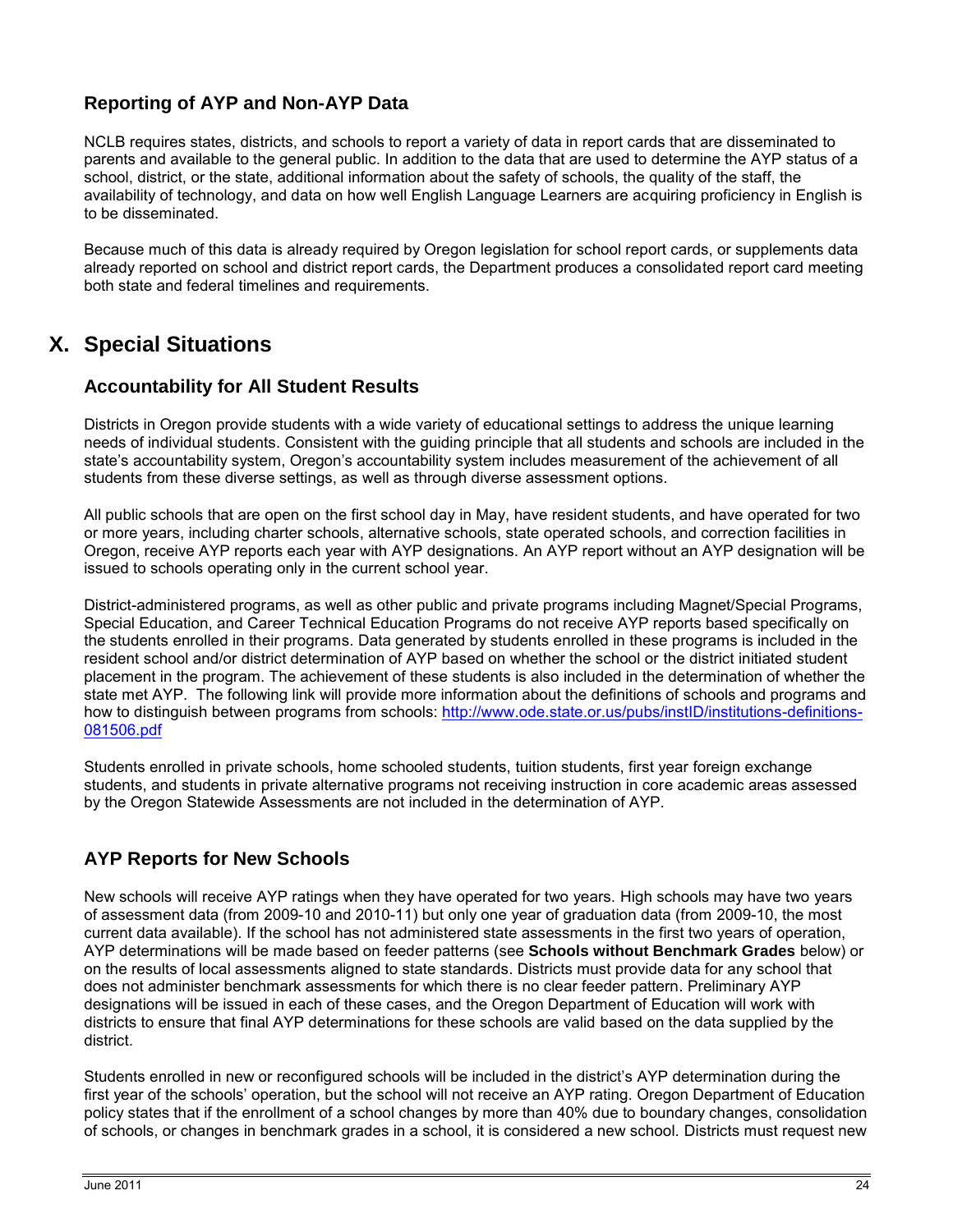school designations and provide supporting evidence for the designation prior to May 23, 2011. Directions for applying for a new school designation because of boundary changes can be found at: [http://www.ode.state.or.us/search/page/?id=677.](http://www.ode.state.or.us/search/page/?id=677)

### <span id="page-30-0"></span>**Very Small Schools and Districts**

A number of small schools and districts may not meet minimum cell size requirements for participation, assessments, and attendance or graduation, even after combining four years of data. The Department will contact small schools and districts to request additional data. Early previews (pre-preliminary) of the AYP report available on the secure ODE validation web site for districts will reflect a "Pending" designation status until additional data is provided.

Schools and districts with a "Pending" designation must submit the additional data form prior to August 19, 2011 or receive a "Not Met" AYP overall designation on the Final AYP report. (See Appendix C for a sample letter, and the "AYP Additional Data Template" for submitting additional data: [http://www.ode.state.or.us/search/page/?id=677.](http://www.ode.state.or.us/search/page/?id=677))

For additional assessment data, schools or districts can submit:

- Two additional years OAKS data or
- Local assessments that assess student achievement of state content standards and are reported on a  $\bullet$ scale aligned with the Oregon Assessment of Knowledge and Skills. The Oregon Department of Education will assist schools and districts in identifying local assessments that meet these criteria.

For additional graduation and attendance data, schools or districts can submit:

- two additional years of attendance or graduation data to reach the minimum cell size or
- data on other academic indicators approved by the Oregon Department of Education.

If a small school or district is still unable to meet the minimum cell size after applying one of the options above, then the school or district may waive the minimum required cell sizes and request an AYP determination with the additional data included as long as there is a minimum count of 15 or more assessments. In this circumstance, academic AYP targets will be based on the margin of error for 42 students.

In rare cases, extremely small schools might have difficulty providing enough tests to meet the minimum of 15 and would need to claim submission of additional data is a hardship and ask to accept available data as reported as long as their participation counts are 6 or more. The school would still need to submit the "AYP Additional Data Template" found at [http://www.ode.state.or.us/search/page/?id=677\)](http://www.ode.state.or.us/search/page/?id=677) by **August 19, 2011** or receive a "Not Met" AYP overall designation on the Final AYP report. The school can expect contact from the Department to review the claim.

Please note that AYP will be determined for any subgroups that meet the minimum cell size, after including additional assessments or years of data, by following the procedures described above. The additional assessment, attendance, or graduation data beyond the two most current years used to make an AYP determination for a school will not be used in determining the district's AYP designation unless needed to attain the minimum reliable cell size for the district.

### <span id="page-30-1"></span>**Schools without Benchmark Grades**

The preliminary designation for the sending school will be the same preliminary designation as the single receiving school into which the largest group of students was promoted, as identified by the district.

During the review period, a district may request review of the preliminary AYP designation for the sending school using one of the alternatives listed below.

The sending school"s attendance plus the results of third grade assessments, of only the students sent to the receiving school by the sending school, may be used to determine AYP. The sending school may choose to limit the identified students to those who attended the sending school for a full academic year.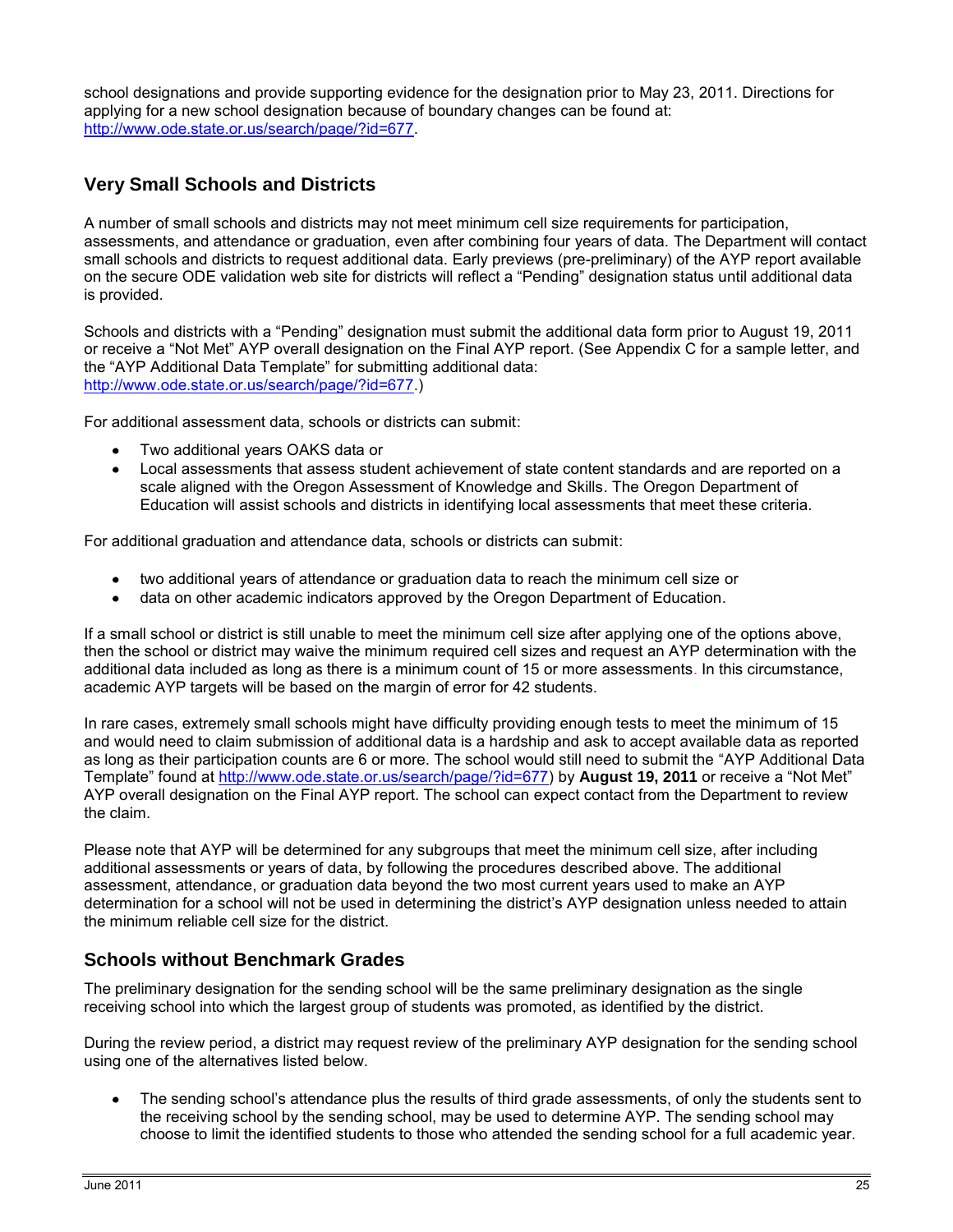K-2 Targeted Assistance Schools may also elect to look only at the third grade assessment results of students served by the sending school for any groups designated as not making AYP in the preliminary determination.

For Kindergarten-only schools: The results of assessments of foundation skills in reading and mathematics that are administered locally and are aligned with the Oregon Statewide Content Standards and have pre-determined, standard passing levels may be used to determine AYP. The Department of Education will provide assistance to districts in identifying and determining which Kindergarten assessments meet these criteria.

For schools without a feeder-receiver pattern described above, local assessments that assess student achievement of state content standards and are reported on a scale aligned with the Oregon Statewide Assessments must be submitted by the district. The Oregon Department of Education will assist schools and districts in identifying local assessments that meet these criteria.

### <span id="page-31-0"></span>**Other Substantive Reasons**

Per OAR 581-022-1065, substantive appeals for AYP designations will be considered when:

- the written request from the school district superintendent or the superintendent"s designee is received at the Oregon Department of Education (ODE) within 18 calendar days of the public release of preliminary AYP reports;
- the school is determined to not meet AYP based on unique events that could not be predicted and/or controlled by the school or district; and
- the data issue contributing to the substantive appeal could not otherwise be remedied through district corrections of related data.

Substantive appeals will not be considered when based on:

- problems that could be have been avoided based on correcting student level data during the validation window available for each data collection;
- challenges to state policy and rules, federal law, regulations or non-regulatory guidance or provisions described in the State"s Accountability Workbook; or
- lack of knowledge of policies outlined in the AYP/Report Card manuals or the Assessment Administration Manual or numbered memos.

The Superintendent of Public Instruction will appoint a committee of at least eight members of the educational community to serve annually to review district requests for substantive appeals of school AYP determinations. The committee will review appeals based on:

- the district's description of the issue;
- the district's history related to the issue; and
- availability of alternatives to mitigate instances of the issue.

School districts must provide in a secure format, a data file containing individual student level data identified by Oregon"s Secure Student Identifier (SSID) and a designation of each subgroup required for reports of AYP.

**Appeals are due to ODE no later than Friday, August 19, 2011, 12:00 PM (noon). The committee's decision regarding appeals will be final.** ODE will publish annually the list of approved appeals by November 15, 2011.

It should be acknowledged that an extraordinary school tragedy that occurs near or during a testing window (e.g., school fire, school shooting) could significantly impact the results of assessments, the participation rate, or the actual testing window. These extraordinary events will be evaluated by both the district and the Oregon Department of Education and considered on an individual basis.

Substantive appeals may be addressed to Cynthia Yee in the Office of Assessment and Information Services.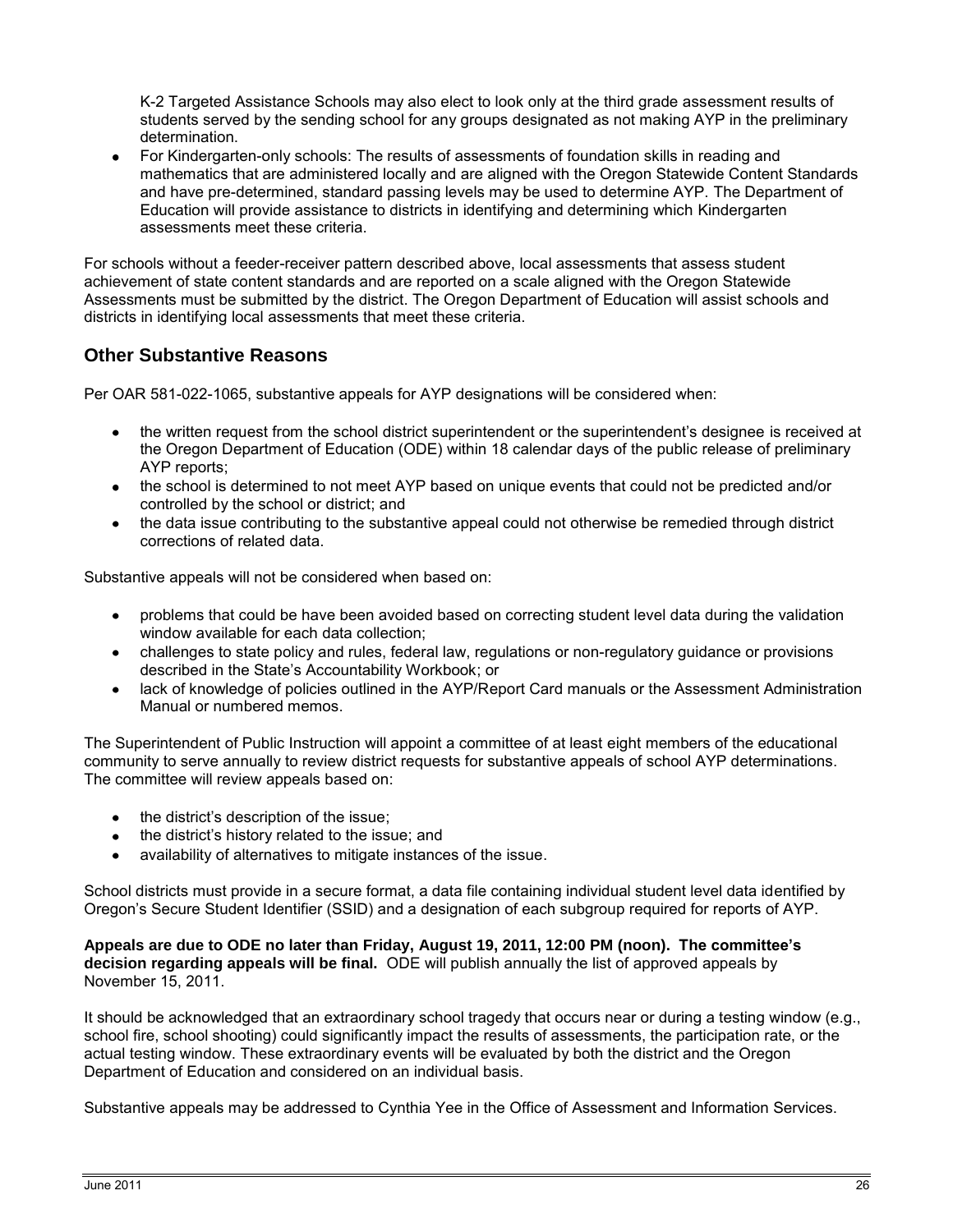### <span id="page-32-0"></span>**XI. Accountability for Schools and Districts Designated as Not Meeting AYP**

NCLB requires that a state must have a single accountability system and that the states hold schools and districts accountable for the academic achievement of their students. All schools, districts, and the state are accountable for meeting AYP each year. Mandatory consequences contained in the federal law apply only to schools that receive Title I funding. However, all schools and all districts not yet meeting Adequate Yearly Progress targets are expected to improve and school, district, and state plans will be revised to reflect the needs identified in the AYP analysis.

Title I of the No Child Left Behind Act provides funding on a per student basis based upon 2000 census percentages of low-income families in local districts. These funds must be targeted to schools with low-income students and are designed to provide supplemental services to students to assist them in meeting state academic standards. Schools receiving Title I funds and identified as not meeting Adequate Yearly Progress targets in all categories for the first time have one year to address the identified problems and to improve without intervention. The district may use its Title I and other federal funding sources to develop revised school and district improvement plans to address the targeted needs. In addition to Title I funds, districts receive federal funding under the No Child Left Behind Act for:

- professional development, enhancing teacher quality, and improving the use of technology (Title II), and
- $\bullet$ improving services to students with limited English skills (Title III).

In addition, many districts receive additional No Child Left Behind Act funding through competitive grants for School Improvement, School-University partnerships, 21st Century Learning Community (after school) program, Math-Science partnership program, and others. Districts also receive other federal funding support in addition to No Child Left Behind in areas of Special Education and Career Technical Education. It is expected that local districts will use these funds to address the areas in need of improvement identified in the AYP analysis.

Under NCLB, schools and districts designated as not meeting AYP in the first year face no sanctions; however, sanctions begin at the end of the second year for Title I schools or districts that are designated as not meeting AYP for the second consecutive year in the same area. Schools that are identified for school improvement (that is, schools not meeting AYP in the same content area for two consecutive years) and their districts have an obligation to provide parents with information about AYP and improvement efforts. Note: ODE has submitted an amendment to the State"s Accountability workbook to identify schools for improvement only on the basis of performance in the content areas of English/Language Arts and mathematics and not the other academic indicator of attendance or graduation. These required notifications include the following.

### <span id="page-32-1"></span>**Accountability for Title I Schools**

The State is responsible for producing and disseminating district AYP reports as well as any corrective actions taken by the State. The determination of AYP designations for schools and the production of AYP reports are district responsibilities under NCLB. The Oregon Department of Education calculates the AYP designations for schools as a service to districts. [Table](#page-33-0) **9** lists the deadlines and actions for school improvement.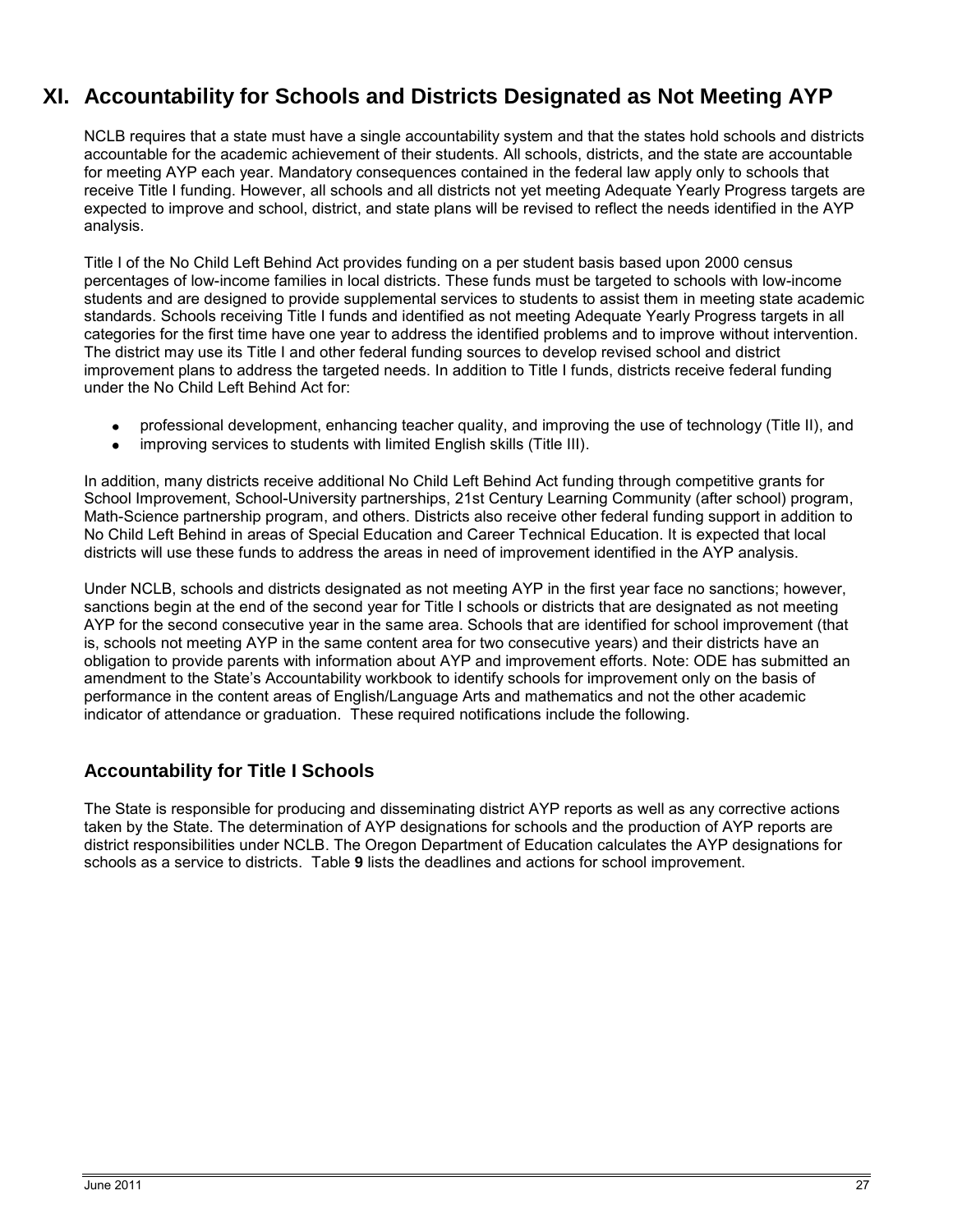### **Table 9 Deadlines and Actions for School Improvement**

<span id="page-33-0"></span>

| Deadline                                                            | Action                                                                                                                                                                                                                                                                                                                                                                                           |
|---------------------------------------------------------------------|--------------------------------------------------------------------------------------------------------------------------------------------------------------------------------------------------------------------------------------------------------------------------------------------------------------------------------------------------------------------------------------------------|
| "Promptly" after identification<br>for school improvement           | In a language the parents can understand, a district shall provide to parents of each student enrolled in a<br>school identified for school improvement, corrective action, or restructuring:                                                                                                                                                                                                    |
|                                                                     | • an explanation of what the identification means, and how the school compares in terms of academic<br>achievement to other elementary schools or secondary schools served by the district and the State.                                                                                                                                                                                        |
|                                                                     | • reasons for the identification,                                                                                                                                                                                                                                                                                                                                                                |
|                                                                     | • an explanation of what the school identified for school improvement is doing to address the problem<br>of low achievement.                                                                                                                                                                                                                                                                     |
|                                                                     | • an explanation of what the district or state education agency is doing to help the school address the<br>achievement problem,                                                                                                                                                                                                                                                                  |
|                                                                     | • an explanation of how the parents can become involved in addressing the academic issues that<br>caused the school to be identified for school improvement, and                                                                                                                                                                                                                                 |
|                                                                     | • an explanation of the parents' option to transfer their child to another public school or to obtain<br>supplemental educational services for their student.                                                                                                                                                                                                                                    |
| Before the first day of school                                      | The district must offer public school choice to every student enrolled in the identified school.                                                                                                                                                                                                                                                                                                 |
| After approval by the district<br>of the school improvement<br>plan | The district must publish and disseminate to the parents of each student in the identified school and to the<br>general public, information about any action taken by the school and the district to address the problems<br>that led to identifying the school for improvement. This plan must explain how the school or district will<br>address the problem of low achievement in the school. |

Title I schools not meeting AYP for one year are not required to implement mandatory sanctions; however, the district is required to provide assurance to the Oregon Department of Education that all federal requirements for implementation of the various provisions of the No Child Left Behind Act are in place. The district will be expected to revise its description of how it will use its federal funding to target the needs of the school or district identified in the AYP analysis. The revision of these plans is due in October. The Oregon Department of Education will monitor program compliance.

The Oregon Department of Education is required by the U.S. Department of Education to establish targets for expected rates of growth for every school in order to close the achievement gap. The Oregon Department of Education will provide technical assistance and support, along with other key partners such as Education Service Districts (ESDs), universities, community-based organizations, and professional organizations. Working in shared accountability partnerships among the Oregon Department of Education, districts, schools, and other partners, the education community will engage in a capacity building process that leads to better understanding of the nature of student achievement in the districts, identification of effective strategies, and development of plans that will lead to student success. The expected outcome is a deeper organizational understanding of how to improve student achievement.

Under NCLB, sanctions begin at the end of the second year for Title I schools or districts designated as not meeting AYP for the second consecutive year. The level of intervention of the required sanctions increases with each subsequent year remaining constant if a school receives an AYP designation of meets and ending when the school receiving two consecutive designations of meets. These sanctions are outlined in **[Figure 1](#page-34-0)**. Additional details about sanctions that apply to Title I schools that are designating as not meeting AYP may be found in **[Table 12](#page-41-0)**.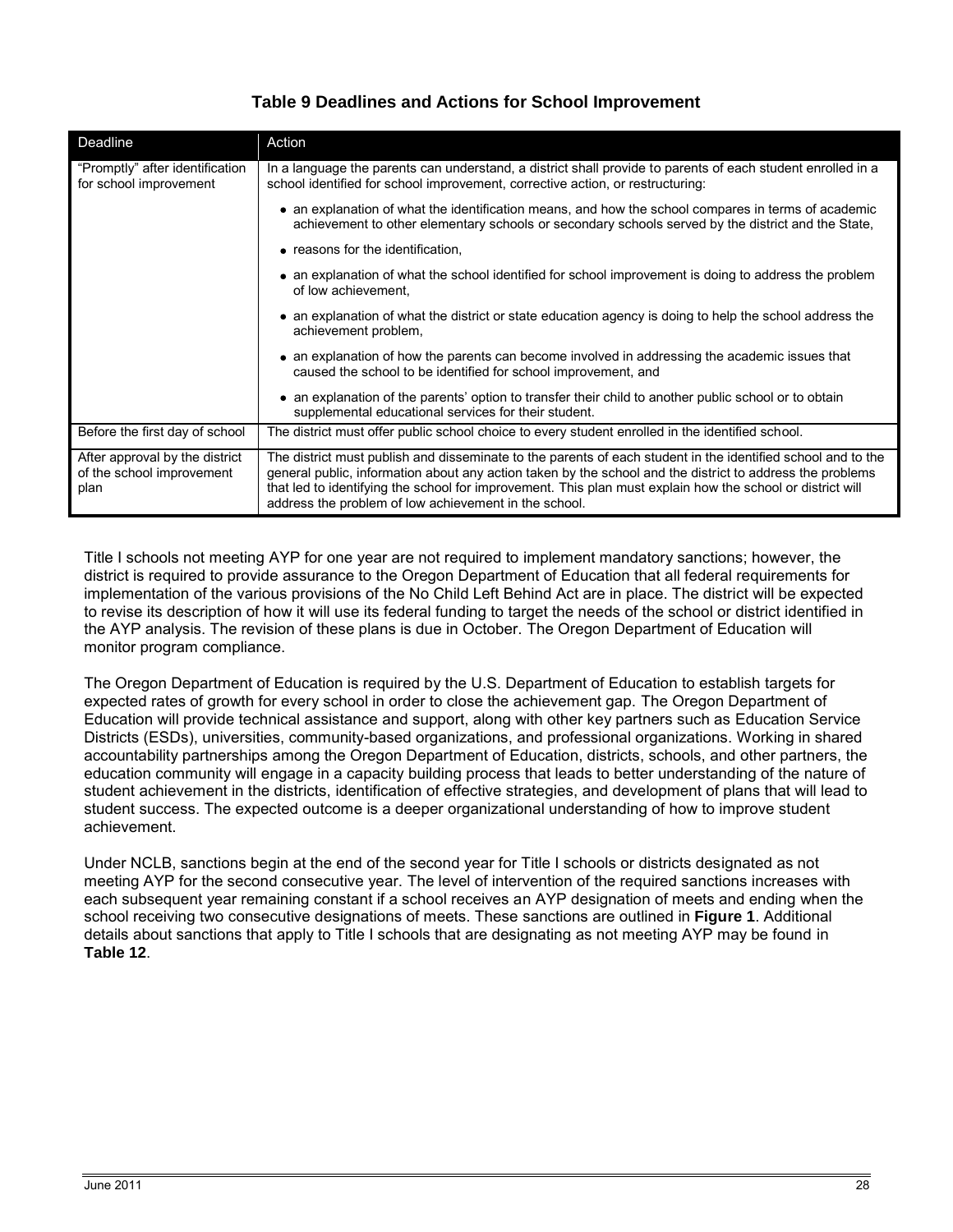### **Figure 1 Flowchart of Sanctions for Schools**

<span id="page-34-0"></span>

(Section 1116 of No Child Left Behind)

**Important note:** If a Title I school identified for sanctions meets AYP the following year in the area for which the school was identified, then the school stays at the previous year's sanctions level. After two years of meeting AYP in the areas initiating sanctions, the sanctions will be eliminated.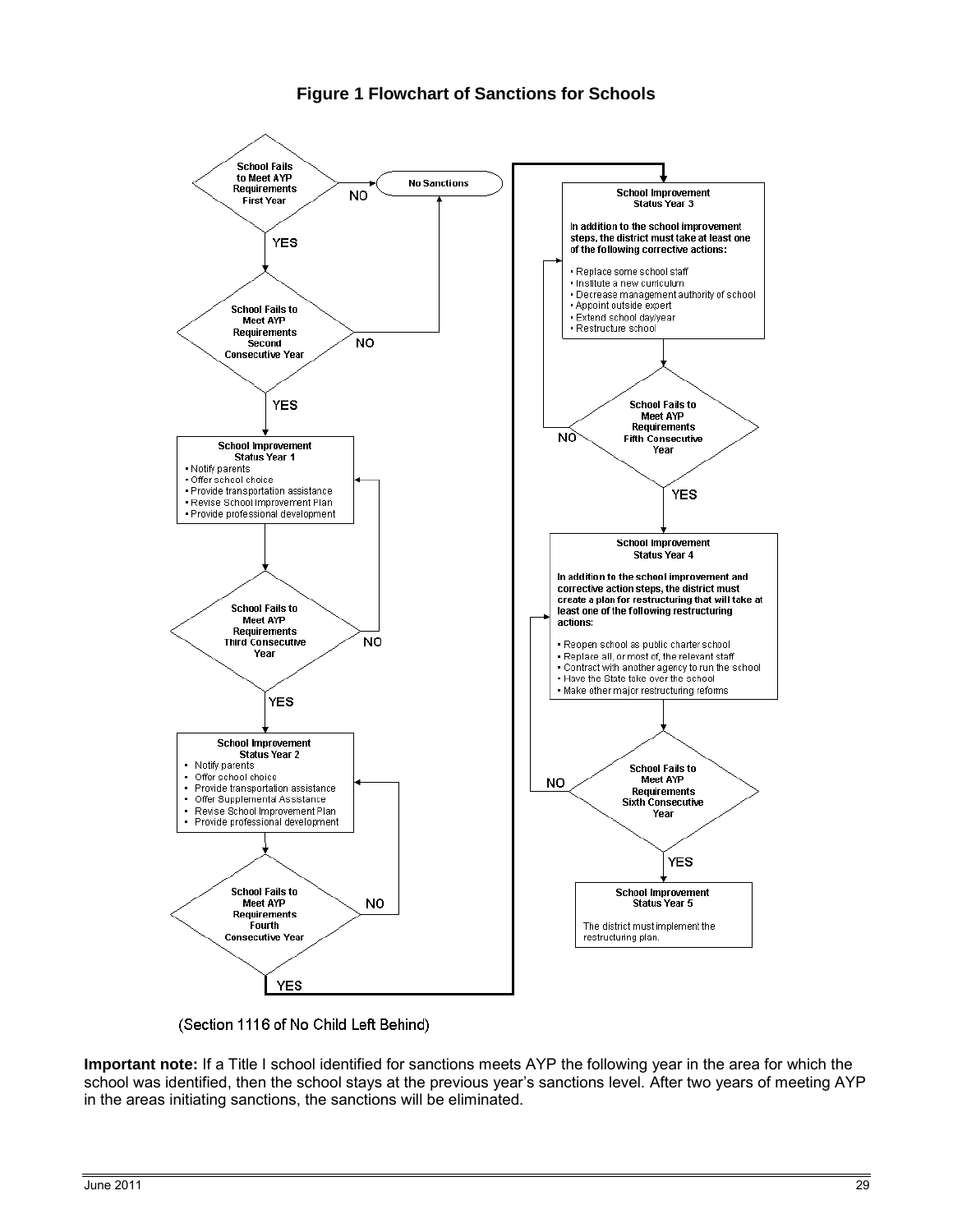### <span id="page-35-0"></span>**Accountability for Schools Not Receiving Title I Funds**

Even though mandatory sanctions required in the No Child Left Behind Act do not apply to schools not receiving Title I funds, all schools are expected to help all students reach state standards. The Oregon Department of Education is developing policy and processes for schools not yet meeting Adequate Yearly Progress that do not receive federal Title I funds. These include assistance in revising school and district plans to address targets identified in the AYP analysis. While Title I funds may be used only in eligible schools, districts receive federal funds from a number of sources as described on **[Table 12](#page-41-0)**. These funds are available on a district wide basis and should be used to move schools toward meeting the requirements of NCLB.

Expected growth targets for all schools will be identified in order for every school to close the achievement gap. The Oregon Department of Education will provide technical assistance to districts, in collaboration with other partners, to develop school and district improvement plans that target these resources to the identified needs. The Oregon Department of Education will offer suggestions for the use of federal funds that provide support for schools not eligible for Title I funds.

### <span id="page-35-1"></span>**Accountability for Districts**

Under NCLB, sanctions begin at the end of the second year for Title I districts that are designated as not meeting AYP for a second consecutive year in the same content area. Note: ODE has submitted an amendment to the State's Accountability workbook to identify schools for improvement only on the basis of performance in the content areas of English/Language Arts and mathematics and not the other academic indicator of attendance or graduation. The level of intervention progresses each year the district continues to receive a not meets designation in the same area (see **[Figure 2](#page-36-0)**).

For districts in which AYP is calculated by grade span, the district is designated as not meeting AYP in English/language arts or mathematics only when one or more groups of students do not meet AYP at the elementary grades span, the middle grades span, and the high school grades span. To meet AYP, the district must meet AYP in all grade spans in each content area as well as the other indicator of graduation.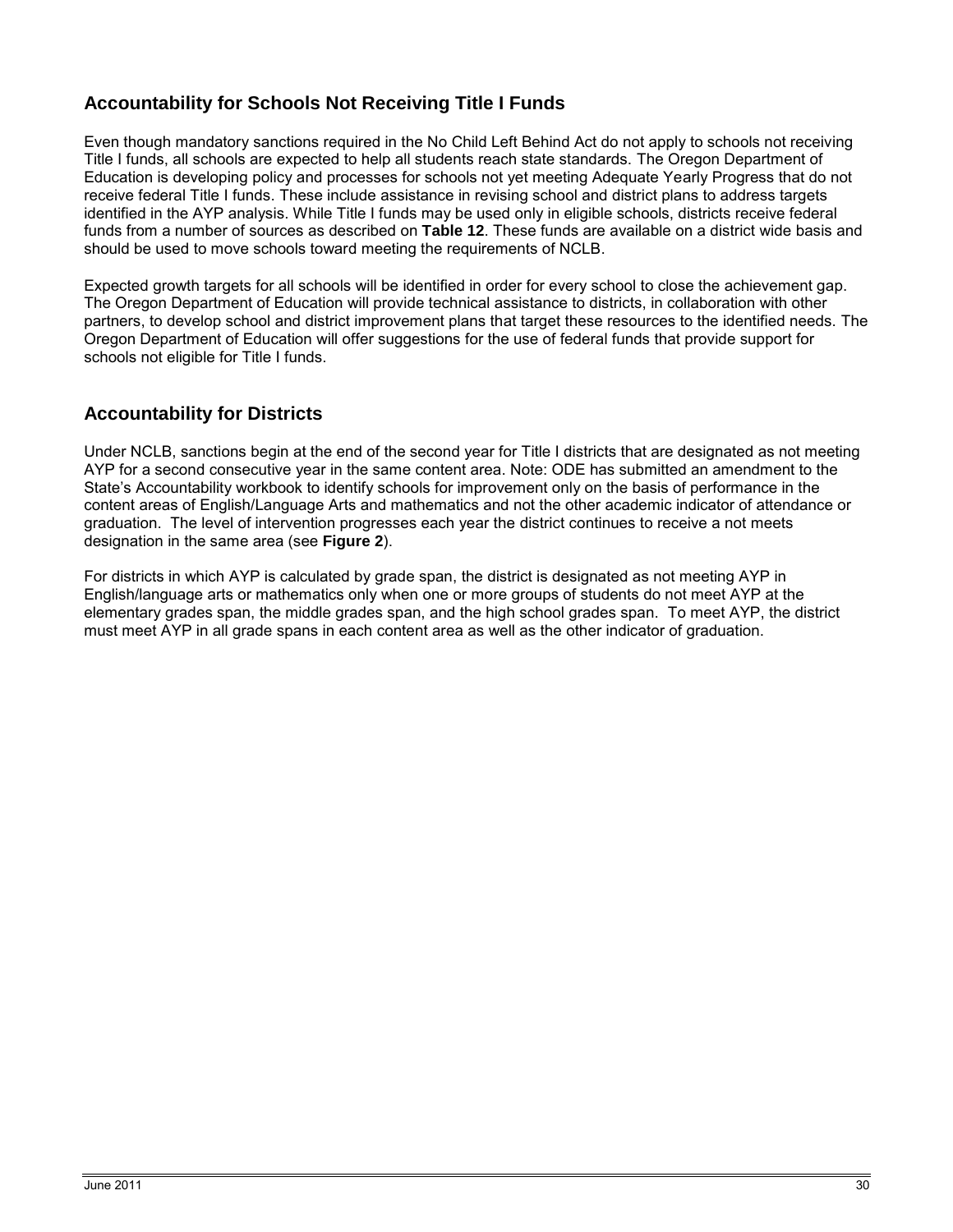<span id="page-36-0"></span>

### **Figure 2 Flowchart of Sanctions for Districts**

(Section 1116 of No Child Left Behind)

### **Important note**:

- If a district receiving Title I funds identified for sanctions meets AYP in the area that caused the district to  $\bullet$ be identified for improvement the following year, then the district stays at the previous year's sanctions level.
- If a district meets AYP in the area that caused the district to be identified for improvement for two  $\bullet$ consecutive years, the district is no longer identified for improvement or corrective action.

**[Figure 3](#page-37-0)** depicts the logic for determining AYP and the multiple requirements a school or district must meet in order to be designated as meeting AYP.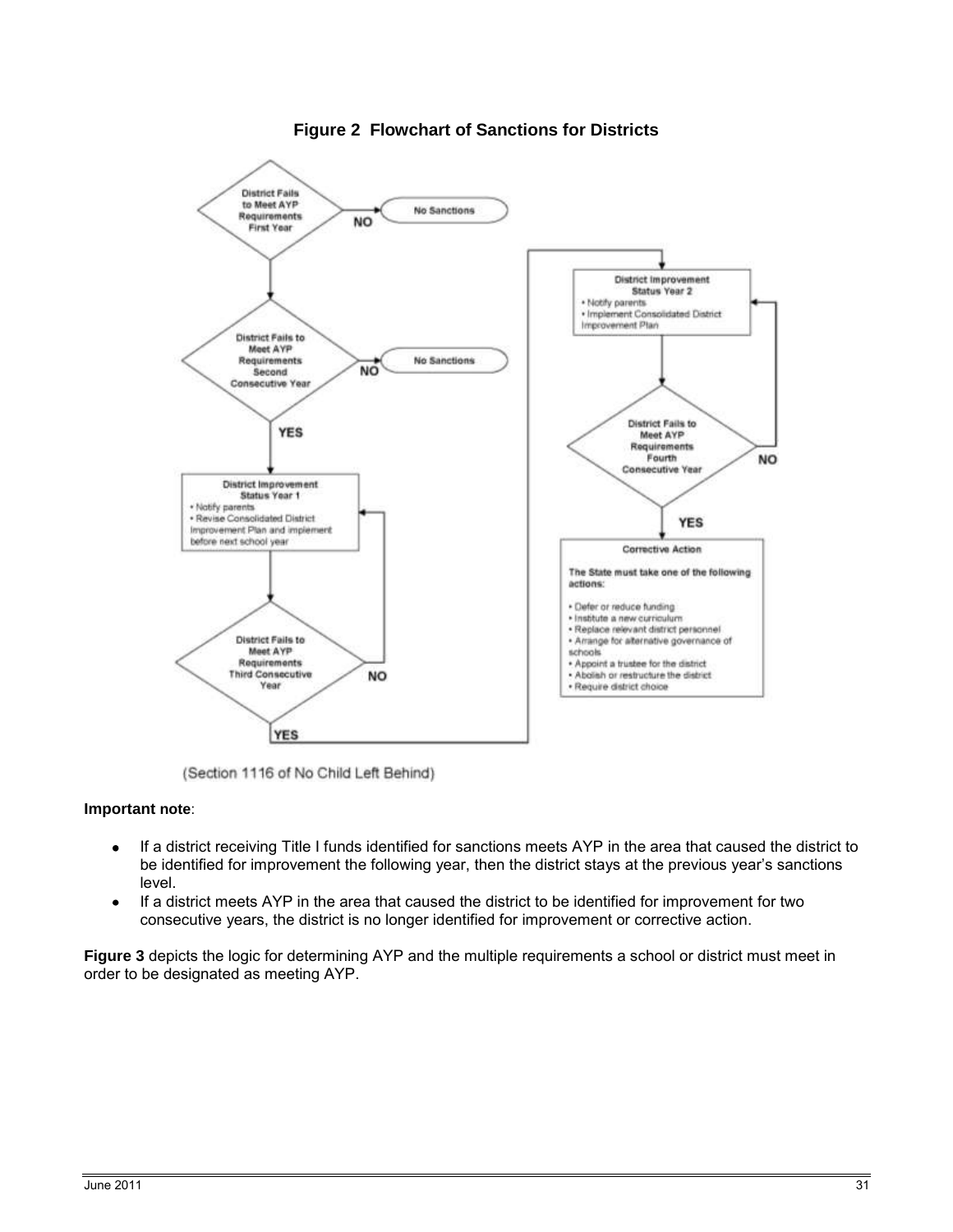<span id="page-37-0"></span>

### **Figure 3 AYP Determination Flowchart**

AY<sub>R</sub>

AY<sub>R</sub>